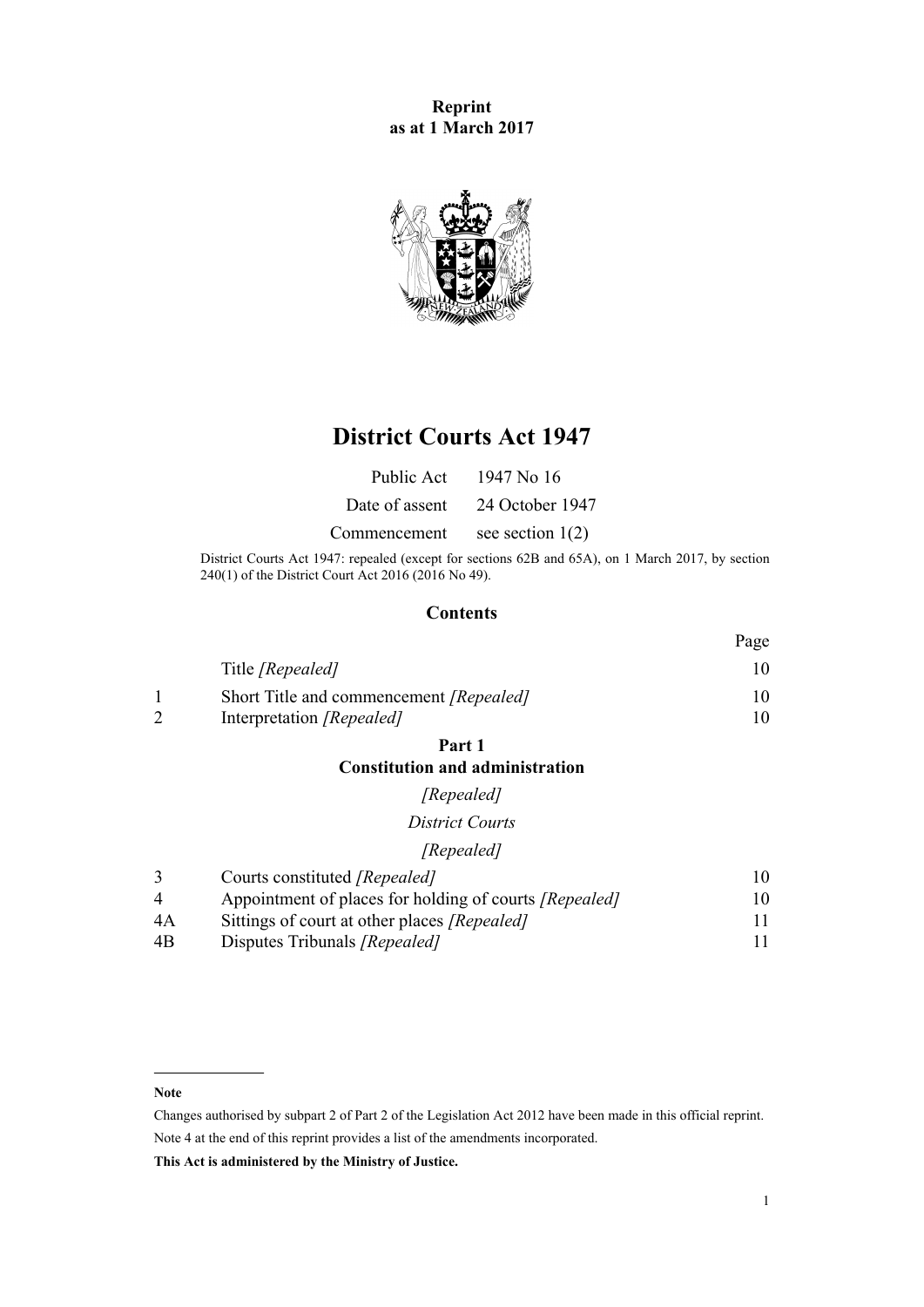# *[District Court Judges](#page-10-0)*

## *[Repealed]*

| 5    | Appointment and qualifications [Repealed]                            | 11 |
|------|----------------------------------------------------------------------|----|
| 5AA  | Judges act on full-time basis but may be authorised to act part-time | 11 |
|      | [Repealed]                                                           |    |
| 5A   | Chief District Court Judge [Repealed]                                | 11 |
| 5B   | Appointment of jury trial Judges [Repealed]                          | 11 |
| 6    | Salaries and allowances [Repealed]                                   | 11 |
| 7    | Tenure of office [Repealed]                                          | 11 |
| 8    | Ex officio functions of Judges [Repealed]                            | 11 |
| 9    | Assignment and rostering of District Court Judges [Repealed]         | 12 |
| 10   | Acting Judges [Repealed]                                             | 12 |
| 10A  | Retired Judges may act [Repealed]                                    | 12 |
| 11   | Jurisdiction of Judge in Chatham Islands [Repealed]                  | 12 |
|      | <b>Community Magistrates</b>                                         |    |
|      | [Repealed]                                                           |    |
| 11A  | Appointment of Community Magistrates [Repealed]                      | 12 |
| 11B  | Right to hold other office and to engage in other employment         | 12 |
|      | [Repealed]                                                           |    |
| 11C  | Functions and powers of Community Magistrates [Repealed]             | 12 |
| 11CA | No proceeding against Community Magistrate unless he or she          | 12 |
|      | acted without jurisdiction [Repealed]                                |    |
| 11CB | No proceeding against Community Magistrate to be commenced in        | 13 |
|      | District Court [Repealed]                                            |    |
| 11CC | Onus of proof [Repealed]                                             | 13 |
| 11CD | Plaintiff may be ordered to give security for costs [Repealed]       | 13 |
| 11CE | Indemnity to Community Magistrate [Repealed]                         | 13 |
| 11D  | Chief Community Magistrate [Repealed]                                | 13 |
| 11E  | Functions of Chief Community Magistrate [Repealed]                   | 13 |
| 11F  | Tenure of office [Repealed]                                          | 13 |
| 11G  | Remuneration and allowances of Community Magistrates                 | 13 |
|      | [Repealed]                                                           |    |
| 11H  | Retired Community Magistrates [Repealed]                             | 13 |
|      | Registrars                                                           |    |
|      | [Repealed]                                                           |    |
| 12   | Appointment of Registrar [Repealed]                                  | 14 |
| 13   | Record of proceedings to be kept by Registrar [Repealed]             | 14 |
| 14   | Deputy Registrars [Repealed]                                         | 14 |
|      | <b>Bailiffs</b>                                                      |    |
|      | [Repealed]                                                           |    |
|      |                                                                      |    |

[15](#page-13-0) [Appointment of bailiffs](#page-13-0) *[Repealed]* [14](#page-13-0)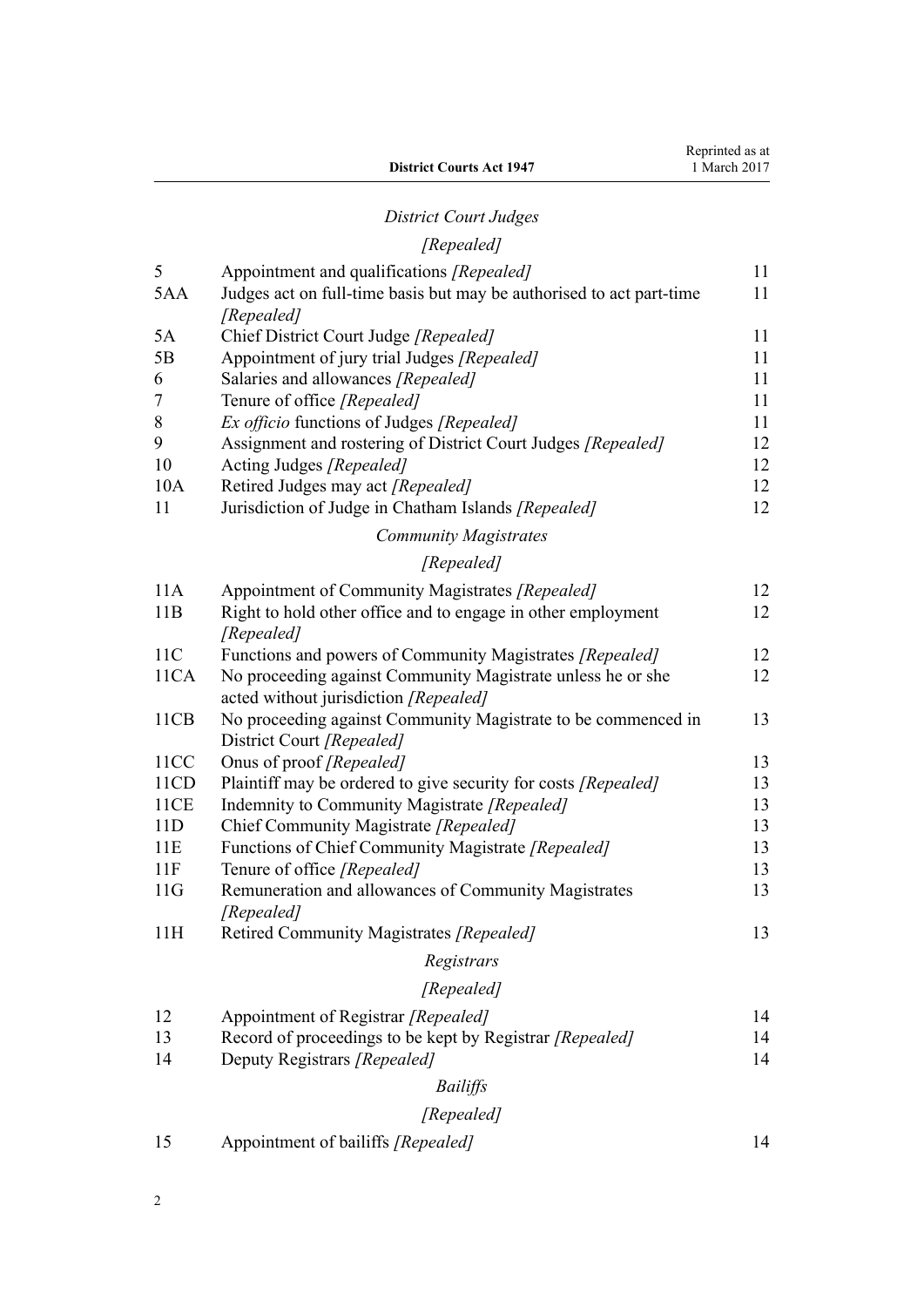|              | Reprinted as at                                                                                       |    |
|--------------|-------------------------------------------------------------------------------------------------------|----|
| 1 March 2017 | <b>District Courts Act 1947</b>                                                                       |    |
| 16           | Deputy bailiffs [Repealed]                                                                            | 14 |
| 17           | Powers and duties of bailiffs <i>[Repealed]</i>                                                       | 14 |
| 17A          | Sections 121, 128, and 129 of Search and Surveillance Act 2012<br>inapplicable to bailiffs [Repealed] | 14 |
|              | Miscellaneous provisions as to officers                                                               |    |
|              | [Repealed]                                                                                            |    |
| 18           | Penalty for assaulting officers <i>[Repealed]</i>                                                     | 15 |
| 19           | Misconduct of officers [Repealed]                                                                     | 15 |
| 20           | Officers of court not to act as solicitors therein <i>[Repealed]</i>                                  | 15 |
|              | <b>Sittings</b>                                                                                       |    |
|              | [Repealed]                                                                                            |    |
| 21           | Place of sittings [Repealed]                                                                          | 15 |

| $\sim$ 1 | $\frac{1}{2}$ and $\frac{1}{2}$ and $\frac{1}{2}$ and $\frac{1}{2}$ are possible $\frac{1}{2}$ |  |
|----------|------------------------------------------------------------------------------------------------|--|
|          | Times of sittings <i>[Repealed]</i>                                                            |  |
| 23       | Adjourned sittings [Repealed]                                                                  |  |

## **[Criminal jurisdiction](#page-14-0)**

*[Repealed]*

## **[Part 2A](#page-15-0)**

## **[Criminal jurisdiction in respect of indictable offences](#page-15-0)**

## *[Repealed]*

## **[Part 3](#page-15-0)**

## **[Civil jurisdiction and transfer of proceedings](#page-15-0)**

## *[Repealed]*

*[Claims founded on contract or tort](#page-15-0)*

## *[Repealed]*

| 29 | General jurisdiction in respect of proceedings [Repealed]                   | 16 |
|----|-----------------------------------------------------------------------------|----|
| 30 | Money recoverable by statute [Repealed]                                     | 16 |
| 31 | Extending jurisdiction in actions for recovery of land [Repealed]           | 16 |
| 32 | Landlord's right where rent is in arrear or premises deserted<br>[Repealed] | 16 |
| 33 | Jurisdiction as to building societies [Repealed]                            | 16 |
|    | Equity proceedings                                                          |    |
|    | [Repealed]                                                                  |    |
| 34 | Equity jurisdiction <i>[Repealed]</i>                                       | 17 |
|    | Miscellaneous provisions as to jurisdiction                                 |    |
|    | [Repealed]                                                                  |    |
| 35 | Jurisdiction where title in question [Repealed]                             | 17 |
| 36 | Abandonment of part of claim to give court jurisdiction [Repealed]          | 17 |
|    |                                                                             |    |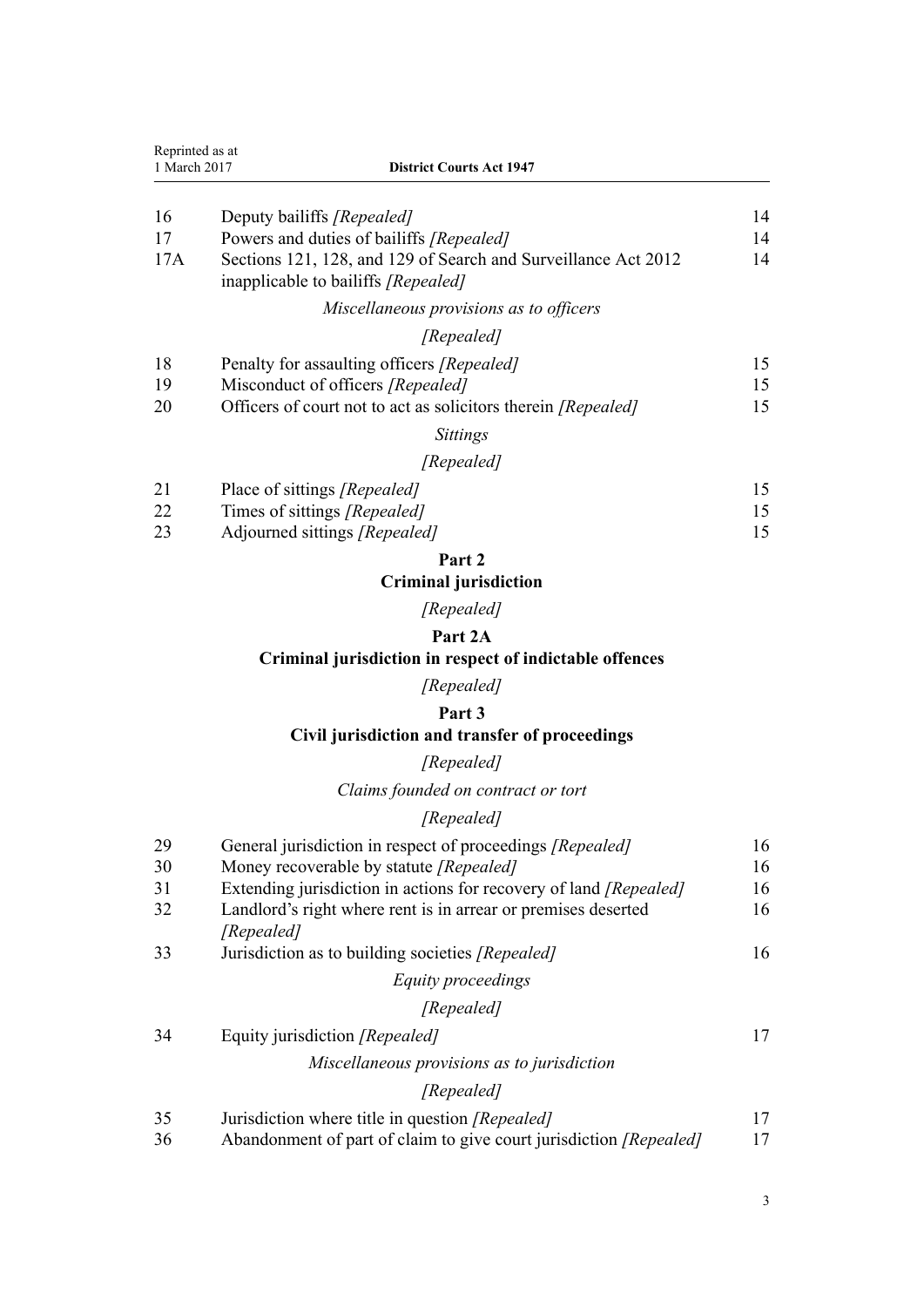|     | <b>District Courts Act 1947</b>                                                         | Reprinted as at<br>1 March 2017 |
|-----|-----------------------------------------------------------------------------------------|---------------------------------|
| 37  | Extension of jurisdiction in admiralty by agreement between the<br>parties [Repealed]   | 17                              |
| 38  | Division of cause of action not allowed [Repealed]                                      | 17                              |
| 39  | Proceedings against absent defendant [Repealed]                                         | 17                              |
|     | Exercise of jurisdiction and ancillary jurisdiction                                     |                                 |
|     | [Repealed]                                                                              |                                 |
| 40  | Persons who exercise jurisdiction of court [Repealed]                                   | 17                              |
| 41  | General ancillary jurisdiction [Repealed]                                               | 18                              |
| 42  | Ancillary powers of Judge [Repealed]                                                    | 18                              |
| 42A | Jurisdiction exclusive of interest awarded [Repealed]                                   | 18                              |
|     | Transfer of proceeding                                                                  |                                 |
|     | [Repealed]                                                                              |                                 |
| 43  | Transfer to High Court of proceeding within jurisdiction<br>[Repealed]                  | 18                              |
| 44  | Transfer of proceedings beyond jurisdiction [Repealed]                                  | 18                              |
| 45  | Transfer of proceedings where there is a counterclaim [Repealed]                        | 18                              |
| 45A | Removal of summary judgment application from District Court to<br>High Court [Repealed] | 18                              |
|     | Removal of question of law into High Court                                              |                                 |
|     | [Repealed]                                                                              |                                 |
| 45B | Removal of question of law into High Court [Repealed]                                   | 19                              |
| 46  | Transfer of proceeding from High Court to District Court<br>[Repealed]                  | 19                              |
| 47  | Procedure on transfer of proceeding from High Court to District<br>Court [Repealed]     | 19                              |
| 48  | Costs in cases transferred or removed [Repealed]                                        | 19                              |
|     | Part 4                                                                                  |                                 |
|     | Procedure                                                                               |                                 |
|     | Parties                                                                                 |                                 |
|     | [Repealed]                                                                              |                                 |
| 49  | Trustees, executors, and administrators [Repealed]                                      | 19                              |
| 50  | Amount of wages, etc, for which minor may sue [Repealed]                                | 19                              |
| 51  | Persons jointly liable [Repealed]                                                       | 19                              |
| 52  | Bankruptcy of plaintiff [Repealed]                                                      | 20                              |
|     | Witnesses and evidence                                                                  |                                 |
|     | [Repealed]                                                                              |                                 |
| 53  | Witness entitled to expenses [Repealed]                                                 | 20                              |
| 54  | Penalty for neglecting witness summons [Repealed]                                       | 20                              |
| 55  | Examination of witnesses and service of process abroad<br>[Repealed]                    | 20                              |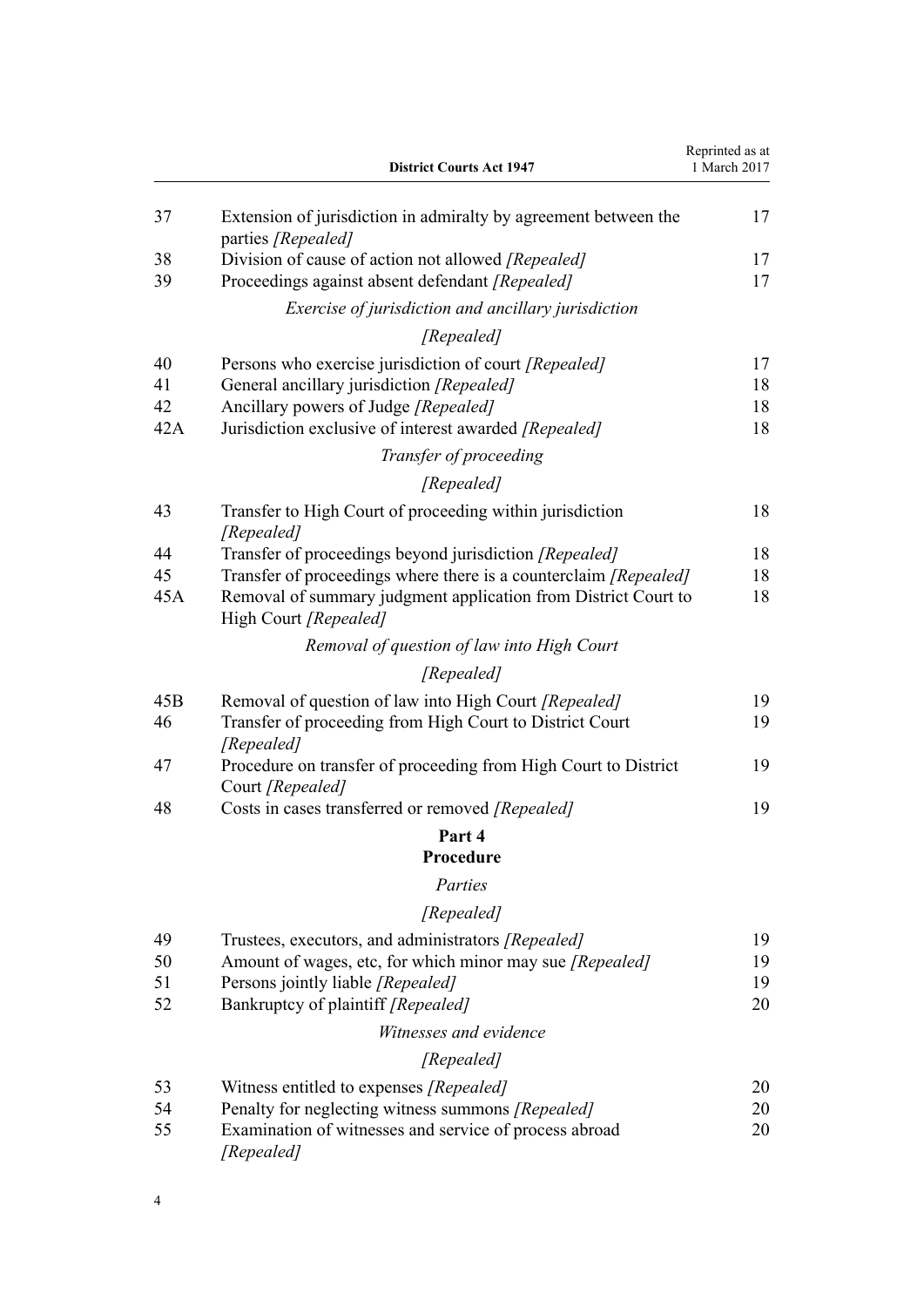| Reprinted as at<br>1 March 2017 | <b>District Courts Act 1947</b>                                                                         |    |
|---------------------------------|---------------------------------------------------------------------------------------------------------|----|
| 56                              | Persons who may take affidavits, etc [Repealed]                                                         | 20 |
|                                 | Discovery                                                                                               |    |
|                                 | [Repealed]                                                                                              |    |
| 56A                             | Powers of court exercisable before commencement of proceeding                                           | 20 |
|                                 | [Repealed]                                                                                              |    |
| 56 <sub>B</sub>                 | Power of court to order particular discovery against non-party after<br>proceeding commenced [Repealed] | 20 |
|                                 | <b>Hearing</b>                                                                                          |    |
|                                 | [Repealed]                                                                                              |    |
| 57                              | Right of audience [Repealed]                                                                            | 21 |
| 58                              | Trial by Judge [Repealed]                                                                               | 21 |
| 59                              | Equity and good conscience [Repealed]                                                                   | 21 |
| 60                              | Judge to take notes [Repealed]                                                                          | 21 |
| 61                              | Power of Judge to refer to arbitration [Repealed]                                                       | 21 |
| 62                              | Power of Judge to refer to Registrar or referee [Repealed]                                              | 21 |
| 62A                             | Reference by consent [Repealed]                                                                         | 21 |
|                                 | Judgments and orders                                                                                    |    |
|                                 | [Repealed]                                                                                              |    |
| 62B                             | Power of court to award interest on debts and damages                                                   | 22 |
| 63                              | Finality of judgments and orders [Repealed]                                                             | 22 |
| 64                              | Want of form [Repealed]                                                                                 | 22 |
| 65                              | Payment of judgments and orders [Repealed]                                                              | 23 |
| 65A                             | Interest on judgment debts                                                                              | 23 |
|                                 | Removal of judgments                                                                                    |    |
|                                 | [Repealed]                                                                                              |    |
| 66                              | Removal of judgment of District Court into High Court [Repealed]                                        | 23 |
| 67                              | Proceeding in High Court on judgment or order of District Court<br>[Repealed]                           | 23 |
| 68                              | Removal of judgment or order of High Court into District Court<br>[Repealed]                            | 24 |
| 69                              | Removal of judgment from one court to another [Repealed]                                                | 24 |
| 70                              | Removal of judgment of abolished court [Repealed]                                                       | 24 |
|                                 | Determination of questions concerning rules                                                             |    |
|                                 | [Repealed]                                                                                              |    |
| 70A                             | Application of rules [Repealed]                                                                         | 24 |
|                                 | Part 5                                                                                                  |    |
|                                 | <b>Appeals</b>                                                                                          |    |
|                                 | [Repealed]                                                                                              |    |
| 71                              | Interpretation [Repealed]                                                                               | 24 |
|                                 |                                                                                                         |    |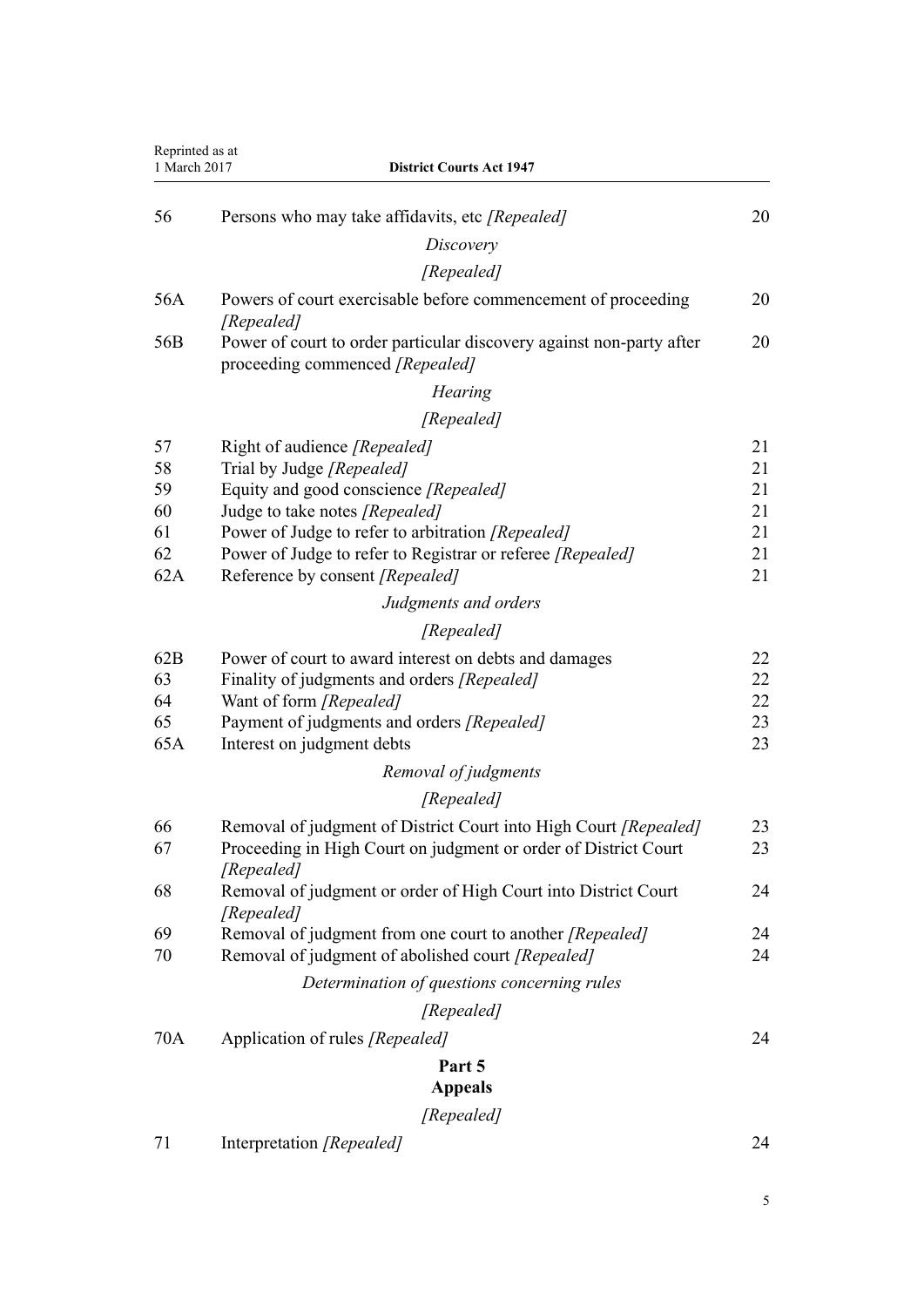|     | <b>District Courts Act 1947</b>                            | Reprinted as at<br>1 March 2017 |
|-----|------------------------------------------------------------|---------------------------------|
| 71A | Right to appeal <i>[Repealed]</i>                          | 24                              |
| 72  | General right of appeal [Repealed]                         | 24                              |
| 73  | Agreements that decision would be binding [Repealed]       | 25                              |
| 74  | Security for appeal <i>[Repealed]</i>                      | 25                              |
| 75  | Appeals to be by way of rehearing [Repealed]               | 25                              |
| 76  | Powers of High Court on appeal [Repealed]                  | 25                              |
| 77  | Repayment of judgment sum and interest [Repealed]          | 25                              |
| 78  | Enforcement proceedings [Repealed]                         | 25                              |
| 78A | Right of appeal in respect of contempt of court [Repealed] | 25                              |

## **[Enforcement of judgments](#page-24-0)**

## *[Repealed]*

# *[Enforcement generally](#page-24-0)*

## *[Repealed]*

| 79  | Nature of proceedings for enforcement of judgment <i>[Repealed]</i> | 26 |
|-----|---------------------------------------------------------------------|----|
| 79A | Judgment may be enforced in any District Court [Repealed]           | 26 |
| 80  | Enforcement of judgments more than 6 years old <i>[Repealed]</i>    | 26 |
| 81  | Enforcement of order for payment by instalments [Repealed]          | 26 |
| 82  | Proceedings on cross-judgments [Repealed]                           | 26 |
| 83  | Power to stay proceedings for enforcement [Repealed]                | 26 |

[84](#page-25-0) [Stay of proceedings on appeal](#page-25-0) *[Repealed]* [26](#page-25-0)

## *[Information about judgment debtor's means](#page-25-0)*

# *[Repealed]*

| 84A         | Filing of financial statement [Repealed]                       | 26 |
|-------------|----------------------------------------------------------------|----|
| 84B         | Notice to complete financial statement [Repealed]              | 27 |
| 84C         | Court to request information about judgment debtor's means     | 27 |
|             | [Repealed]                                                     |    |
| 84D         | Court may order hearing if information about judgment debtor's | 27 |
|             | means not provided, etc [Repealed]                             |    |
| 84E         | Application for financial assessment hearing [Repealed]        | 27 |
| 84EA        | Power to arrest judgment debtor or officer [Repealed]          | 27 |
| <b>84EB</b> | Financial assessment hearing [Repealed]                        | 27 |
| <b>84EC</b> | Orders by court following filing of financial statement, etc.  | 27 |
|             | [Repealed]                                                     |    |
|             |                                                                |    |

## *[Attachment orders](#page-26-0)*

## *[Repealed]*

| 84F | Interpretation [Repealed]                     |    |
|-----|-----------------------------------------------|----|
| 84G | Attachment orders [Repealed]                  | 28 |
| 84H | Content of attachment orders [Repealed]       | 28 |
| 84I | Effect of attachment orders <i>[Repealed]</i> | 28 |
| 84J | Liability of employer [Repealed]              | 28 |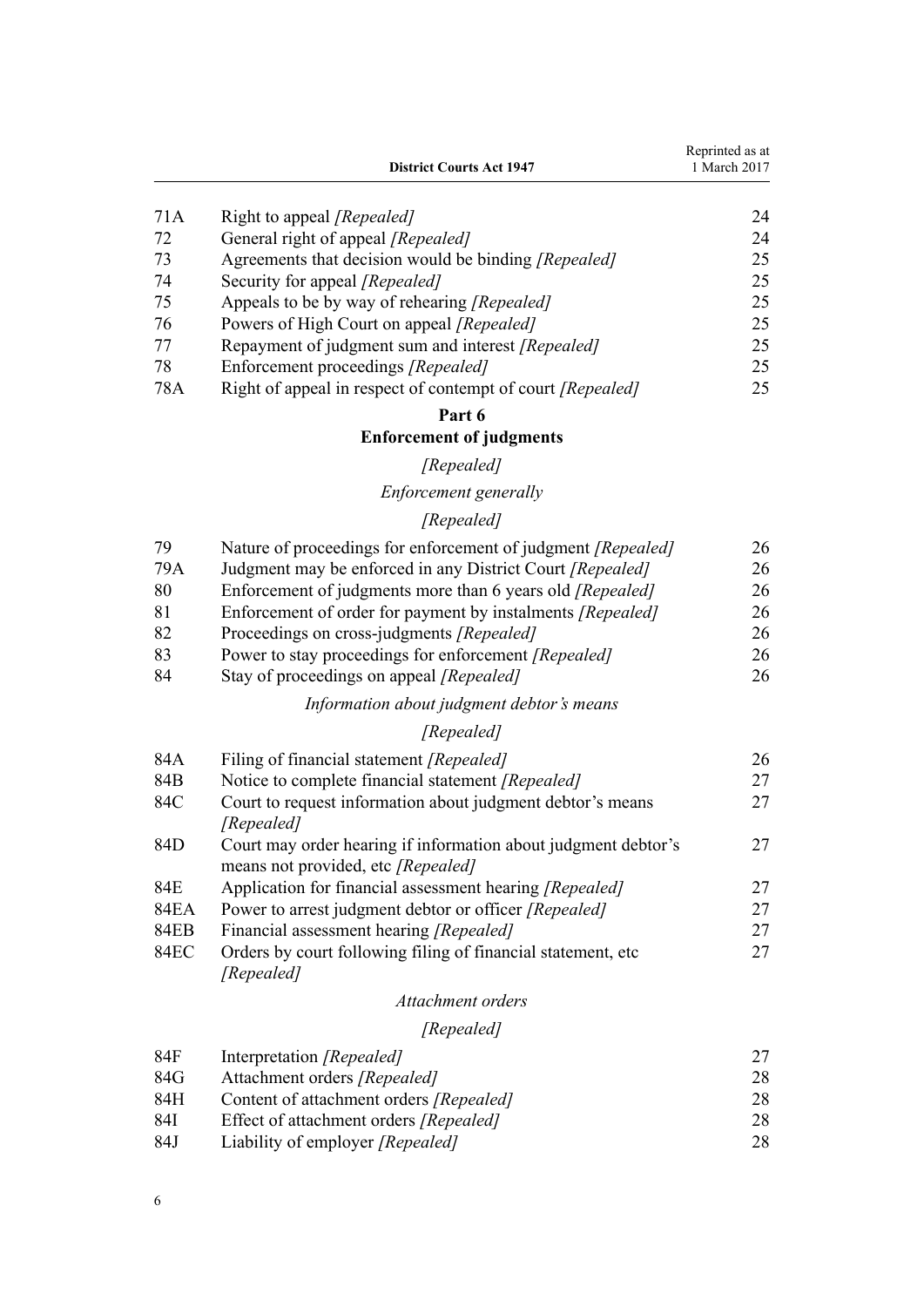| Reprinted as at<br>1 March 2017 | <b>District Courts Act 1947</b>                                                                                                                                                               |                      |
|---------------------------------|-----------------------------------------------------------------------------------------------------------------------------------------------------------------------------------------------|----------------------|
| 84K<br>84L<br>84M               | Wrongful treatment of employee [Repealed]<br>Extent to which attachment orders bind the Crown [Repealed]<br>Variation, suspension, and discharge of attachment orders<br>[Repealed]           | 28<br>28<br>28       |
|                                 | Review of Registrar's decision                                                                                                                                                                |                      |
|                                 | [Repealed]                                                                                                                                                                                    |                      |
| 84N                             | Review of Registrar's decision [Repealed]                                                                                                                                                     | 28                   |
|                                 | Contempt                                                                                                                                                                                      |                      |
|                                 | [Repealed]                                                                                                                                                                                    |                      |
| 84O                             | Contempt procedures [Repealed]                                                                                                                                                                | 29                   |
| 84OA                            | Process for dealing with application for contempt procedures<br>[Repealed]                                                                                                                    | 29                   |
| 84OB                            | Warrant to arrest may be issued if judgment debtor cannot be<br>served or fails to appear at hearing [Repealed]                                                                               | 29                   |
| 84P                             | Application of Part 1 of Legal Services Act 1991 [Repealed]                                                                                                                                   | 29                   |
| 84Q                             | Judgment debtor doing community work to be discharged on<br>payment [Repealed]                                                                                                                | 29                   |
|                                 | <i>Warrants to seize property</i>                                                                                                                                                             |                      |
|                                 | [Repealed]                                                                                                                                                                                    |                      |
| 85<br>85A<br>86<br>87           | Warrant to seize property [Repealed]<br>Immobilisation of motor vehicles [Repealed]<br>Disposal of bills of exchange, etc, seized [Repealed]<br>Penalty for rescue of goods seized [Repealed] | 29<br>29<br>30<br>30 |
|                                 | Sale of goods seized                                                                                                                                                                          |                      |
|                                 | [Repealed]                                                                                                                                                                                    |                      |
| 88                              | Period to elapse before sale [Repealed]                                                                                                                                                       | 30                   |
| 89                              | Sale of goods by public auction unless otherwise ordered<br>[Repealed]                                                                                                                        | 30                   |
| 90                              | Protection of bailiff selling goods under execution without notice<br>of claim by third party [Repealed]                                                                                      | 30                   |
| 91                              | Procedure when goods seized are secured under bill of sale<br>[Repealed]                                                                                                                      | 30                   |
| 91A                             | Personal property securities register to be checked [Repealed]                                                                                                                                | 30                   |
|                                 | Claims in respect of goods seized                                                                                                                                                             |                      |
|                                 | [Repealed]                                                                                                                                                                                    |                      |
| 92                              | Priority of High Court and District Court executions [Repealed]                                                                                                                               | 31                   |
| 93                              | Sale of goods where claim made thereto [Repealed]                                                                                                                                             | 31                   |
| 94<br>95                        | Third party claim process [Repealed]<br>Claims for rent where goods seized under execution [Repealed]                                                                                         | 31<br>31             |
|                                 |                                                                                                                                                                                               |                      |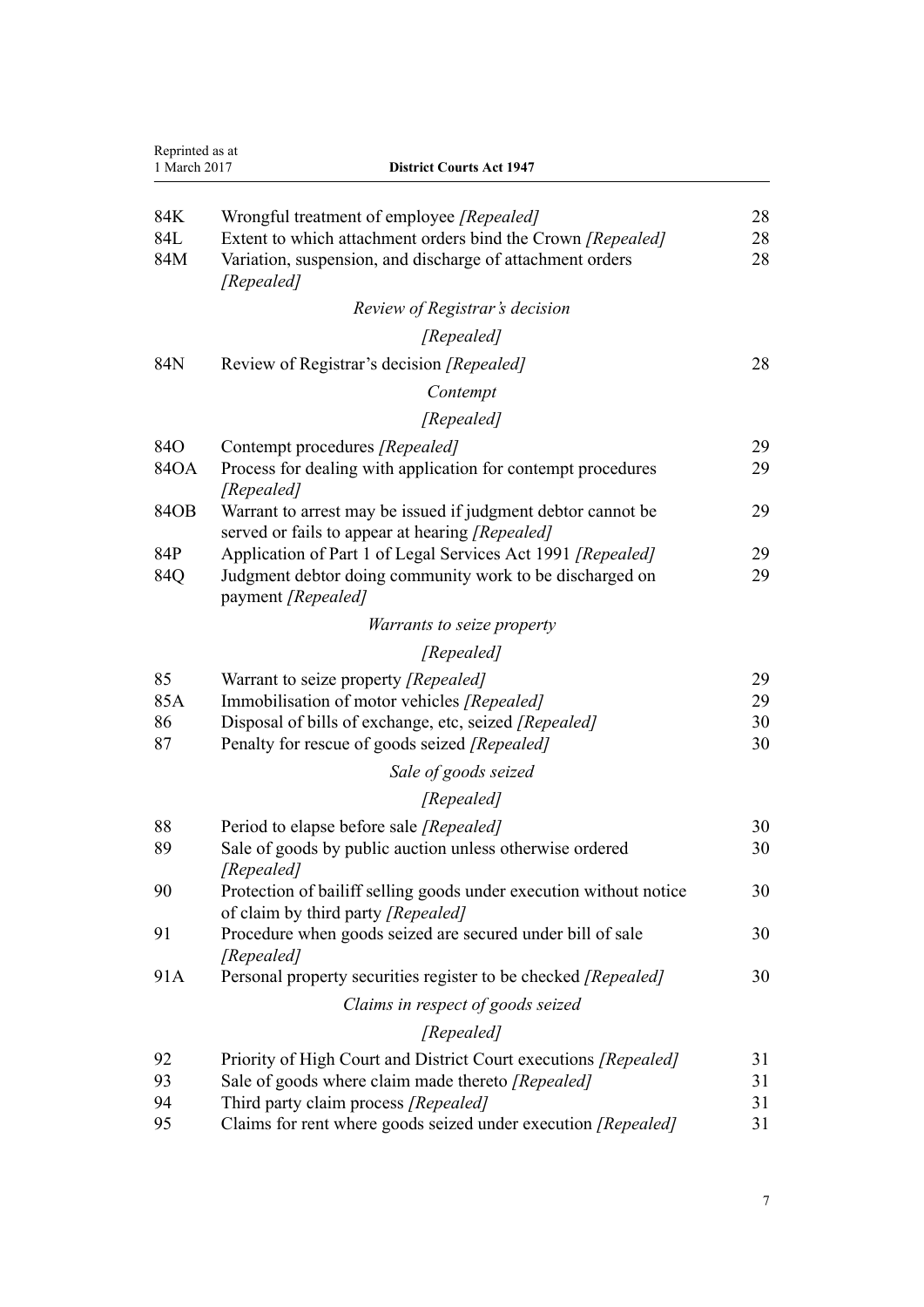|                          | <b>District Courts Act 1947</b>                                                                                                                                                                                                      | Reprinted as at<br>1 March 2017 |
|--------------------------|--------------------------------------------------------------------------------------------------------------------------------------------------------------------------------------------------------------------------------------|---------------------------------|
|                          | Garnishee proceedings                                                                                                                                                                                                                |                                 |
|                          | [Repealed]                                                                                                                                                                                                                           |                                 |
| 96                       | Garnishee proceedings [Repealed]                                                                                                                                                                                                     | 31                              |
|                          | Charging orders                                                                                                                                                                                                                      |                                 |
|                          | [Repealed]                                                                                                                                                                                                                           |                                 |
| 96A                      | Charging orders [Repealed]                                                                                                                                                                                                           | 31                              |
|                          | Committals                                                                                                                                                                                                                           |                                 |
|                          | [Repealed]                                                                                                                                                                                                                           |                                 |
| 97<br>98                 | Issue and execution of orders or warrants of committal [Repealed]<br>Power of Judge to order discharge [Repealed]                                                                                                                    | 32<br>32                        |
|                          | Warrant for the recovery of land                                                                                                                                                                                                     |                                 |
|                          | [Repealed]                                                                                                                                                                                                                           |                                 |
| 99<br>100                | Warrant for the recovery of land [Repealed]<br>Irregularity in execution of warrant can only be sued for as special<br>damage [Repealed]                                                                                             | 32<br>32                        |
| 101<br>102               | Person illegally obtaining warrant liable for trespass [Repealed]<br>Execution of warrant may be stayed on giving bond [Repealed]                                                                                                    | 32<br>32                        |
|                          | Recovery of chattels                                                                                                                                                                                                                 |                                 |
|                          | [Repealed]                                                                                                                                                                                                                           |                                 |
| 103<br>104               | Warrant for the recovery of chattels [Repealed]<br>Further proceedings if chattels not recovered [Repealed]                                                                                                                          | 32<br>33                        |
|                          | Liability and protection of officers                                                                                                                                                                                                 |                                 |
|                          | [Repealed]                                                                                                                                                                                                                           |                                 |
| 105<br>106<br>107<br>108 | Neglect by bailiffs [Repealed]<br>Irregularity in executing warrants [Repealed]<br>Actions against bailiffs acting under warrants [Repealed]<br>Action to be brought within 6 months, and 1 month's notice to be<br>given [Repealed] | 33<br>33<br>33<br>33            |
|                          | Service                                                                                                                                                                                                                              |                                 |
|                          | [Repealed]                                                                                                                                                                                                                           |                                 |
| 108A<br>108B             | Service of documents under this Part [Repealed]<br>Service provisions modified in special cases [Repealed]                                                                                                                           | 33<br>33                        |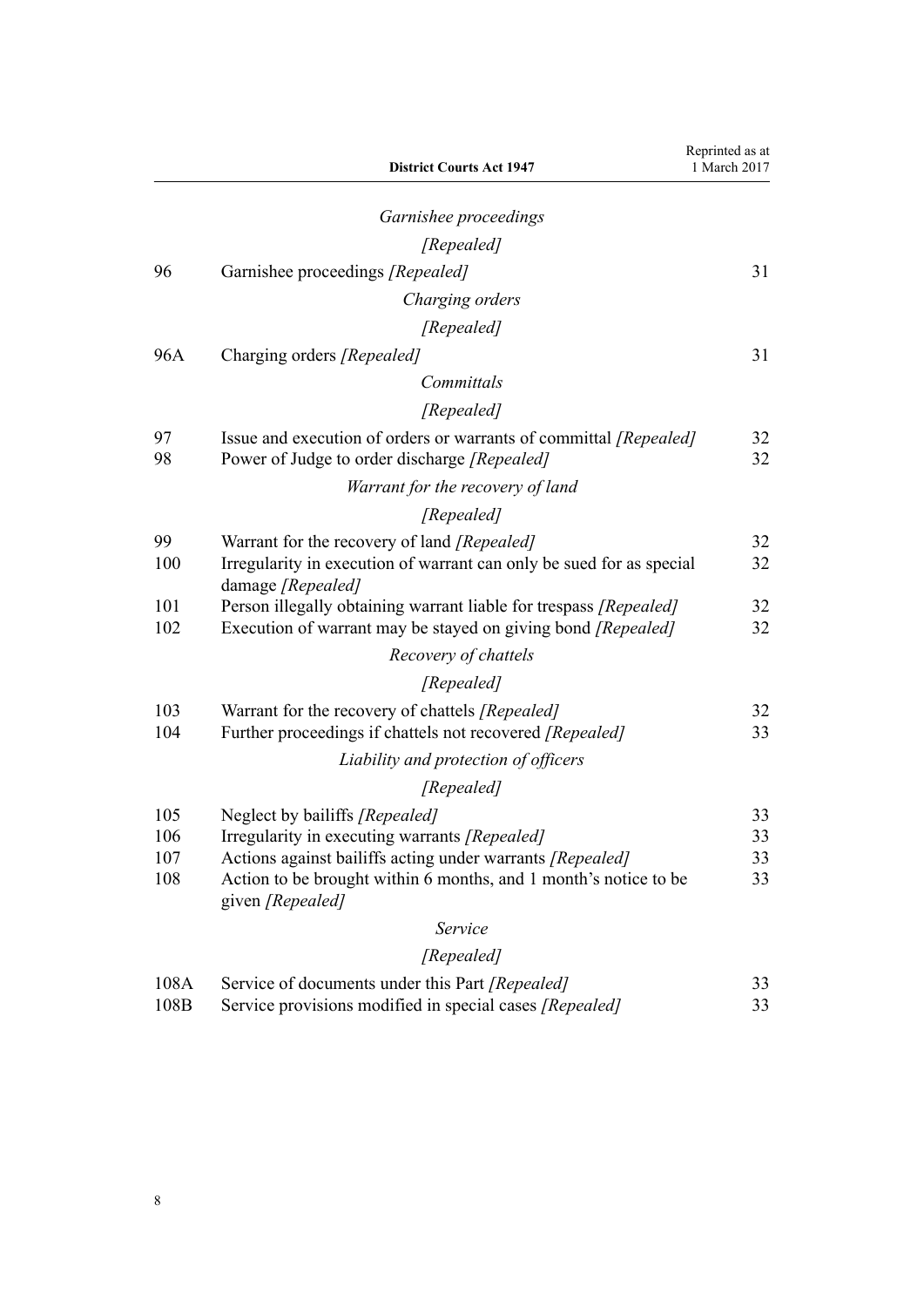# **[Miscellaneous and general](#page-33-0)**

# *[Repealed]*

# *[Writs of arrest](#page-33-0)*

# *[Repealed]*

| <b>Criminal Record Book</b> |                                                                         |    |
|-----------------------------|-------------------------------------------------------------------------|----|
|                             | <b>Schedule 1</b>                                                       | 37 |
| 125                         | Repeals and savings [Repealed]                                          | 36 |
| 124                         | Application of Act [Repealed]                                           | 36 |
| 123A                        | Reviews of decisions of Registrars concerning fees [Repealed]           | 36 |
|                             | [Repealed]                                                              |    |
| 123AA                       | Chief executive of Ministry of Justice may approve forms                | 36 |
| 123                         | Regulations [Repealed]                                                  | 36 |
| 122                         | District Courts Rules [Repealed]                                        | 36 |
| 121                         | Constables, etc, to assist [Repealed]                                   | 36 |
| 120                         | No privilege to solicitors [Repealed]                                   | 36 |
| 119                         | Actions on lost instruments [Repealed]<br>Immunity of Judges [Repealed] | 35 |
| 118                         | landlord [Repealed]                                                     | 35 |
| 117                         | Subtenant to give notice of proceeding to subtenant's immediate         | 35 |
| 116A                        | Proof of service of documents [Repealed]                                | 35 |
| 116                         | Prescribed documents to be sealed [Repealed]                            | 35 |
|                             | [Repealed]                                                              |    |
|                             | Miscellaneous                                                           |    |
| 115                         | Fines and fees to be paid to Crown Bank Account [Repealed]              | 35 |
| 114                         | Enforcement of fines [Repealed]                                         | 35 |
| 113                         | Payment and recovery of fees [Repealed]                                 | 35 |
|                             | [Repealed]                                                              |    |
|                             | <b>Financial provisions</b>                                             |    |
| 112                         | Penalty for contempt of court [Repealed]                                | 34 |
|                             | [Repealed]                                                              |    |
|                             | Contempt                                                                |    |
| 111                         | Interpleader [Repealed]                                                 | 34 |
|                             | [Repealed]                                                              |    |
|                             | Interpleader                                                            |    |
|                             | entitled to compensation [Repealed]                                     |    |
| 110                         | Successful plaintiff entitled to execution, successful defendant        | 34 |
| 109                         | Absconding debtors may be held to bail [Repealed]                       | 34 |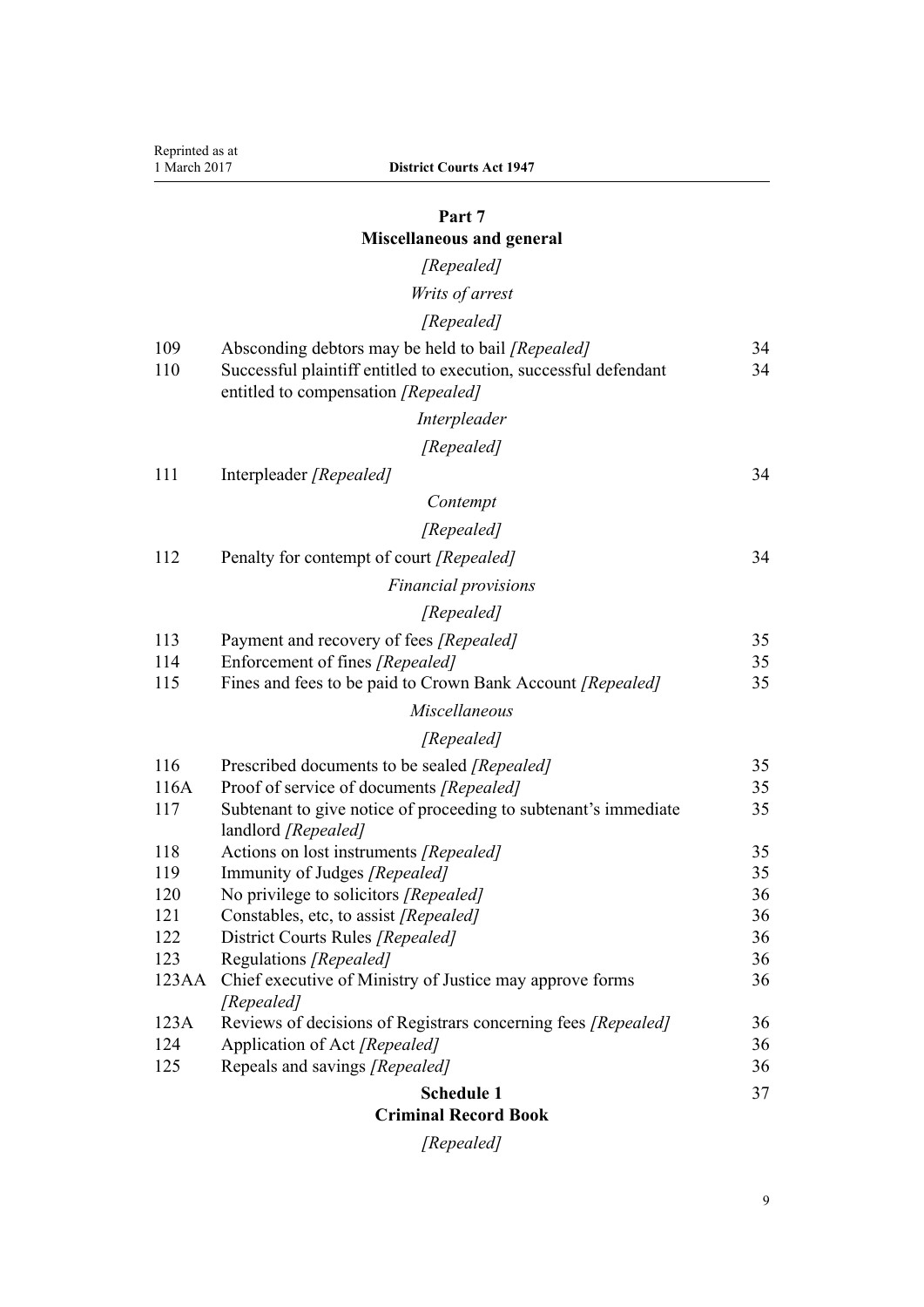<span id="page-9-0"></span>

| s 1 | <b>District Courts Act 1947</b>                                                                                                      | Reprinted as at<br>1 March 2017 |
|-----|--------------------------------------------------------------------------------------------------------------------------------------|---------------------------------|
|     | Schedule 1A<br><b>Offences triable in either District Court or High Court and</b>                                                    | 37                              |
|     | offences triable only in High Court                                                                                                  |                                 |
|     | [Repealed]                                                                                                                           |                                 |
|     | <b>Schedule 2</b>                                                                                                                    | 37                              |
|     | Enactments (repealed by this Act) formerly regulating or<br>providing for matters which can be regulated or provided for<br>by rules |                                 |
|     | [Repealed]                                                                                                                           |                                 |
|     | <b>Schedule 3</b><br><b>Enactments repealed</b>                                                                                      | 37                              |
|     | [Repealed]                                                                                                                           |                                 |

## **Title** *[Repealed]*

Title: repealed, on 1 March 2017, by [section 240\(1\)](http://prd-lgnz-nlb.prd.pco.net.nz/pdflink.aspx?id=DLM6942646) of the District Court Act 2016 (2016 No 49).

## **1 Short Title and commencement**

#### *[Repealed]*

Section 1: repealed, on 1 March 2017, by [section 240\(1\)](http://prd-lgnz-nlb.prd.pco.net.nz/pdflink.aspx?id=DLM6942646) of the District Court Act 2016 (2016 No 49).

## **2 Interpretation**

## *[Repealed]*

Section 2: repealed, on 1 March 2017, by [section 240\(1\)](http://prd-lgnz-nlb.prd.pco.net.nz/pdflink.aspx?id=DLM6942646) of the District Court Act 2016 (2016 No 49).

## **Part 1 Constitution and administration**

#### *[Repealed]*

Part 1: repealed, on 1 March 2017, by [section 240\(1\)](http://prd-lgnz-nlb.prd.pco.net.nz/pdflink.aspx?id=DLM6942646) of the District Court Act 2016 (2016 No 49).

## *District Courts*

## *[Repealed]*

Heading: repealed, on 1 March 2017, by [section 240\(1\)](http://prd-lgnz-nlb.prd.pco.net.nz/pdflink.aspx?id=DLM6942646) of the District Court Act 2016 (2016 No 49).

## **3 Courts constituted**

#### *[Repealed]*

Section 3: repealed, on 1 March 2017, by [section 240\(1\)](http://prd-lgnz-nlb.prd.pco.net.nz/pdflink.aspx?id=DLM6942646) of the District Court Act 2016 (2016 No 49).

## **4 Appointment of places for holding of courts**

### *[Repealed]*

Section 4: repealed, on 1 March 2017, by [section 240\(1\)](http://prd-lgnz-nlb.prd.pco.net.nz/pdflink.aspx?id=DLM6942646) of the District Court Act 2016 (2016 No 49).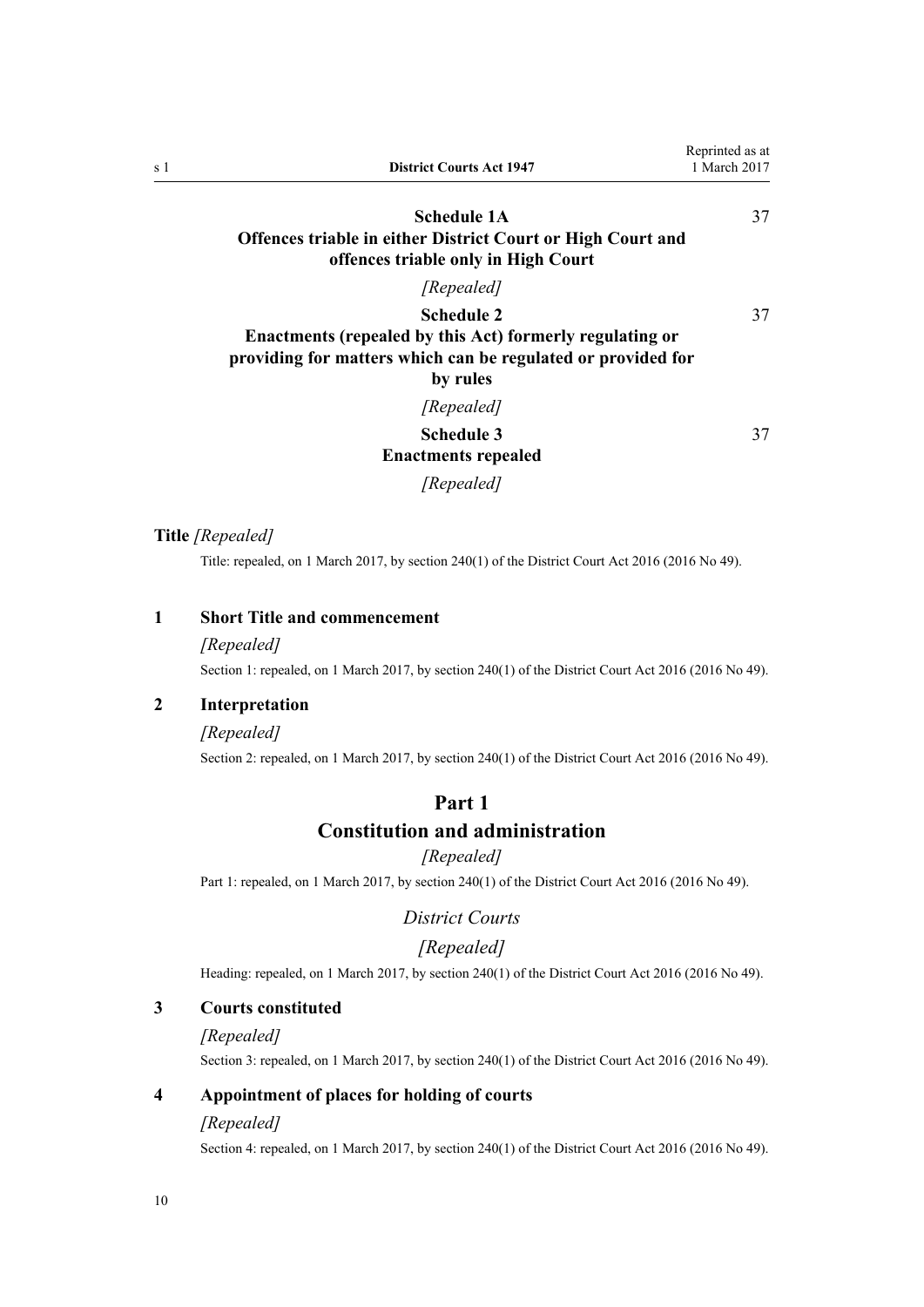## <span id="page-10-0"></span>**4A Sittings of court at other places**

#### *[Repealed]*

Section 4A: repealed, on 1 March 2017, by [section 240\(1\)](http://prd-lgnz-nlb.prd.pco.net.nz/pdflink.aspx?id=DLM6942646) of the District Court Act 2016 (2016) No 49).

## **4B Disputes Tribunals**

#### *[Repealed]*

Section 4B: repealed, on 1 March 2017, by [section 240\(1\)](http://prd-lgnz-nlb.prd.pco.net.nz/pdflink.aspx?id=DLM6942646) of the District Court Act 2016 (2016 No 49).

## *District Court Judges*

## *[Repealed]*

Heading: repealed, on 1 March 2017, by [section 240\(1\)](http://prd-lgnz-nlb.prd.pco.net.nz/pdflink.aspx?id=DLM6942646) of the District Court Act 2016 (2016 No 49).

## **5 Appointment and qualifications**

#### *[Repealed]*

Section 5: repealed, on 1 March 2017, by [section 240\(1\)](http://prd-lgnz-nlb.prd.pco.net.nz/pdflink.aspx?id=DLM6942646) of the District Court Act 2016 (2016 No 49).

## **5AA Judges act on full-time basis but may be authorised to act part-time**

#### *[Repealed]*

Section 5AA: repealed, on 1 March 2017, by [section 240\(1\)](http://prd-lgnz-nlb.prd.pco.net.nz/pdflink.aspx?id=DLM6942646) of the District Court Act 2016 (2016) No 49).

## **5A Chief District Court Judge**

#### *[Repealed]*

Section 5A: repealed, on 1 March 2017, by [section 240\(1\)](http://prd-lgnz-nlb.prd.pco.net.nz/pdflink.aspx?id=DLM6942646) of the District Court Act 2016 (2016) No 49).

## **5B Appointment of jury trial Judges**

#### *[Repealed]*

Section 5B: repealed, on 1 March 2017, by [section 240\(1\)](http://prd-lgnz-nlb.prd.pco.net.nz/pdflink.aspx?id=DLM6942646) of the District Court Act 2016 (2016 No 49).

## **6 Salaries and allowances**

#### *[Repealed]*

Section 6: repealed, on 1 March 2017, by [section 240\(1\)](http://prd-lgnz-nlb.prd.pco.net.nz/pdflink.aspx?id=DLM6942646) of the District Court Act 2016 (2016 No 49).

### **7 Tenure of office**

#### *[Repealed]*

Section 7: repealed, on 1 March 2017, by [section 240\(1\)](http://prd-lgnz-nlb.prd.pco.net.nz/pdflink.aspx?id=DLM6942646) of the District Court Act 2016 (2016 No 49).

#### **8** *Ex officio* **functions of Judges**

#### *[Repealed]*

Section 8: repealed, on 1 March 2017, by [section 240\(1\)](http://prd-lgnz-nlb.prd.pco.net.nz/pdflink.aspx?id=DLM6942646) of the District Court Act 2016 (2016 No 49).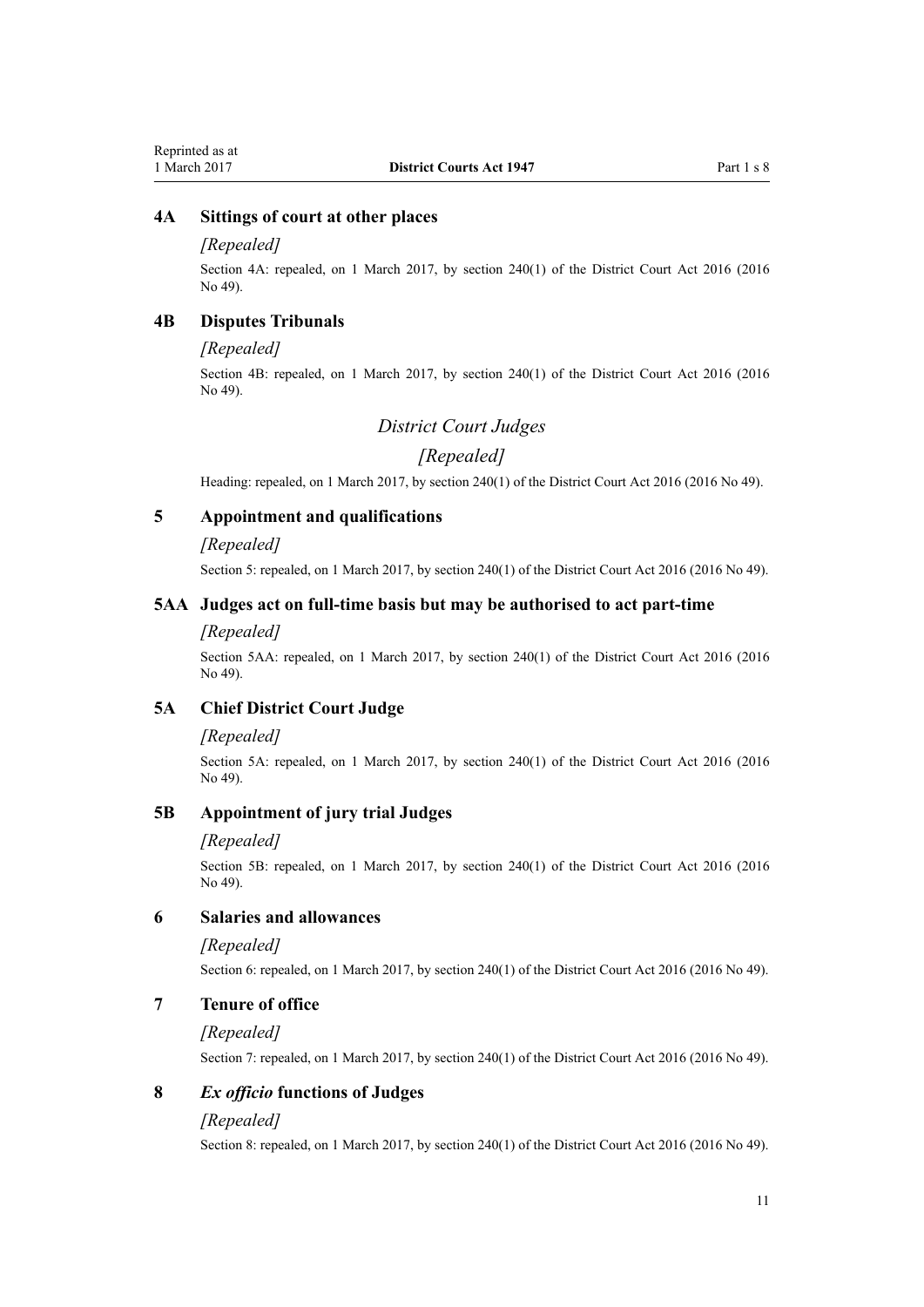## <span id="page-11-0"></span>**9 Assignment and rostering of District Court Judges**

#### *[Repealed]*

Section 9: repealed, on 1 March 2017, by [section 240\(1\)](http://prd-lgnz-nlb.prd.pco.net.nz/pdflink.aspx?id=DLM6942646) of the District Court Act 2016 (2016 No 49).

### **10 Acting Judges**

#### *[Repealed]*

Section 10: repealed, on 1 March 2017, by [section 240\(1\)](http://prd-lgnz-nlb.prd.pco.net.nz/pdflink.aspx?id=DLM6942646) of the District Court Act 2016 (2016 No 49).

### **10A Retired Judges may act**

#### *[Repealed]*

Section 10A: repealed, on 1 March 2017, by [section 240\(1\)](http://prd-lgnz-nlb.prd.pco.net.nz/pdflink.aspx?id=DLM6942646) of the District Court Act 2016 (2016 No 49).

#### **11 Jurisdiction of Judge in Chatham Islands**

#### *[Repealed]*

Section 11: repealed, on 1 March 2017, by [section 240\(1\)](http://prd-lgnz-nlb.prd.pco.net.nz/pdflink.aspx?id=DLM6942646) of the District Court Act 2016 (2016) No 49).

## *Community Magistrates*

## *[Repealed]*

Heading: repealed, on 1 March 2017, by [section 240\(1\)](http://prd-lgnz-nlb.prd.pco.net.nz/pdflink.aspx?id=DLM6942646) of the District Court Act 2016 (2016 No 49).

#### **11A Appointment of Community Magistrates**

#### *[Repealed]*

Section 11A: repealed, on 1 March 2017, by [section 240\(1\)](http://prd-lgnz-nlb.prd.pco.net.nz/pdflink.aspx?id=DLM6942646) of the District Court Act 2016 (2016) No 49).

## **11B Right to hold other office and to engage in other employment**

#### *[Repealed]*

Section 11B: repealed, on 1 March 2017, by [section 240\(1\)](http://prd-lgnz-nlb.prd.pco.net.nz/pdflink.aspx?id=DLM6942646) of the District Court Act 2016 (2016 No 49).

## **11C Functions and powers of Community Magistrates**

### *[Repealed]*

Section 11C: repealed, on 1 March 2017, by [section 240\(1\)](http://prd-lgnz-nlb.prd.pco.net.nz/pdflink.aspx?id=DLM6942646) of the District Court Act 2016 (2016 No 49).

## **11CA No proceeding against Community Magistrate unless he or she acted without jurisdiction**

#### *[Repealed]*

Section 11CA: repealed, on 1 March 2017, by [section 240\(1\)](http://prd-lgnz-nlb.prd.pco.net.nz/pdflink.aspx?id=DLM6942646) of the District Court Act 2016 (2016 No 49).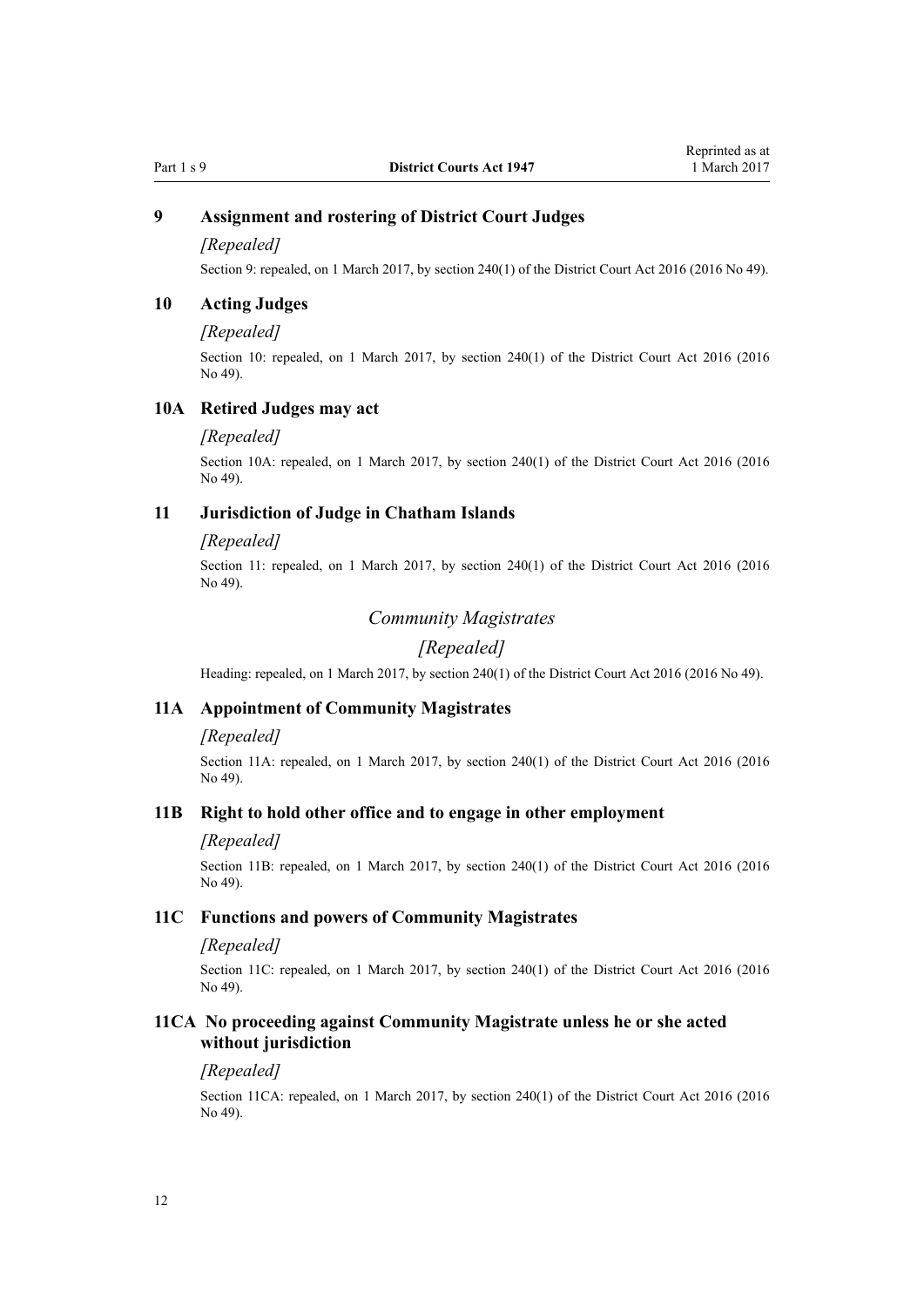## <span id="page-12-0"></span>**11CB No proceeding against Community Magistrate to be commenced in District Court**

#### *[Repealed]*

Section 11CB: repealed, on 1 March 2017, by [section 240\(1\)](http://prd-lgnz-nlb.prd.pco.net.nz/pdflink.aspx?id=DLM6942646) of the District Court Act 2016 (2016 No 49).

## **11CC Onus of proof**

### *[Repealed]*

Section 11CC: repealed, on 1 March 2017, by [section 240\(1\)](http://prd-lgnz-nlb.prd.pco.net.nz/pdflink.aspx?id=DLM6942646) of the District Court Act 2016 (2016 No 49).

#### **11CD Plaintiff may be ordered to give security for costs**

### *[Repealed]*

Section 11CD: repealed, on 1 March 2017, by [section 240\(1\)](http://prd-lgnz-nlb.prd.pco.net.nz/pdflink.aspx?id=DLM6942646) of the District Court Act 2016 (2016 No 49).

## **11CE Indemnity to Community Magistrate**

#### *[Repealed]*

Section 11CE: repealed, on 1 March 2017, by [section 240\(1\)](http://prd-lgnz-nlb.prd.pco.net.nz/pdflink.aspx?id=DLM6942646) of the District Court Act 2016 (2016 No 49).

## **11D Chief Community Magistrate**

#### *[Repealed]*

Section 11D: repealed, on 1 March 2017, by [section 240\(1\)](http://prd-lgnz-nlb.prd.pco.net.nz/pdflink.aspx?id=DLM6942646) of the District Court Act 2016 (2016 No 49).

## **11E Functions of Chief Community Magistrate**

#### *[Repealed]*

Section 11E: repealed, on 1 March 2017, by [section 240\(1\)](http://prd-lgnz-nlb.prd.pco.net.nz/pdflink.aspx?id=DLM6942646) of the District Court Act 2016 (2016 No 49).

## **11F Tenure of office**

### *[Repealed]*

Section 11F: repealed, on 1 March 2017, by [section 240\(1\)](http://prd-lgnz-nlb.prd.pco.net.nz/pdflink.aspx?id=DLM6942646) of the District Court Act 2016 (2016 No 49).

## **11G Remuneration and allowances of Community Magistrates**

#### *[Repealed]*

Section 11G: repealed, on 1 March 2017, by [section 240\(1\)](http://prd-lgnz-nlb.prd.pco.net.nz/pdflink.aspx?id=DLM6942646) of the District Court Act 2016 (2016 No 49).

#### **11H Retired Community Magistrates**

## *[Repealed]*

Section 11H: repealed, on 1 March 2017, by [section 240\(1\)](http://prd-lgnz-nlb.prd.pco.net.nz/pdflink.aspx?id=DLM6942646) of the District Court Act 2016 (2016 No 49).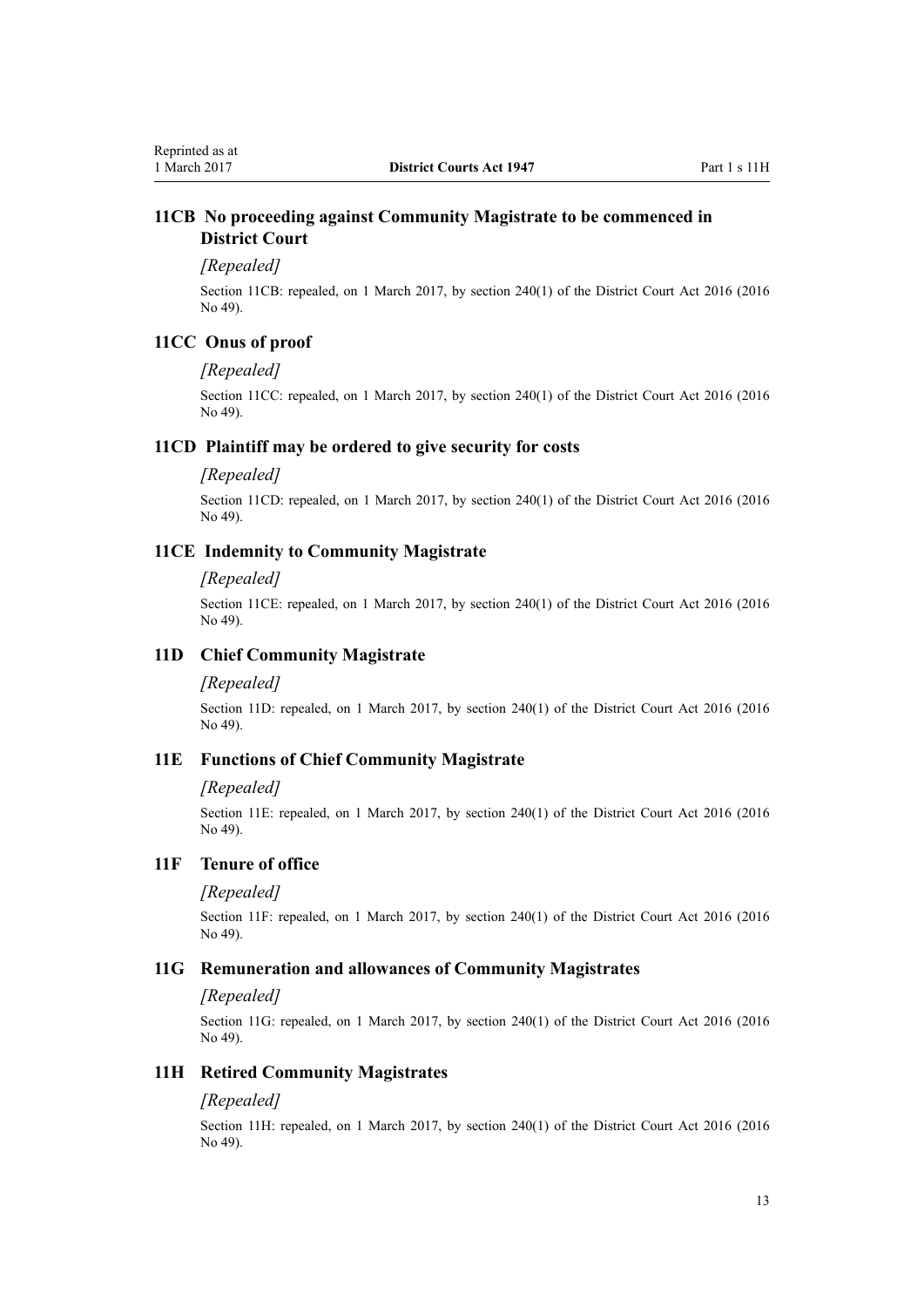## *Registrars*

## *[Repealed]*

<span id="page-13-0"></span>Heading: repealed, on 1 March 2017, by [section 240\(1\)](http://prd-lgnz-nlb.prd.pco.net.nz/pdflink.aspx?id=DLM6942646) of the District Court Act 2016 (2016 No 49).

## **12 Appointment of Registrar**

#### *[Repealed]*

Section 12: repealed, on 1 March 2017, by [section 240\(1\)](http://prd-lgnz-nlb.prd.pco.net.nz/pdflink.aspx?id=DLM6942646) of the District Court Act 2016 (2016 No 49).

## **13 Record of proceedings to be kept by Registrar**

#### *[Repealed]*

Section 13: repealed, on 1 March 2017, by [section 240\(1\)](http://prd-lgnz-nlb.prd.pco.net.nz/pdflink.aspx?id=DLM6942646) of the District Court Act 2016 (2016) No 49).

## **14 Deputy Registrars**

#### *[Repealed]*

Section 14: repealed, on 1 March 2017, by [section 240\(1\)](http://prd-lgnz-nlb.prd.pco.net.nz/pdflink.aspx?id=DLM6942646) of the District Court Act 2016 (2016 No 49).

## *Bailiffs*

## *[Repealed]*

Heading: repealed, on 1 March 2017, by [section 240\(1\)](http://prd-lgnz-nlb.prd.pco.net.nz/pdflink.aspx?id=DLM6942646) of the District Court Act 2016 (2016 No 49).

## **15 Appointment of bailiffs**

#### *[Repealed]*

Section 15: repealed, on 1 March 2017, by [section 240\(1\)](http://prd-lgnz-nlb.prd.pco.net.nz/pdflink.aspx?id=DLM6942646) of the District Court Act 2016 (2016 No 49).

### **16 Deputy bailiffs**

## *[Repealed]*

Section 16: repealed, on 1 March 2017, by [section 240\(1\)](http://prd-lgnz-nlb.prd.pco.net.nz/pdflink.aspx?id=DLM6942646) of the District Court Act 2016 (2016) No 49).

## **17 Powers and duties of bailiffs**

### *[Repealed]*

Section 17: repealed, on 1 March 2017, by [section 240\(1\)](http://prd-lgnz-nlb.prd.pco.net.nz/pdflink.aspx?id=DLM6942646) of the District Court Act 2016 (2016 No 49).

## **17A Sections 121, 128, and 129 of Search and Surveillance Act 2012 inapplicable to bailiffs**

#### *[Repealed]*

Section 17A: repealed, on 1 March 2017, by [section 240\(1\)](http://prd-lgnz-nlb.prd.pco.net.nz/pdflink.aspx?id=DLM6942646) of the District Court Act 2016 (2016 No 49).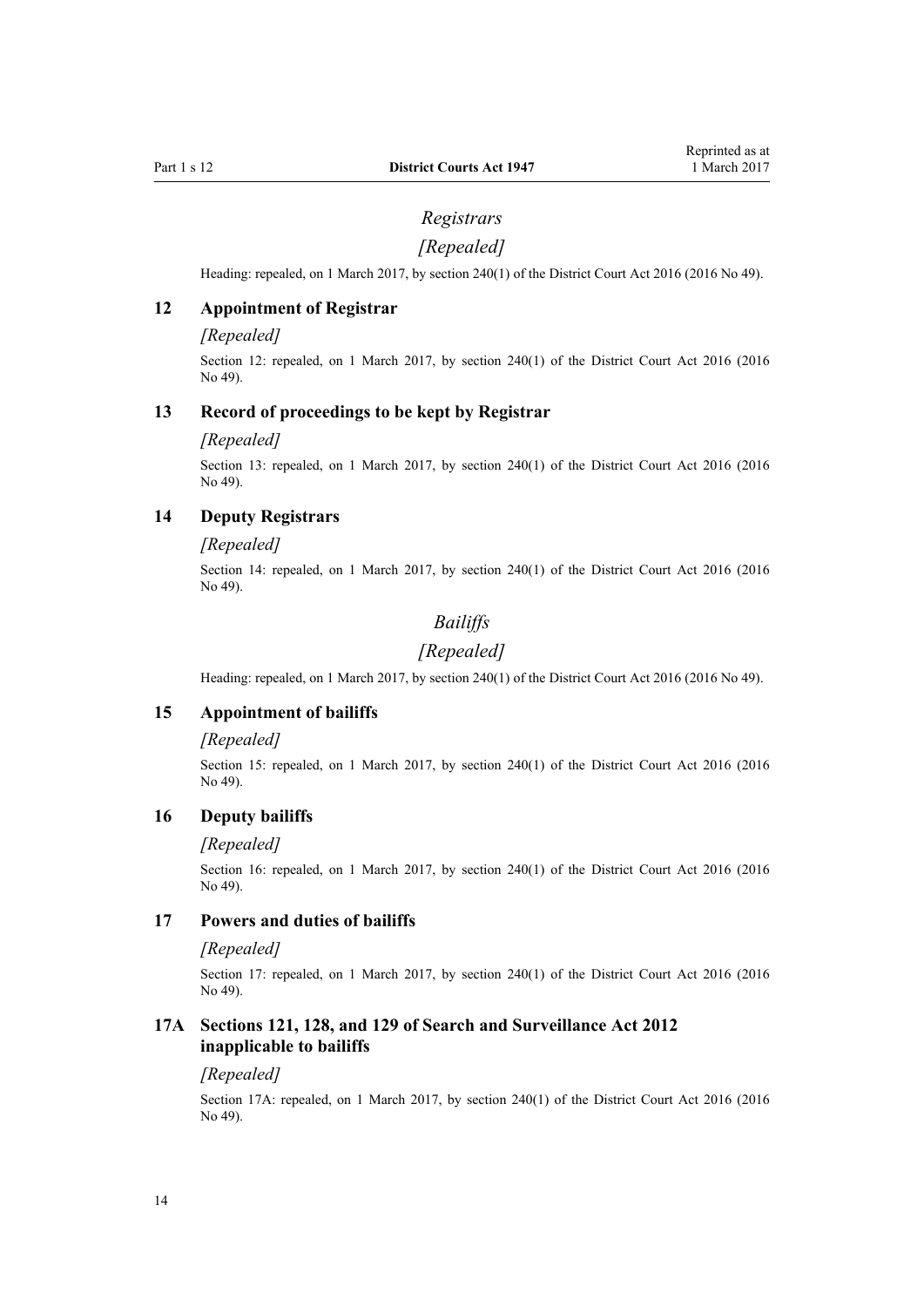## *Miscellaneous provisions as to officers*

## *[Repealed]*

<span id="page-14-0"></span>Heading: repealed, on 1 March 2017, by [section 240\(1\)](http://prd-lgnz-nlb.prd.pco.net.nz/pdflink.aspx?id=DLM6942646) of the District Court Act 2016 (2016 No 49).

## **18 Penalty for assaulting officers**

#### *[Repealed]*

Section 18: repealed, on 1 March 2017, by [section 240\(1\)](http://prd-lgnz-nlb.prd.pco.net.nz/pdflink.aspx?id=DLM6942646) of the District Court Act 2016 (2016 No 49).

### **19 Misconduct of officers**

#### *[Repealed]*

Section 19: repealed, on 1 March 2017, by [section 240\(1\)](http://prd-lgnz-nlb.prd.pco.net.nz/pdflink.aspx?id=DLM6942646) of the District Court Act 2016 (2016) No 49).

## **20 Officers of court not to act as solicitors therein**

#### *[Repealed]*

Section 20: repealed, on 1 March 2017, by [section 240\(1\)](http://prd-lgnz-nlb.prd.pco.net.nz/pdflink.aspx?id=DLM6942646) of the District Court Act 2016 (2016) No 49).

## *Sittings*

#### *[Repealed]*

Heading: repealed, on 1 March 2017, by [section 240\(1\)](http://prd-lgnz-nlb.prd.pco.net.nz/pdflink.aspx?id=DLM6942646) of the District Court Act 2016 (2016 No 49).

## **21 Place of sittings**

### *[Repealed]*

Section 21: repealed, on 1 March 2017, by [section 240\(1\)](http://prd-lgnz-nlb.prd.pco.net.nz/pdflink.aspx?id=DLM6942646) of the District Court Act 2016 (2016 No 49).

## **22 Times of sittings**

#### *[Repealed]*

Section 22: repealed, on 1 March 2017, by [section 240\(1\)](http://prd-lgnz-nlb.prd.pco.net.nz/pdflink.aspx?id=DLM6942646) of the District Court Act 2016 (2016) No 49).

## **23 Adjourned sittings**

### *[Repealed]*

Section 23: repealed, on 1 March 2017, by [section 240\(1\)](http://prd-lgnz-nlb.prd.pco.net.nz/pdflink.aspx?id=DLM6942646) of the District Court Act 2016 (2016 No 49).

## **Part 2**

## **Criminal jurisdiction**

#### *[Repealed]*

Part 2: repealed, on 1 April 1958, by [section 214\(1\)](http://prd-lgnz-nlb.prd.pco.net.nz/pdflink.aspx?id=DLM314306) of the Summary Proceedings Act 1957 (1957) No 87).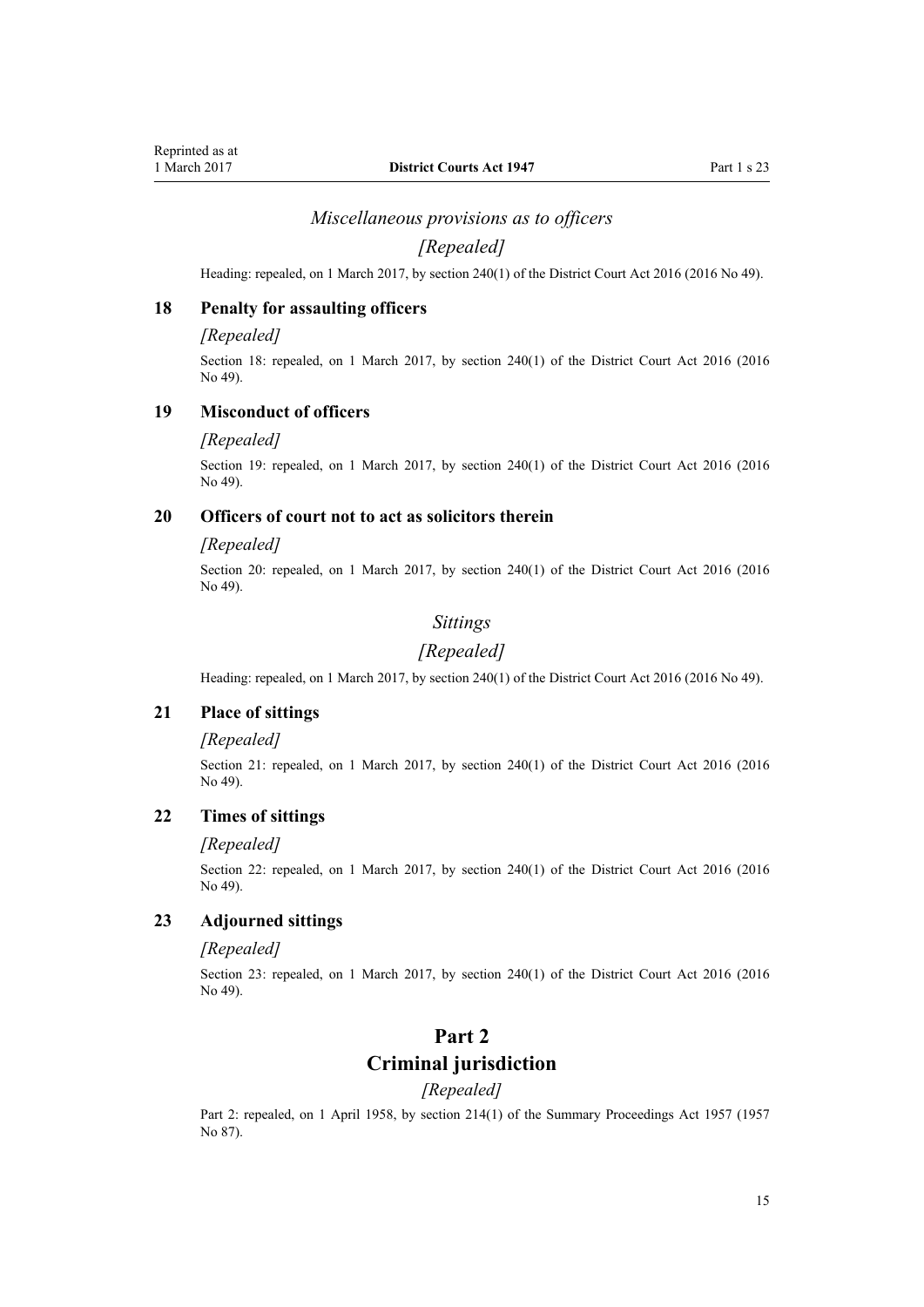## **Part 2A**

## <span id="page-15-0"></span>**Criminal jurisdiction in respect of indictable offences**

## *[Repealed]*

Part 2A: repealed, on 1 July 2013, by [section 12](http://prd-lgnz-nlb.prd.pco.net.nz/pdflink.aspx?id=DLM4058121) of the District Courts Amendment Act (No 2) 2011 (2011 No 88).

## **Part 3**

## **Civil jurisdiction and transfer of proceedings**

## *[Repealed]*

Part 3: repealed, on 1 March 2017, by [section 240\(1\)](http://prd-lgnz-nlb.prd.pco.net.nz/pdflink.aspx?id=DLM6942646) of the District Court Act 2016 (2016 No 49).

*Claims founded on contract or tort*

## *[Repealed]*

Heading: repealed, on 1 July 1992, by section 2 of the District Courts Amendment Act (No 2) 1992 (1992 No 53).

## **29 General jurisdiction in respect of proceedings**

#### *[Repealed]*

Section 29: repealed, on 1 March 2017, by [section 240\(1\)](http://prd-lgnz-nlb.prd.pco.net.nz/pdflink.aspx?id=DLM6942646) of the District Court Act 2016 (2016) No 49).

## **30 Money recoverable by statute**

#### *[Repealed]*

Section 30: repealed, on 1 March 2017, by [section 240\(1\)](http://prd-lgnz-nlb.prd.pco.net.nz/pdflink.aspx?id=DLM6942646) of the District Court Act 2016 (2016 No 49).

#### **31 Extending jurisdiction in actions for recovery of land**

#### *[Repealed]*

Section 31: repealed, on 1 March 2017, by [section 240\(1\)](http://prd-lgnz-nlb.prd.pco.net.nz/pdflink.aspx?id=DLM6942646) of the District Court Act 2016 (2016 No 49).

## **32 Landlord's right where rent is in arrear or premises deserted**

#### *[Repealed]*

Section 32: repealed, on 1 January 2008, by [section 364\(1\)](http://prd-lgnz-nlb.prd.pco.net.nz/pdflink.aspx?id=DLM969644) of the Property Law Act 2007 (2007) No 91).

## **33 Jurisdiction as to building societies**

#### *[Repealed]*

Section 33: repealed, on 1 March 2017, by [section 240\(1\)](http://prd-lgnz-nlb.prd.pco.net.nz/pdflink.aspx?id=DLM6942646) of the District Court Act 2016 (2016 No 49).

## *Equity proceedings*

## *[Repealed]*

Heading: repealed, on 1 March 2017, by [section 240\(1\)](http://prd-lgnz-nlb.prd.pco.net.nz/pdflink.aspx?id=DLM6942646) of the District Court Act 2016 (2016 No 49).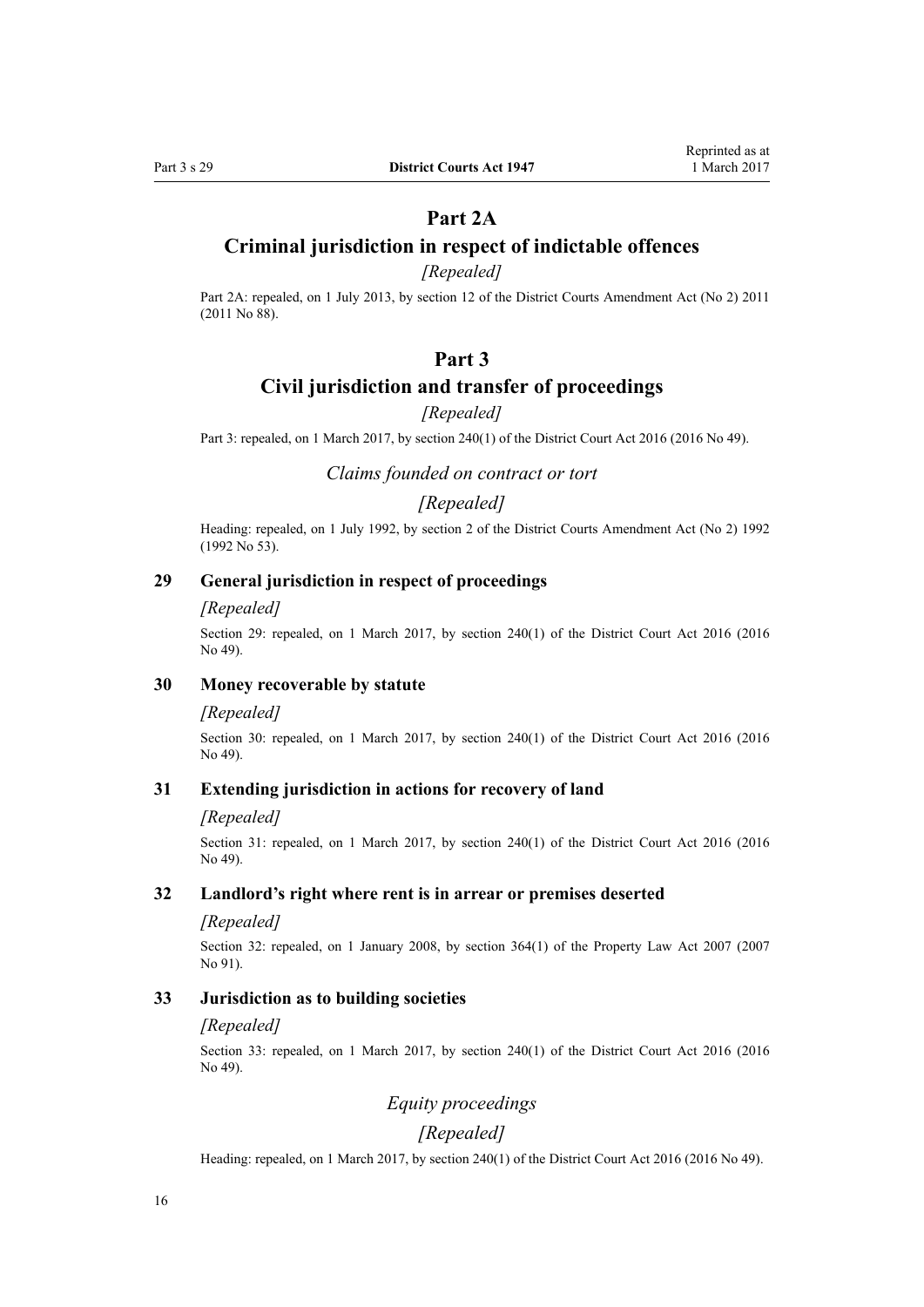## <span id="page-16-0"></span>**34 Equity jurisdiction**

#### *[Repealed]*

Section 34: repealed, on 1 March 2017, by [section 240\(1\)](http://prd-lgnz-nlb.prd.pco.net.nz/pdflink.aspx?id=DLM6942646) of the District Court Act 2016 (2016 No 49).

## *Miscellaneous provisions as to jurisdiction*

## *[Repealed]*

Heading: repealed, on 1 March 2017, by [section 240\(1\)](http://prd-lgnz-nlb.prd.pco.net.nz/pdflink.aspx?id=DLM6942646) of the District Court Act 2016 (2016 No 49).

## **35 Jurisdiction where title in question**

#### *[Repealed]*

Section 35: repealed, on 1 March 2017, by [section 240\(1\)](http://prd-lgnz-nlb.prd.pco.net.nz/pdflink.aspx?id=DLM6942646) of the District Court Act 2016 (2016) No 49).

## **36 Abandonment of part of claim to give court jurisdiction**

#### *[Repealed]*

Section 36: repealed, on 1 March 2017, by [section 240\(1\)](http://prd-lgnz-nlb.prd.pco.net.nz/pdflink.aspx?id=DLM6942646) of the District Court Act 2016 (2016 No 49).

## **37 Extension of jurisdiction in admiralty by agreement between the parties**

#### *[Repealed]*

Section 37: repealed, on 1 March 2017, by [section 240\(1\)](http://prd-lgnz-nlb.prd.pco.net.nz/pdflink.aspx?id=DLM6942646) of the District Court Act 2016 (2016) No 49).

### **38 Division of cause of action not allowed**

#### *[Repealed]*

Section 38: repealed, on 1 March 2017, by [section 240\(1\)](http://prd-lgnz-nlb.prd.pco.net.nz/pdflink.aspx?id=DLM6942646) of the District Court Act 2016 (2016 No 49).

## **39 Proceedings against absent defendant**

#### *[Repealed]*

Section 39: repealed, on 1 March 2017, by [section 240\(1\)](http://prd-lgnz-nlb.prd.pco.net.nz/pdflink.aspx?id=DLM6942646) of the District Court Act 2016 (2016) No 49).

#### *Exercise of jurisdiction and ancillary jurisdiction*

## *[Repealed]*

Heading: repealed, on 1 March 2017, by [section 240\(1\)](http://prd-lgnz-nlb.prd.pco.net.nz/pdflink.aspx?id=DLM6942646) of the District Court Act 2016 (2016 No 49).

#### **40 Persons who exercise jurisdiction of court**

#### *[Repealed]*

Section 40: repealed, on 1 March 2017, by [section 240\(1\)](http://prd-lgnz-nlb.prd.pco.net.nz/pdflink.aspx?id=DLM6942646) of the District Court Act 2016 (2016 No 49).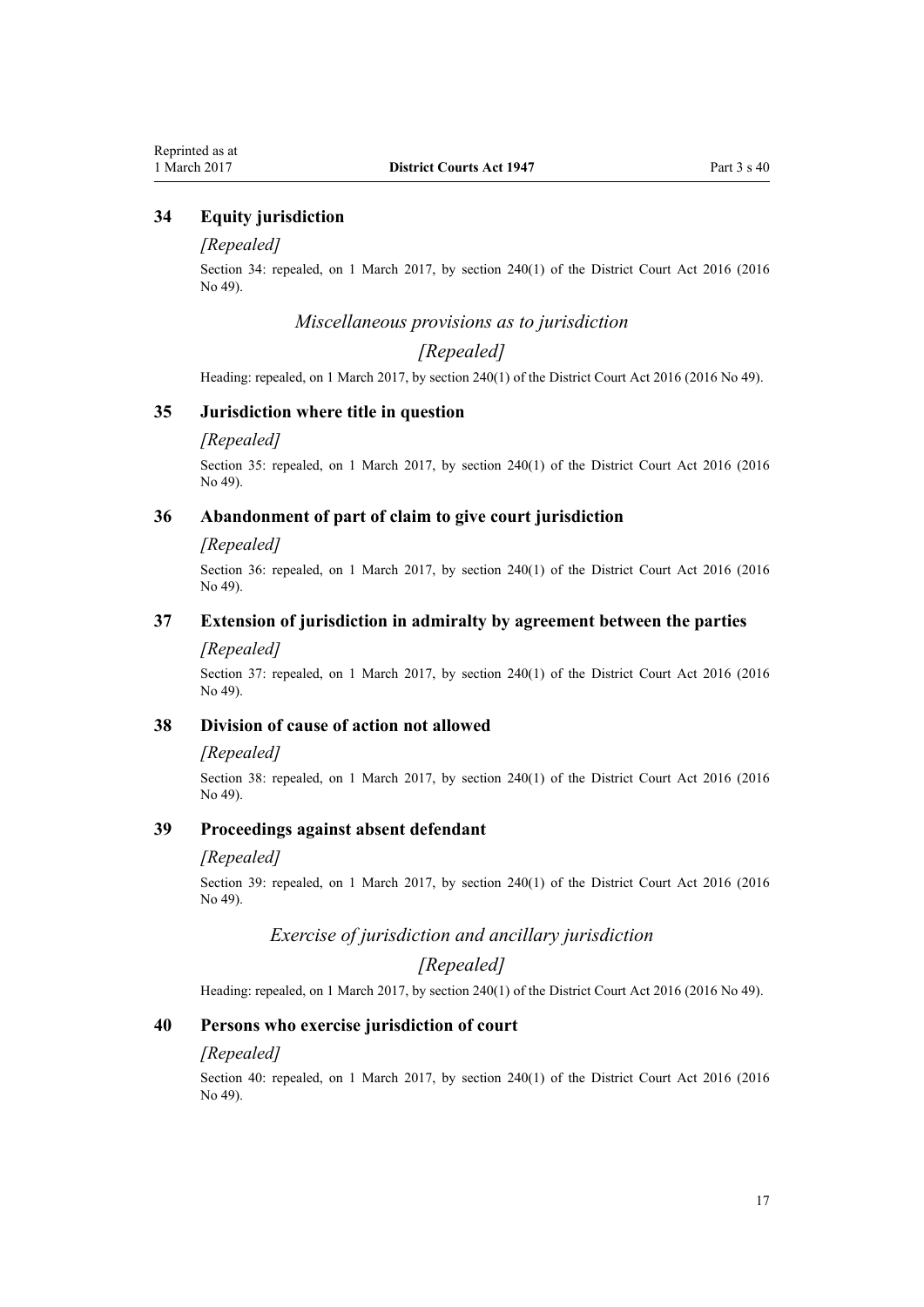## <span id="page-17-0"></span>**41 General ancillary jurisdiction**

#### *[Repealed]*

Section 41: repealed, on 1 March 2017, by [section 240\(1\)](http://prd-lgnz-nlb.prd.pco.net.nz/pdflink.aspx?id=DLM6942646) of the District Court Act 2016 (2016 No 49).

## **42 Ancillary powers of Judge**

### *[Repealed]*

Section 42: repealed, on 1 March 2017, by [section 240\(1\)](http://prd-lgnz-nlb.prd.pco.net.nz/pdflink.aspx?id=DLM6942646) of the District Court Act 2016 (2016) No 49).

### **42A Jurisdiction exclusive of interest awarded**

### *[Repealed]*

Section 42A: repealed, on 1 March 2017, by [section 240\(1\)](http://prd-lgnz-nlb.prd.pco.net.nz/pdflink.aspx?id=DLM6942646) of the District Court Act 2016 (2016 No 49).

## *Transfer of proceeding*

## *[Repealed]*

Heading: repealed, on 1 March 2017, by [section 240\(1\)](http://prd-lgnz-nlb.prd.pco.net.nz/pdflink.aspx?id=DLM6942646) of the District Court Act 2016 (2016 No 49).

## **43 Transfer to High Court of proceeding within jurisdiction**

#### *[Repealed]*

Section 43: repealed, on 1 March 2017, by [section 240\(1\)](http://prd-lgnz-nlb.prd.pco.net.nz/pdflink.aspx?id=DLM6942646) of the District Court Act 2016 (2016 No 49).

## **44 Transfer of proceedings beyond jurisdiction**

#### *[Repealed]*

Section 44: repealed, on 1 March 2017, by [section 240\(1\)](http://prd-lgnz-nlb.prd.pco.net.nz/pdflink.aspx?id=DLM6942646) of the District Court Act 2016 (2016 No 49).

## **45 Transfer of proceedings where there is a counterclaim**

### *[Repealed]*

Section 45: repealed, on 1 March 2017, by [section 240\(1\)](http://prd-lgnz-nlb.prd.pco.net.nz/pdflink.aspx?id=DLM6942646) of the District Court Act 2016 (2016) No 49).

## **45A Removal of summary judgment application from District Court to High Court**

#### *[Repealed]*

Section 45A: repealed, on 1 March 2017, by [section 240\(1\)](http://prd-lgnz-nlb.prd.pco.net.nz/pdflink.aspx?id=DLM6942646) of the District Court Act 2016 (2016 No 49).

## *Removal of question of law into High Court*

## *[Repealed]*

Heading: repealed, on 1 March 2017, by [section 240\(1\)](http://prd-lgnz-nlb.prd.pco.net.nz/pdflink.aspx?id=DLM6942646) of the District Court Act 2016 (2016 No 49).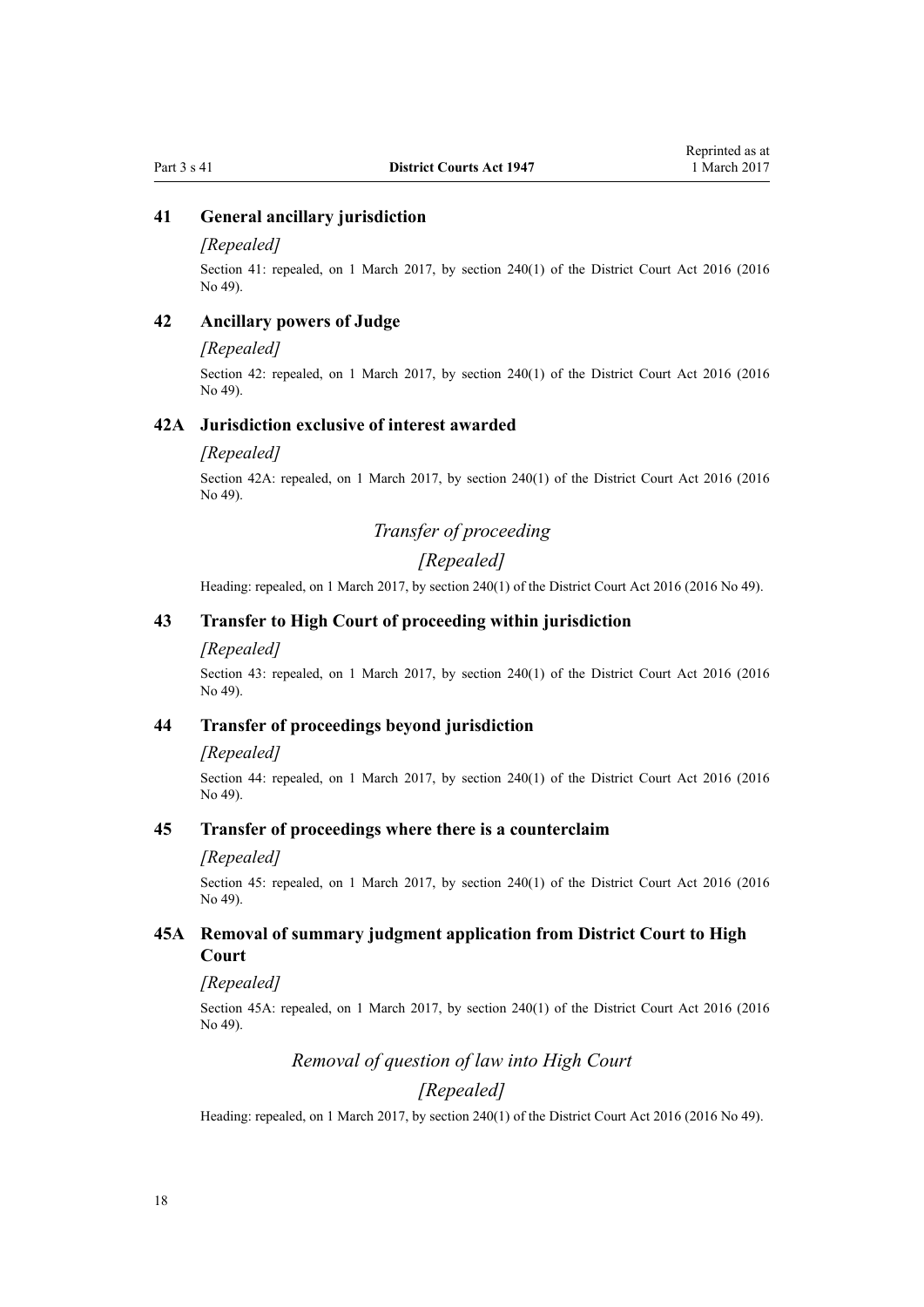## <span id="page-18-0"></span>**45B Removal of question of law into High Court**

### *[Repealed]*

Section 45B: repealed, on 1 March 2017, by [section 240\(1\)](http://prd-lgnz-nlb.prd.pco.net.nz/pdflink.aspx?id=DLM6942646) of the District Court Act 2016 (2016 No 49).

### **46 Transfer of proceeding from High Court to District Court**

#### *[Repealed]*

Section 46: repealed, on 1 March 2017, by [section 240\(1\)](http://prd-lgnz-nlb.prd.pco.net.nz/pdflink.aspx?id=DLM6942646) of the District Court Act 2016 (2016) No 49).

### **47 Procedure on transfer of proceeding from High Court to District Court**

#### *[Repealed]*

Section 47: repealed, on 1 March 2017, by [section 240\(1\)](http://prd-lgnz-nlb.prd.pco.net.nz/pdflink.aspx?id=DLM6942646) of the District Court Act 2016 (2016 No 49).

## **48 Costs in cases transferred or removed**

#### *[Repealed]*

Section 48: repealed, on 1 March 2017, by [section 240\(1\)](http://prd-lgnz-nlb.prd.pco.net.nz/pdflink.aspx?id=DLM6942646) of the District Court Act 2016 (2016 No 49).

## **Part 4**

## **Procedure**

Part 4: repealed (except sections 62B and 65A), on 1 March 2017, by [section 240\(1\)](http://prd-lgnz-nlb.prd.pco.net.nz/pdflink.aspx?id=DLM6942646) of the District Court Act 2016 (2016 No 49).

#### *Parties*

### *[Repealed]*

Heading: repealed, on 1 March 2017, by [section 240\(1\)](http://prd-lgnz-nlb.prd.pco.net.nz/pdflink.aspx?id=DLM6942646) of the District Court Act 2016 (2016 No 49).

## **49 Trustees, executors, and administrators**

#### *[Repealed]*

Section 49: repealed, on 1 March 2017, by [section 240\(1\)](http://prd-lgnz-nlb.prd.pco.net.nz/pdflink.aspx?id=DLM6942646) of the District Court Act 2016 (2016 No 49).

### **50 Amount of wages, etc, for which minor may sue**

#### *[Repealed]*

Section 50: repealed, on 1 March 2017, by [section 240\(1\)](http://prd-lgnz-nlb.prd.pco.net.nz/pdflink.aspx?id=DLM6942646) of the District Court Act 2016 (2016) No 49).

## **51 Persons jointly liable**

## *[Repealed]*

Section 51: repealed, on 1 March 2017, by [section 240\(1\)](http://prd-lgnz-nlb.prd.pco.net.nz/pdflink.aspx?id=DLM6942646) of the District Court Act 2016 (2016 No 49).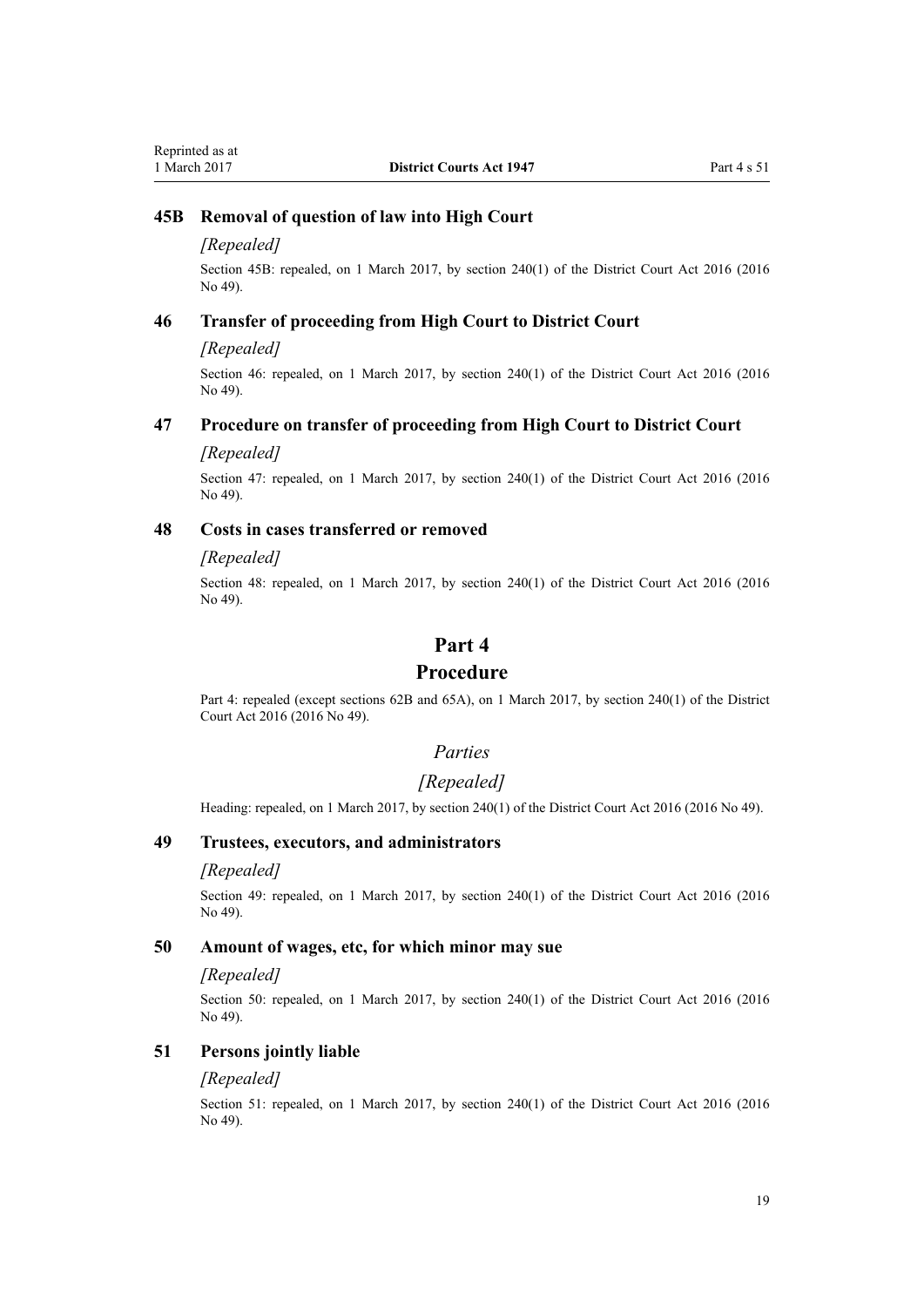### <span id="page-19-0"></span>**52 Bankruptcy of plaintiff**

#### *[Repealed]*

Section 52: repealed, on 1 March 2017, by [section 240\(1\)](http://prd-lgnz-nlb.prd.pco.net.nz/pdflink.aspx?id=DLM6942646) of the District Court Act 2016 (2016 No 49).

## *Witnesses and evidence*

## *[Repealed]*

Heading: repealed, on 1 March 2017, by [section 240\(1\)](http://prd-lgnz-nlb.prd.pco.net.nz/pdflink.aspx?id=DLM6942646) of the District Court Act 2016 (2016 No 49).

## **53 Witness entitled to expenses**

#### *[Repealed]*

Section 53: repealed, on 1 March 2017, by [section 240\(1\)](http://prd-lgnz-nlb.prd.pco.net.nz/pdflink.aspx?id=DLM6942646) of the District Court Act 2016 (2016) No 49).

## **54 Penalty for neglecting witness summons**

#### *[Repealed]*

Section 54: repealed, on 1 March 2017, by [section 240\(1\)](http://prd-lgnz-nlb.prd.pco.net.nz/pdflink.aspx?id=DLM6942646) of the District Court Act 2016 (2016) No 49).

## **55 Examination of witnesses and service of process abroad**

#### *[Repealed]*

Section 55: repealed, on 1 March 2017, by [section 240\(1\)](http://prd-lgnz-nlb.prd.pco.net.nz/pdflink.aspx?id=DLM6942646) of the District Court Act 2016 (2016) No 49).

## **56 Persons who may take affidavits, etc**

#### *[Repealed]*

Section 56: repealed, on 1 March 2017, by [section 240\(1\)](http://prd-lgnz-nlb.prd.pco.net.nz/pdflink.aspx?id=DLM6942646) of the District Court Act 2016 (2016 No 49).

## *Discovery*

## *[Repealed]*

Heading: repealed, on 1 March 2017, by [section 240\(1\)](http://prd-lgnz-nlb.prd.pco.net.nz/pdflink.aspx?id=DLM6942646) of the District Court Act 2016 (2016 No 49).

#### **56A Powers of court exercisable before commencement of proceeding**

### *[Repealed]*

Section 56A: repealed, on 1 March 2017, by [section 240\(1\)](http://prd-lgnz-nlb.prd.pco.net.nz/pdflink.aspx?id=DLM6942646) of the District Court Act 2016 (2016 No 49).

## **56B Power of court to order particular discovery against non-party after proceeding commenced**

#### *[Repealed]*

Section 56B: repealed, on 1 March 2017, by [section 240\(1\)](http://prd-lgnz-nlb.prd.pco.net.nz/pdflink.aspx?id=DLM6942646) of the District Court Act 2016 (2016 No 49).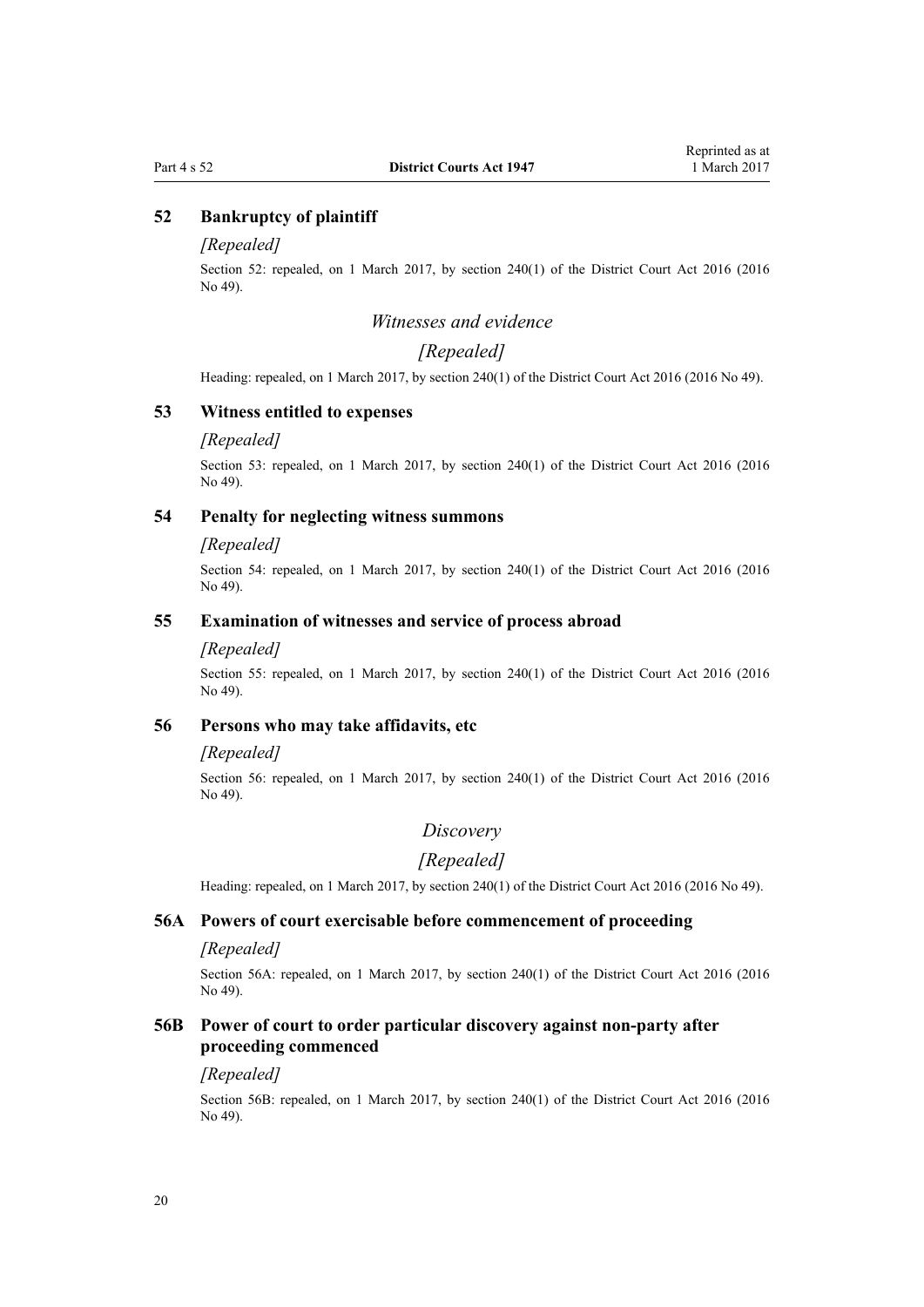## *Hearing*

## *[Repealed]*

<span id="page-20-0"></span>Heading: repealed, on 1 March 2017, by [section 240\(1\)](http://prd-lgnz-nlb.prd.pco.net.nz/pdflink.aspx?id=DLM6942646) of the District Court Act 2016 (2016 No 49).

## **57 Right of audience**

## *[Repealed]*

Section 57: repealed, on 1 March 2017, by [section 240\(1\)](http://prd-lgnz-nlb.prd.pco.net.nz/pdflink.aspx?id=DLM6942646) of the District Court Act 2016 (2016 No 49).

### **58 Trial by Judge**

#### *[Repealed]*

Section 58: repealed, on 1 March 2017, by [section 240\(1\)](http://prd-lgnz-nlb.prd.pco.net.nz/pdflink.aspx?id=DLM6942646) of the District Court Act 2016 (2016 No 49).

## **59 Equity and good conscience**

#### *[Repealed]*

Section 59: repealed, on 1 March 2017, by [section 240\(1\)](http://prd-lgnz-nlb.prd.pco.net.nz/pdflink.aspx?id=DLM6942646) of the District Court Act 2016 (2016) No 49).

## **60 Judge to take notes**

#### *[Repealed]*

Section 60: repealed, on 1 March 2017, by [section 240\(1\)](http://prd-lgnz-nlb.prd.pco.net.nz/pdflink.aspx?id=DLM6942646) of the District Court Act 2016 (2016) No 49).

## **61 Power of Judge to refer to arbitration**

#### *[Repealed]*

Section 61: repealed, on 1 March 2017, by [section 240\(1\)](http://prd-lgnz-nlb.prd.pco.net.nz/pdflink.aspx?id=DLM6942646) of the District Court Act 2016 (2016) No 49).

## **62 Power of Judge to refer to Registrar or referee**

#### *[Repealed]*

Section 62: repealed, on 1 March 2017, by [section 240\(1\)](http://prd-lgnz-nlb.prd.pco.net.nz/pdflink.aspx?id=DLM6942646) of the District Court Act 2016 (2016) No 49).

## **62A Reference by consent**

#### *[Repealed]*

Section 62A: repealed, on 1 March 2017, by [section 240\(1\)](http://prd-lgnz-nlb.prd.pco.net.nz/pdflink.aspx?id=DLM6942646) of the District Court Act 2016 (2016 No 49).

## *Judgments and orders*

## *[Repealed]*

Heading: repealed, on 1 March 2017, by [section 240\(1\)](http://prd-lgnz-nlb.prd.pco.net.nz/pdflink.aspx?id=DLM6942646) of the District Court Act 2016 (2016 No 49).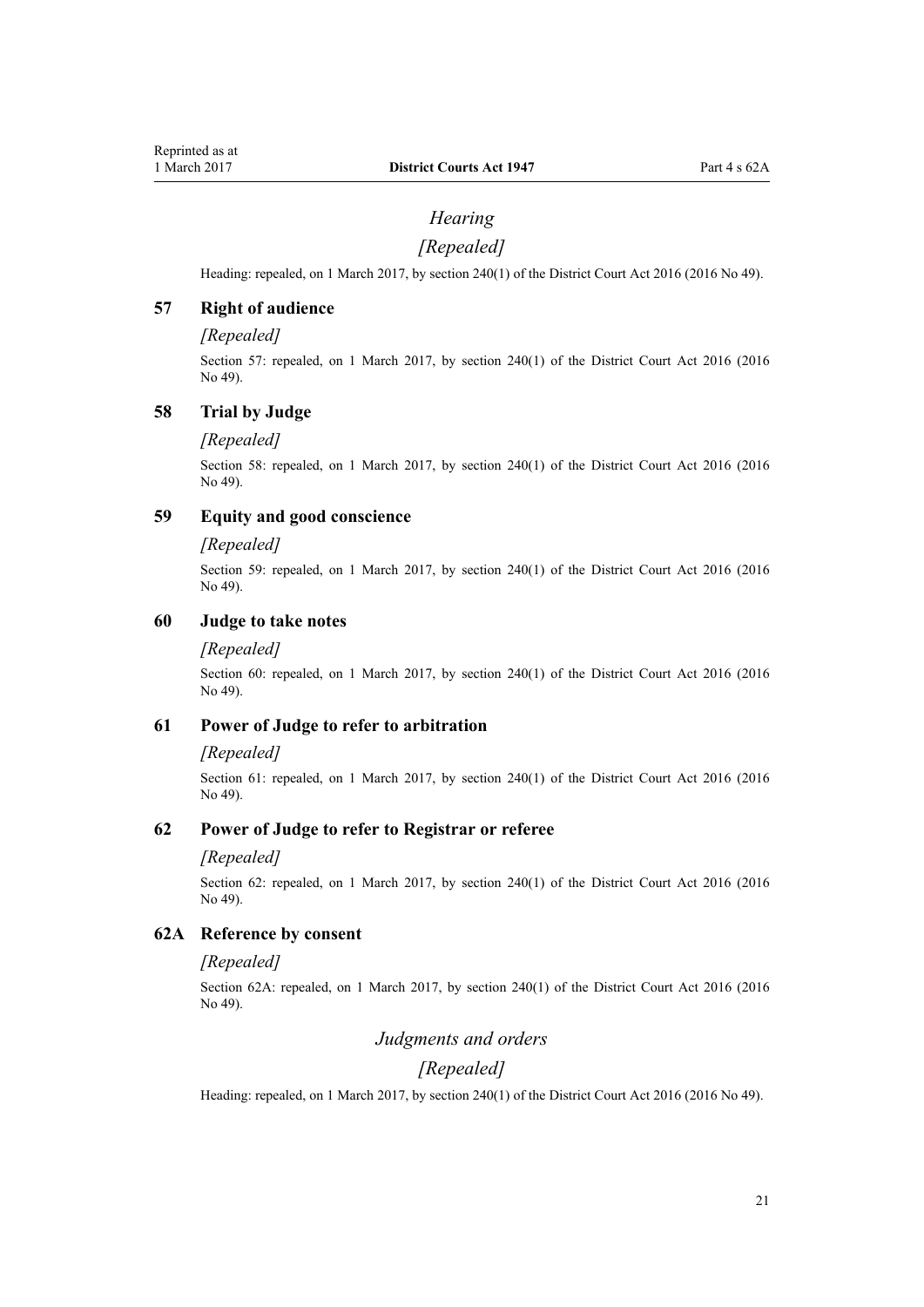## <span id="page-21-0"></span>**62B Power of court to award interest on debts and damages**

- (1) Subject to subsection (2), in a proceeding for the recovery of any debt or damages, the court may, if it thinks fit, order that there shall be included in the sum for which judgment is given interest at such rate, not exceeding the prescribed rate, as it thinks fit on the whole or any part of the debt or damages for the whole or any part of the period between the date when the cause of action arose and the date of the judgment.
- (2) Subsection (1) shall not—
	- (a) authorise the giving of interest upon interest; or
	- (b) apply in relation to any debt upon which interest is payable as of right, whether by virtue of any agreement, enactment, or rule of law, or otherwise; or
	- (c) affect the damages recoverable for the dishonour of a bill of exchange.
- (3) In any proceedings for the recovery of any debt upon which interest is payable as of right, and in respect of which the rate of interest is not agreed upon, prescribed, or ascertained under any agreement, enactment, or rule of law, or otherwise, there shall be included in the sum for which judgment is given interest at such rate, not exceeding the prescribed rate, as the court thinks fit for the period between the date as from which the interest became payable and the date of the judgment.
- (4) In this section the term **the prescribed rate** means the rate of 11% per annum, or such other rate as may from time to time be prescribed for the purposes of this section by the Governor-General by Order in Council.

Section 62B: inserted, on 13 January 1983, by [section 4\(1\)](http://prd-lgnz-nlb.prd.pco.net.nz/pdflink.aspx?id=DLM63966) of the District Courts Amendment Act (No 2) 1982 (1982 No 130).

Section 62B(1): amended, on 1 July 1992, by [section 21\(1\)](http://prd-lgnz-nlb.prd.pco.net.nz/pdflink.aspx?id=DLM230259) of the District Courts Amendment Act 1991 (1991 No 61).

Section 62B(4): 5.0% per year prescribed as the rate for the purposes of section 62B, on 1 July 2011, by [clause 4](http://prd-lgnz-nlb.prd.pco.net.nz/pdflink.aspx?id=DLM3738607) of the District Courts (Prescribed Rate of Interest) Order 2011 (SR 2011/176).

#### **63 Finality of judgments and orders**

#### *[Repealed]*

Section 63: repealed, on 1 March 2017, by [section 240\(1\)](http://prd-lgnz-nlb.prd.pco.net.nz/pdflink.aspx?id=DLM6942646) of the District Court Act 2016 (2016) No 49).

## **64 Want of form**

#### *[Repealed]*

Section 64: repealed, on 1 March 2017, by [section 240\(1\)](http://prd-lgnz-nlb.prd.pco.net.nz/pdflink.aspx?id=DLM6942646) of the District Court Act 2016 (2016 No 49).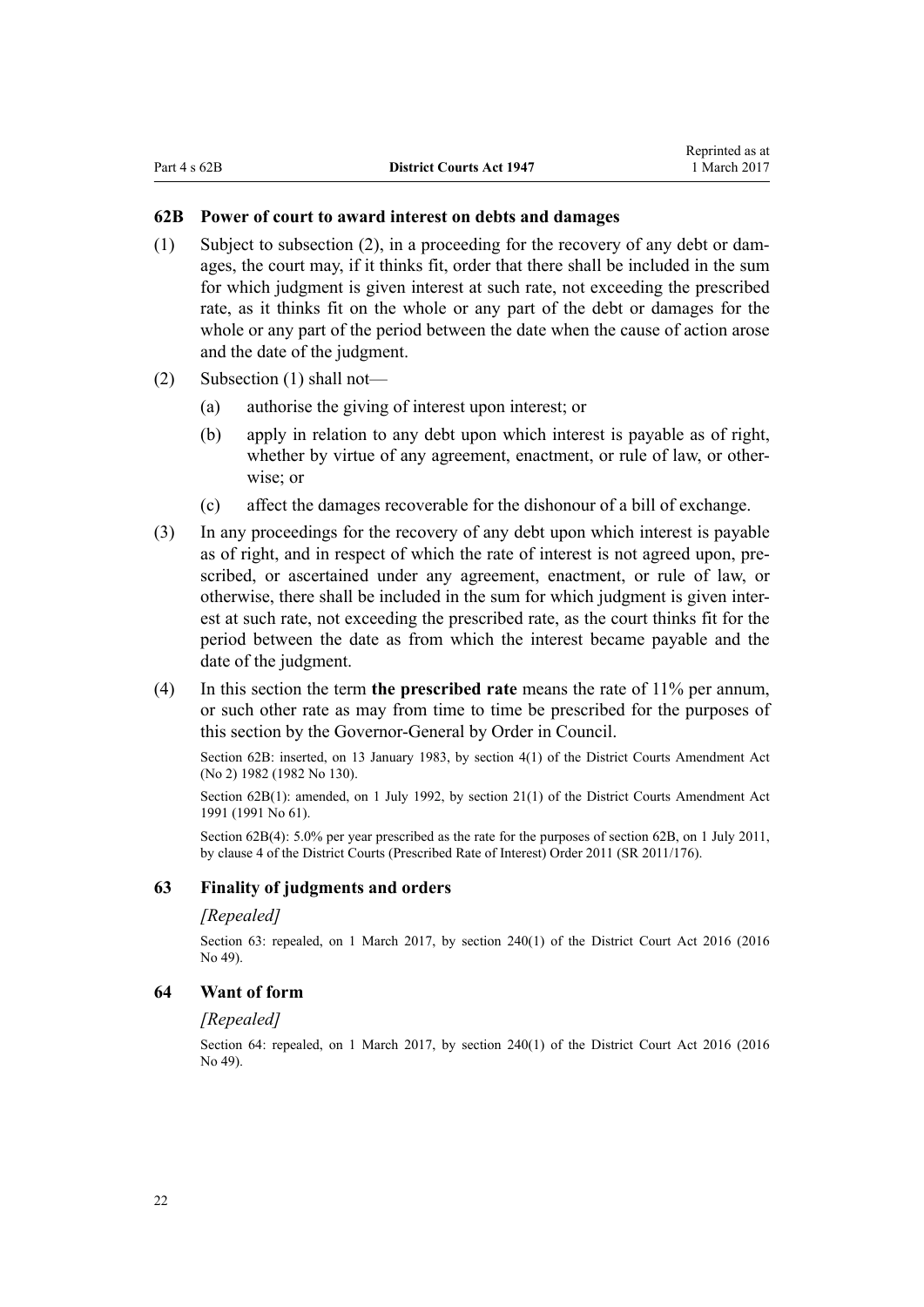## <span id="page-22-0"></span>**65 Payment of judgments and orders**

## *[Repealed]*

Section 65: repealed, on 1 March 2017, by [section 240\(1\)](http://prd-lgnz-nlb.prd.pco.net.nz/pdflink.aspx?id=DLM6942646) of the District Court Act 2016 (2016) No 49).

### **65A Interest on judgment debts**

(1) In this section—

**enforcement process**, in relation to a judgment debt, means any summons, warrant, or order issued or made in any proceedings of a kind referred to in [section 79\(1\)](#page-25-0) for the enforcement of that debt

**judgment debt** means the amount for which judgment is entered or for which an order of a court is made in any civil proceedings.

- (2) Every judgment debt of an amount exceeding \$3,000, or such other amount as may be fixed from time to time for the purposes of this section by the Governor-General by Order in Council, shall carry interest from the date of the judgment or order on the amount for the time being remaining unpaid.
- (3) Such interest shall be at the rate for the time being prescribed by or under [sec](#page-21-0)[tion 62B](#page-21-0), and shall accrue from month to month.
- (4) No interest shall be payable on costs incurred after the date of the judgment or order.
- (5) Notwithstanding subsection (2) or subsection (3), where any enforcement process is issued in respect of the judgment debt, no interest shall be payable in excess of the amount specified in the process unless a further such process is issued.

Section 65A: inserted, on 13 January 1983, by [section 5](http://prd-lgnz-nlb.prd.pco.net.nz/pdflink.aspx?id=DLM63967) of the District Courts Amendment Act (No 2) 1982 (1982 No 130).

## *Removal of judgments*

*[Repealed]*

Heading: repealed, on 1 March 2017, by [section 240\(1\)](http://prd-lgnz-nlb.prd.pco.net.nz/pdflink.aspx?id=DLM6942646) of the District Court Act 2016 (2016 No 49).

## **66 Removal of judgment of District Court into High Court**

#### *[Repealed]*

Section 66: repealed, on 1 March 2017, by [section 240\(1\)](http://prd-lgnz-nlb.prd.pco.net.nz/pdflink.aspx?id=DLM6942646) of the District Court Act 2016 (2016) No 49).

#### **67 Proceeding in High Court on judgment or order of District Court**

#### *[Repealed]*

Section 67: repealed, on 1 March 2017, by [section 240\(1\)](http://prd-lgnz-nlb.prd.pco.net.nz/pdflink.aspx?id=DLM6942646) of the District Court Act 2016 (2016 No 49).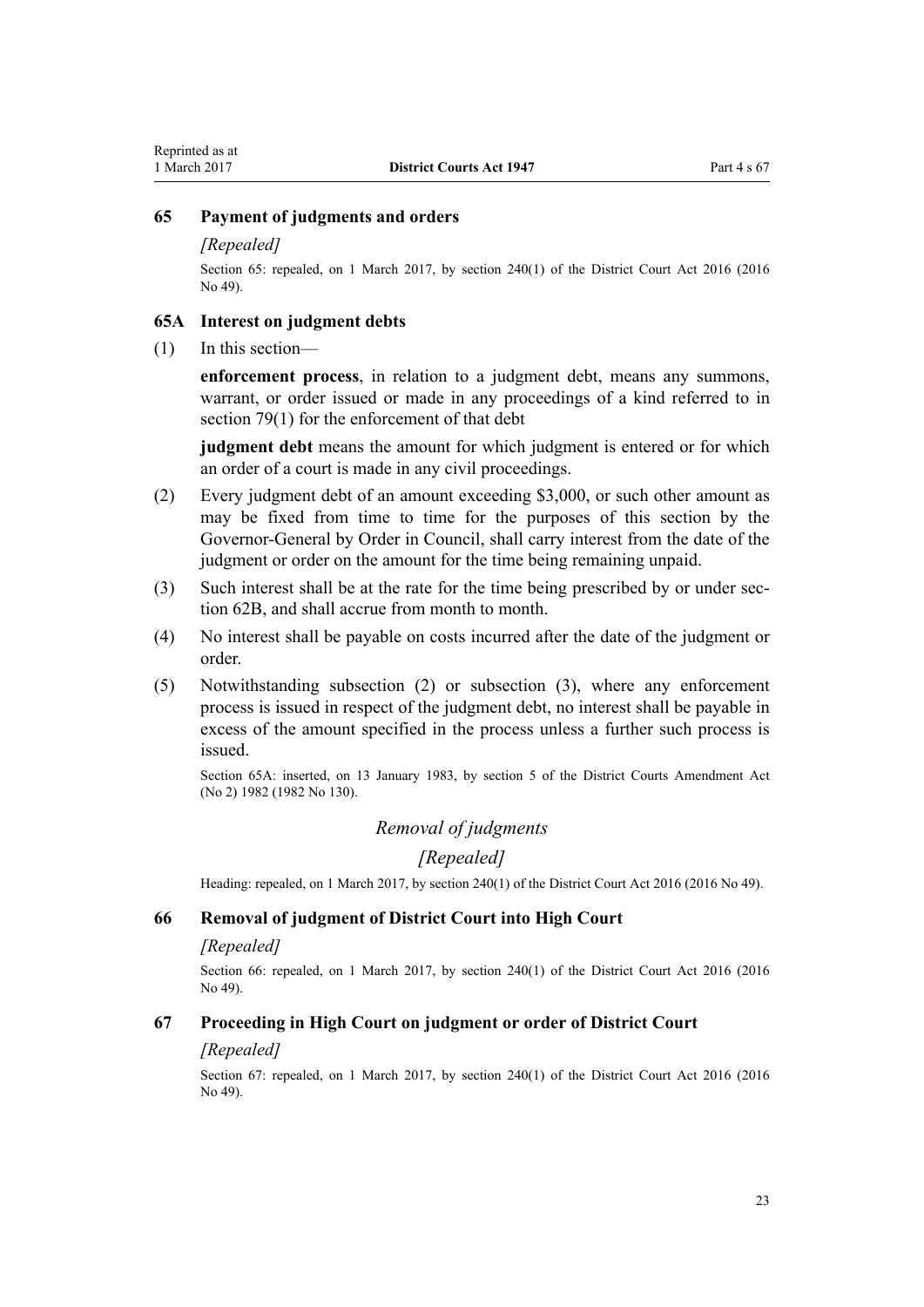## <span id="page-23-0"></span>**68 Removal of judgment or order of High Court into District Court**

### *[Repealed]*

Section 68: repealed, on 1 March 2017, by [section 240\(1\)](http://prd-lgnz-nlb.prd.pco.net.nz/pdflink.aspx?id=DLM6942646) of the District Court Act 2016 (2016 No 49).

## **69 Removal of judgment from one court to another**

#### *[Repealed]*

Section 69: repealed, on 14 April 2014, by [section 10](http://prd-lgnz-nlb.prd.pco.net.nz/pdflink.aspx?id=DLM2929746) of the District Courts Amendment Act 2011 (2011 No 30).

### **70 Removal of judgment of abolished court**

#### *[Repealed]*

Section 70: repealed, on 1 March 2017, by [section 240\(1\)](http://prd-lgnz-nlb.prd.pco.net.nz/pdflink.aspx?id=DLM6942646) of the District Court Act 2016 (2016 No 49).

## *Determination of questions concerning rules*

## *[Repealed]*

Heading: repealed, on 1 March 2017, by [section 240\(1\)](http://prd-lgnz-nlb.prd.pco.net.nz/pdflink.aspx?id=DLM6942646) of the District Court Act 2016 (2016 No 49).

## **70A Application of rules**

#### *[Repealed]*

Section 70A: repealed, on 1 March 2017, by [section 240\(1\)](http://prd-lgnz-nlb.prd.pco.net.nz/pdflink.aspx?id=DLM6942646) of the District Court Act 2016 (2016 No 49).

## **Part 5**

## **Appeals**

#### *[Repealed]*

Part 5: repealed, on 1 March 2017, by [section 240\(1\)](http://prd-lgnz-nlb.prd.pco.net.nz/pdflink.aspx?id=DLM6942646) of the District Court Act 2016 (2016 No 49).

### **71 Interpretation**

#### *[Repealed]*

Section 71: repealed, on 1 March 2017, by [section 240\(1\)](http://prd-lgnz-nlb.prd.pco.net.nz/pdflink.aspx?id=DLM6942646) of the District Court Act 2016 (2016 No 49).

#### **71A Right to appeal**

#### *[Repealed]*

Section 71A: repealed, on 24 November 2003, by [section 3](http://prd-lgnz-nlb.prd.pco.net.nz/pdflink.aspx?id=DLM167896) of the District Courts Amendment Act 2002 (2002 No 63).

#### **72 General right of appeal**

#### *[Repealed]*

Section 72: repealed, on 1 March 2017, by [section 240\(1\)](http://prd-lgnz-nlb.prd.pco.net.nz/pdflink.aspx?id=DLM6942646) of the District Court Act 2016 (2016) No 49).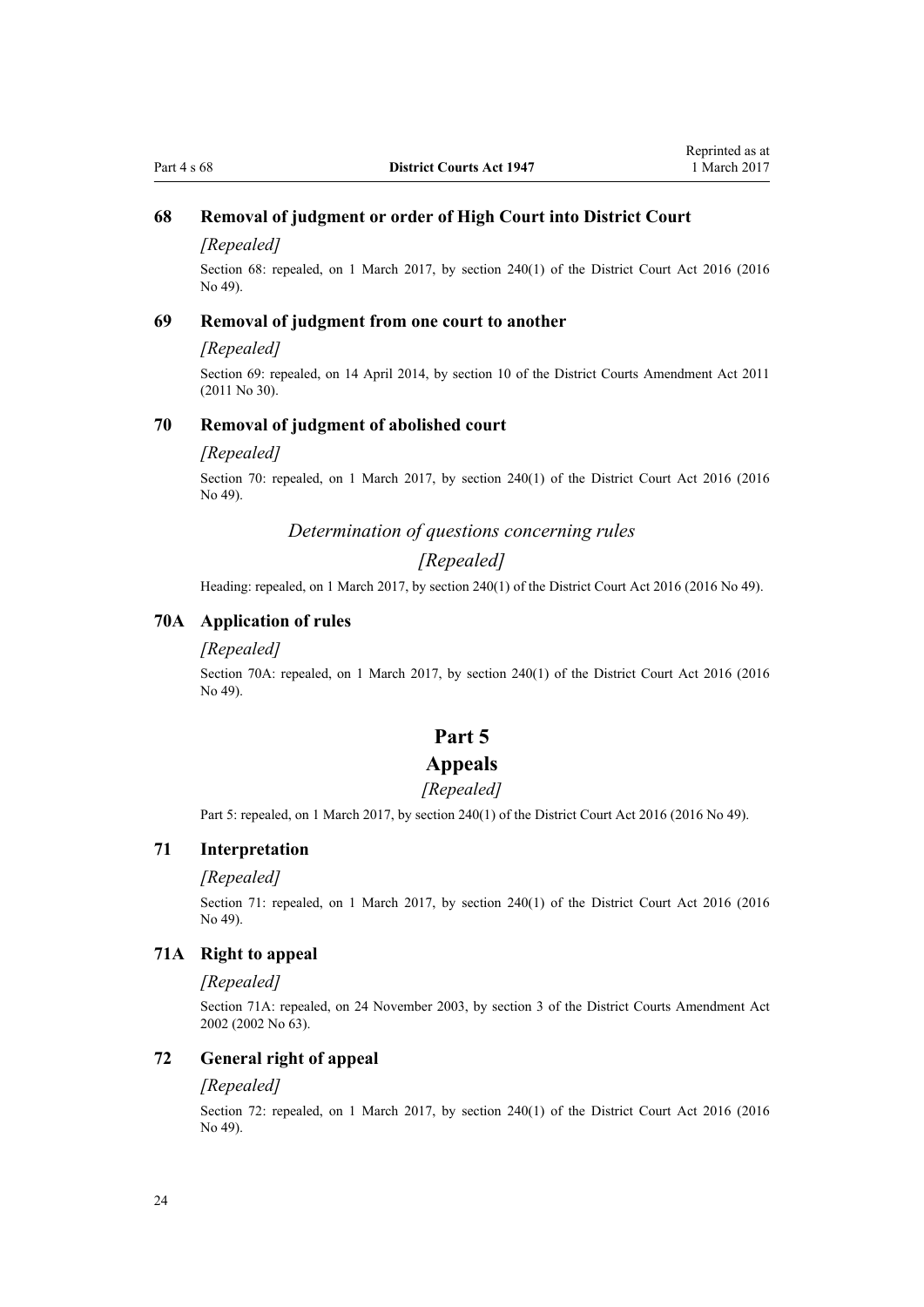## <span id="page-24-0"></span>**73 Agreements that decision would be binding**

#### *[Repealed]*

Section 73: repealed, on 1 March 2017, by [section 240\(1\)](http://prd-lgnz-nlb.prd.pco.net.nz/pdflink.aspx?id=DLM6942646) of the District Court Act 2016 (2016 No 49).

### **74 Security for appeal**

#### *[Repealed]*

Section 74: repealed, on 1 March 2017, by [section 240\(1\)](http://prd-lgnz-nlb.prd.pco.net.nz/pdflink.aspx?id=DLM6942646) of the District Court Act 2016 (2016) No 49).

## **75 Appeals to be by way of rehearing**

#### *[Repealed]*

Section 75: repealed, on 1 March 2017, by [section 240\(1\)](http://prd-lgnz-nlb.prd.pco.net.nz/pdflink.aspx?id=DLM6942646) of the District Court Act 2016 (2016 No 49).

## **76 Powers of High Court on appeal**

#### *[Repealed]*

Section 76: repealed, on 1 March 2017, by [section 240\(1\)](http://prd-lgnz-nlb.prd.pco.net.nz/pdflink.aspx?id=DLM6942646) of the District Court Act 2016 (2016 No 49).

## **77 Repayment of judgment sum and interest**

#### *[Repealed]*

Section 77: repealed, on 1 March 2017, by [section 240\(1\)](http://prd-lgnz-nlb.prd.pco.net.nz/pdflink.aspx?id=DLM6942646) of the District Court Act 2016 (2016 No 49).

## **78 Enforcement proceedings**

#### *[Repealed]*

Section 78: repealed, on 1 March 2017, by [section 240\(1\)](http://prd-lgnz-nlb.prd.pco.net.nz/pdflink.aspx?id=DLM6942646) of the District Court Act 2016 (2016 No 49).

## **78A Right of appeal in respect of contempt of court**

#### *[Repealed]*

Section 78A: repealed, on 1 July 2013, by [section 12](http://prd-lgnz-nlb.prd.pco.net.nz/pdflink.aspx?id=DLM4058121) of the District Courts Amendment Act (No 2) 2011 (2011 No 88).

## **Part 6**

## **Enforcement of judgments**

## *[Repealed]*

Part 6: repealed, on 1 March 2017, by [section 240\(1\)](http://prd-lgnz-nlb.prd.pco.net.nz/pdflink.aspx?id=DLM6942646) of the District Court Act 2016 (2016 No 49).

## *Enforcement generally*

## *[Repealed]*

Heading: repealed, on 1 March 2017, by [section 240\(1\)](http://prd-lgnz-nlb.prd.pco.net.nz/pdflink.aspx?id=DLM6942646) of the District Court Act 2016 (2016 No 49).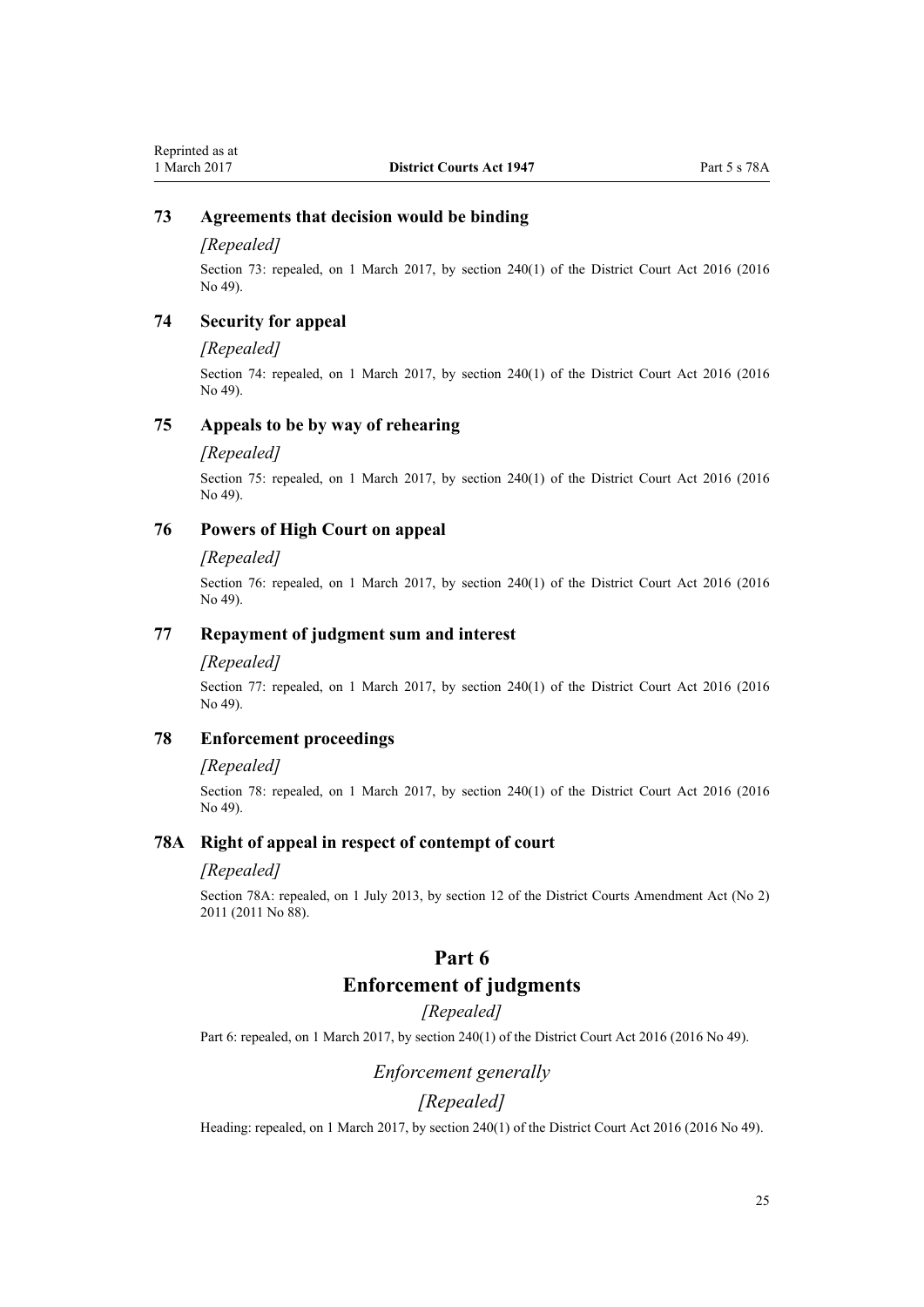## <span id="page-25-0"></span>**79 Nature of proceedings for enforcement of judgment**

#### *[Repealed]*

Section 79: repealed, on 1 March 2017, by [section 240\(1\)](http://prd-lgnz-nlb.prd.pco.net.nz/pdflink.aspx?id=DLM6942646) of the District Court Act 2016 (2016) No 49).

#### **79A Judgment may be enforced in any District Court**

### *[Repealed]*

Section 79A: repealed, on 1 March 2017, by [section 240\(1\)](http://prd-lgnz-nlb.prd.pco.net.nz/pdflink.aspx?id=DLM6942646) of the District Court Act 2016 (2016 No 49).

### **80 Enforcement of judgments more than 6 years old**

### *[Repealed]*

Section 80: repealed, on 1 March 2017, by [section 240\(1\)](http://prd-lgnz-nlb.prd.pco.net.nz/pdflink.aspx?id=DLM6942646) of the District Court Act 2016 (2016 No 49).

## **81 Enforcement of order for payment by instalments**

#### *[Repealed]*

Section 81: repealed, on 1 March 2017, by [section 240\(1\)](http://prd-lgnz-nlb.prd.pco.net.nz/pdflink.aspx?id=DLM6942646) of the District Court Act 2016 (2016 No 49).

### **82 Proceedings on cross-judgments**

#### *[Repealed]*

Section 82: repealed, on 1 March 2017, by [section 240\(1\)](http://prd-lgnz-nlb.prd.pco.net.nz/pdflink.aspx?id=DLM6942646) of the District Court Act 2016 (2016 No 49).

## **83 Power to stay proceedings for enforcement**

#### *[Repealed]*

Section 83: repealed, on 1 March 2017, by [section 240\(1\)](http://prd-lgnz-nlb.prd.pco.net.nz/pdflink.aspx?id=DLM6942646) of the District Court Act 2016 (2016 No 49).

## **84 Stay of proceedings on appeal**

#### *[Repealed]*

Section 84: repealed, on 1 March 2017, by [section 240\(1\)](http://prd-lgnz-nlb.prd.pco.net.nz/pdflink.aspx?id=DLM6942646) of the District Court Act 2016 (2016 No 49).

## *Information about judgment debtor's means*

## *[Repealed]*

Heading: repealed, on 1 March 2017, by [section 240\(1\)](http://prd-lgnz-nlb.prd.pco.net.nz/pdflink.aspx?id=DLM6942646) of the District Court Act 2016 (2016 No 49).

## **84A Filing of financial statement**

#### *[Repealed]*

Section 84A: repealed, on 1 March 2017, by [section 240\(1\)](http://prd-lgnz-nlb.prd.pco.net.nz/pdflink.aspx?id=DLM6942646) of the District Court Act 2016 (2016 No 49).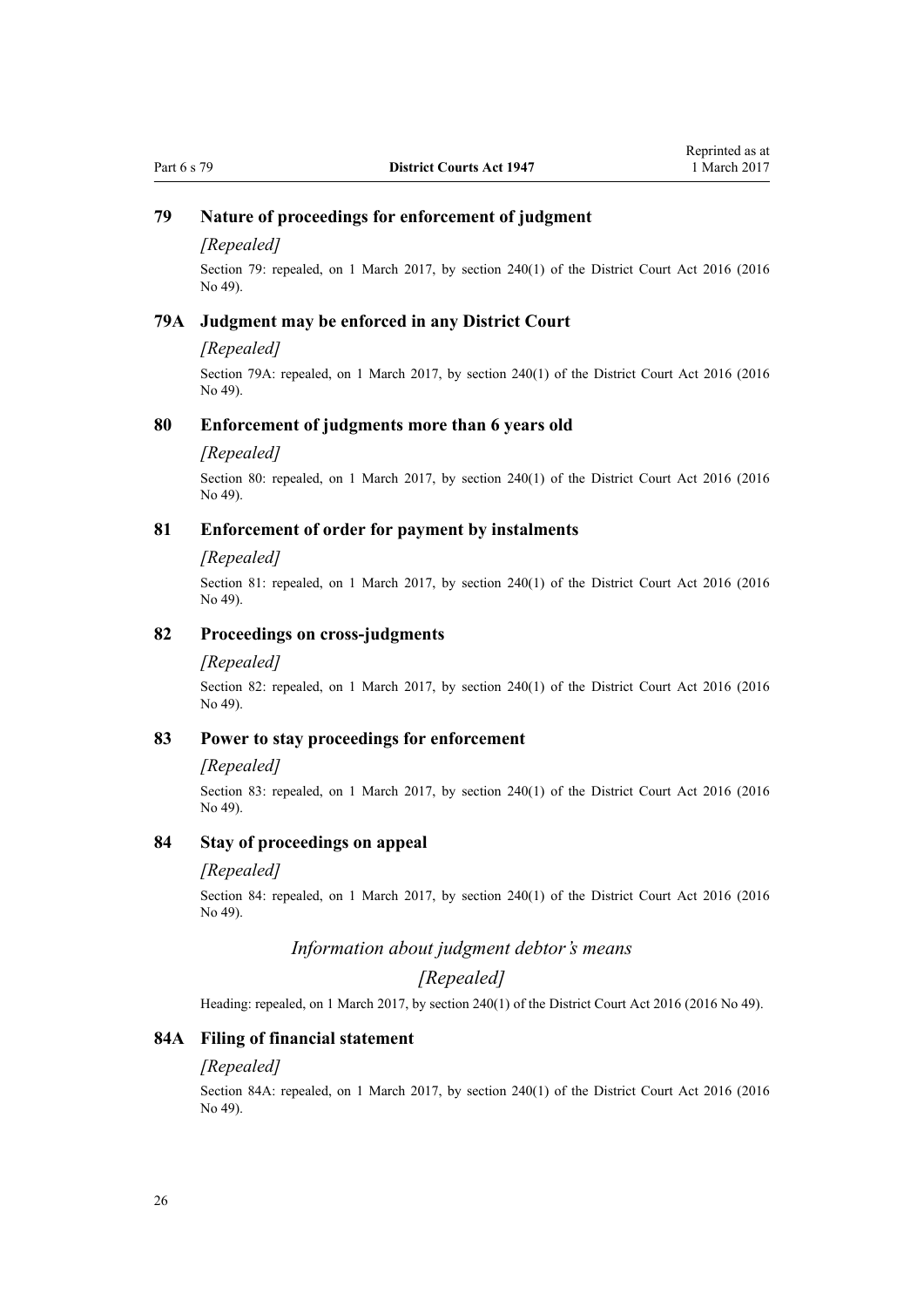### <span id="page-26-0"></span>**84B Notice to complete financial statement**

### *[Repealed]*

Section 84B: repealed, on 1 March 2017, by [section 240\(1\)](http://prd-lgnz-nlb.prd.pco.net.nz/pdflink.aspx?id=DLM6942646) of the District Court Act 2016 (2016 No 49).

## **84C Court to request information about judgment debtor's means**

#### *[Repealed]*

Section 84C: repealed, on 1 March 2017, by [section 240\(1\)](http://prd-lgnz-nlb.prd.pco.net.nz/pdflink.aspx?id=DLM6942646) of the District Court Act 2016 (2016 No 49).

### **84D Court may order hearing if information about judgment debtor's means not provided, etc**

#### *[Repealed]*

Section 84D: repealed, on 1 March 2017, by [section 240\(1\)](http://prd-lgnz-nlb.prd.pco.net.nz/pdflink.aspx?id=DLM6942646) of the District Court Act 2016 (2016 No 49).

## **84E Application for financial assessment hearing**

#### *[Repealed]*

Section 84E: repealed, on 1 March 2017, by [section 240\(1\)](http://prd-lgnz-nlb.prd.pco.net.nz/pdflink.aspx?id=DLM6942646) of the District Court Act 2016 (2016 No 49).

### **84EA Power to arrest judgment debtor or officer**

#### *[Repealed]*

Section 84EA: repealed, on 1 March 2017, by [section 240\(1\)](http://prd-lgnz-nlb.prd.pco.net.nz/pdflink.aspx?id=DLM6942646) of the District Court Act 2016 (2016 No 49).

## **84EB Financial assessment hearing**

#### *[Repealed]*

Section 84EB: repealed, on 1 March 2017, by [section 240\(1\)](http://prd-lgnz-nlb.prd.pco.net.nz/pdflink.aspx?id=DLM6942646) of the District Court Act 2016 (2016 No 49).

## **84EC Orders by court following filing of financial statement, etc**

### *[Repealed]*

Section 84EC: repealed, on 1 March 2017, by [section 240\(1\)](http://prd-lgnz-nlb.prd.pco.net.nz/pdflink.aspx?id=DLM6942646) of the District Court Act 2016 (2016 No 49).

## *Attachment orders*

## *[Repealed]*

Heading: repealed, on 1 March 2017, by [section 240\(1\)](http://prd-lgnz-nlb.prd.pco.net.nz/pdflink.aspx?id=DLM6942646) of the District Court Act 2016 (2016 No 49).

## **84F Interpretation**

#### *[Repealed]*

Section 84F: repealed, on 1 March 2017, by [section 240\(1\)](http://prd-lgnz-nlb.prd.pco.net.nz/pdflink.aspx?id=DLM6942646) of the District Court Act 2016 (2016 No 49).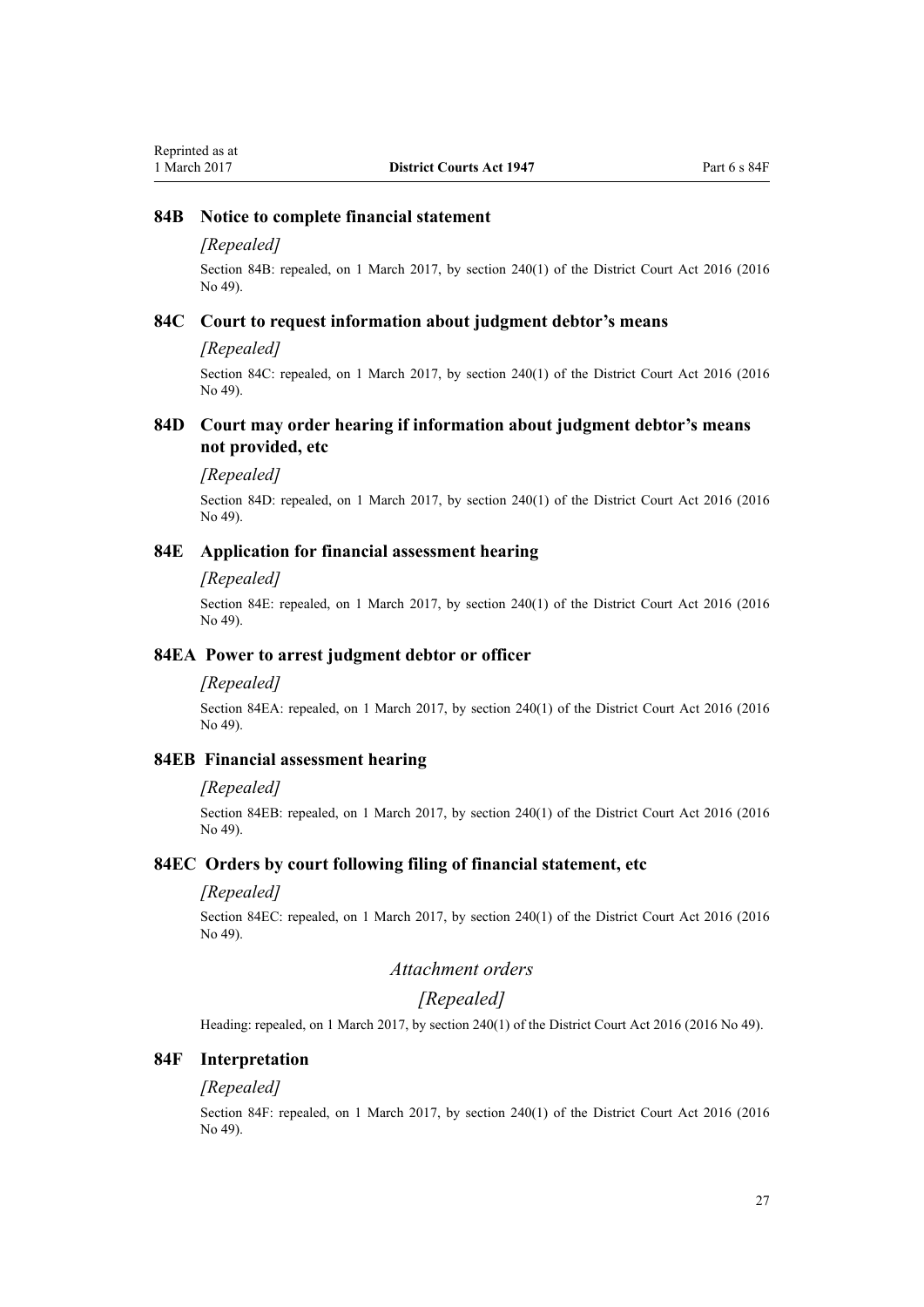## <span id="page-27-0"></span>**84G Attachment orders**

#### *[Repealed]*

Section 84G: repealed, on 1 March 2017, by [section 240\(1\)](http://prd-lgnz-nlb.prd.pco.net.nz/pdflink.aspx?id=DLM6942646) of the District Court Act 2016 (2016 No 49).

## **84H Content of attachment orders**

### *[Repealed]*

Section 84H: repealed, on 1 March 2017, by [section 240\(1\)](http://prd-lgnz-nlb.prd.pco.net.nz/pdflink.aspx?id=DLM6942646) of the District Court Act 2016 (2016 No 49).

## **84I Effect of attachment orders**

#### *[Repealed]*

Section 841: repealed, on 1 March 2017, by [section 240\(1\)](http://prd-lgnz-nlb.prd.pco.net.nz/pdflink.aspx?id=DLM6942646) of the District Court Act 2016 (2016 No 49).

### **84J Liability of employer**

#### *[Repealed]*

Section 84J: repealed, on 1 March 2017, by [section 240\(1\)](http://prd-lgnz-nlb.prd.pco.net.nz/pdflink.aspx?id=DLM6942646) of the District Court Act 2016 (2016 No 49).

#### **84K Wrongful treatment of employee**

#### *[Repealed]*

Section 84K: repealed, on 1 March 2017, by [section 240\(1\)](http://prd-lgnz-nlb.prd.pco.net.nz/pdflink.aspx?id=DLM6942646) of the District Court Act 2016 (2016 No 49).

## **84L Extent to which attachment orders bind the Crown**

#### *[Repealed]*

Section 84L: repealed, on 1 March 2017, by [section 240\(1\)](http://prd-lgnz-nlb.prd.pco.net.nz/pdflink.aspx?id=DLM6942646) of the District Court Act 2016 (2016 No 49).

## **84M Variation, suspension, and discharge of attachment orders**

#### *[Repealed]*

Section 84M: repealed, on 1 March 2017, by [section 240\(1\)](http://prd-lgnz-nlb.prd.pco.net.nz/pdflink.aspx?id=DLM6942646) of the District Court Act 2016 (2016 No 49).

## *Review of Registrar's decision*

## *[Repealed]*

Heading: repealed, on 1 March 2017, by [section 240\(1\)](http://prd-lgnz-nlb.prd.pco.net.nz/pdflink.aspx?id=DLM6942646) of the District Court Act 2016 (2016 No 49).

#### **84N Review of Registrar's decision**

#### *[Repealed]*

Section 84N: repealed, on 1 March 2017, by [section 240\(1\)](http://prd-lgnz-nlb.prd.pco.net.nz/pdflink.aspx?id=DLM6942646) of the District Court Act 2016 (2016 No 49).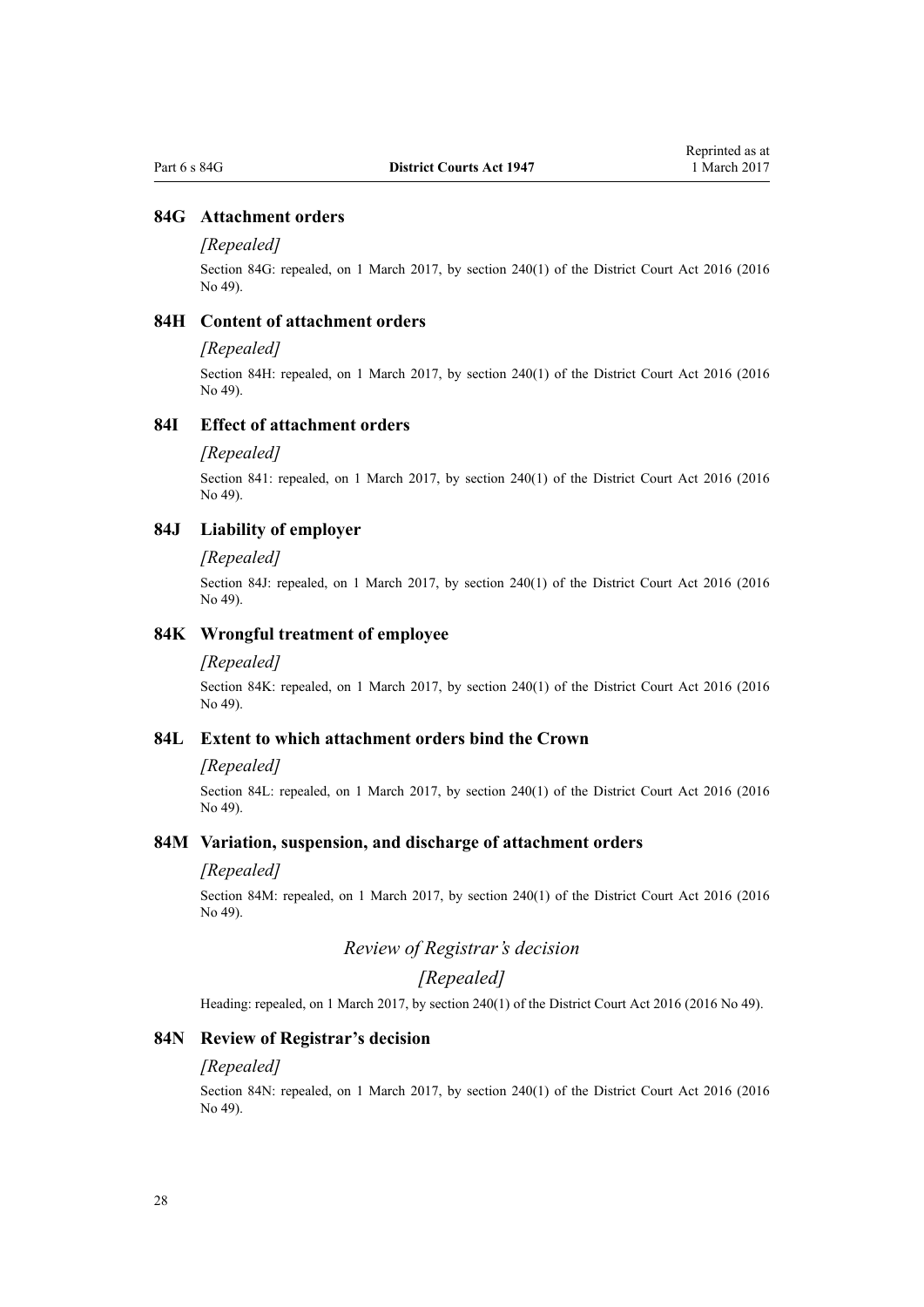## *Contempt*

## *[Repealed]*

<span id="page-28-0"></span>Heading: repealed, on 1 March 2017, by [section 240\(1\)](http://prd-lgnz-nlb.prd.pco.net.nz/pdflink.aspx?id=DLM6942646) of the District Court Act 2016 (2016 No 49).

### **84O Contempt procedures**

#### *[Repealed]*

Section 84O: repealed, on 1 March 2017, by [section 240\(1\)](http://prd-lgnz-nlb.prd.pco.net.nz/pdflink.aspx?id=DLM6942646) of the District Court Act 2016 (2016 No 49).

#### **84OA Process for dealing with application for contempt procedures**

#### *[Repealed]*

Section 84OA: repealed, on 1 March 2017, by [section 240\(1\)](http://prd-lgnz-nlb.prd.pco.net.nz/pdflink.aspx?id=DLM6942646) of the District Court Act 2016 (2016 No 49).

## **84OB Warrant to arrest may be issued if judgment debtor cannot be served or fails to appear at hearing**

#### *[Repealed]*

Section 84OB: repealed, on 1 March 2017, by [section 240\(1\)](http://prd-lgnz-nlb.prd.pco.net.nz/pdflink.aspx?id=DLM6942646) of the District Court Act 2016 (2016 No 49).

## **84P Application of Part 1 of Legal Services Act 1991**

#### *[Repealed]*

Section 84P: repealed, on 1 February 2001, by [section 127\(1\)\(a\)](http://prd-lgnz-nlb.prd.pco.net.nz/pdflink.aspx?id=DLM73104) of the Legal Services Act 2000 (2000 No 46).

## **84Q Judgment debtor doing community work to be discharged on payment**

## *[Repealed]*

Section 84Q: repealed, on 1 March 2017, by [section 240\(1\)](http://prd-lgnz-nlb.prd.pco.net.nz/pdflink.aspx?id=DLM6942646) of the District Court Act 2016 (2016 No 49).

*Warrants to seize property*

## *[Repealed]*

Heading: repealed, on 1 March 2017, by [section 240\(1\)](http://prd-lgnz-nlb.prd.pco.net.nz/pdflink.aspx?id=DLM6942646) of the District Court Act 2016 (2016 No 49).

## **85 Warrant to seize property**

#### *[Repealed]*

Section 85: repealed, on 1 March 2017, by [section 240\(1\)](http://prd-lgnz-nlb.prd.pco.net.nz/pdflink.aspx?id=DLM6942646) of the District Court Act 2016 (2016) No 49).

### **85A Immobilisation of motor vehicles**

#### *[Repealed]*

Section 85A: repealed, on 1 March 2017, by [section 240\(1\)](http://prd-lgnz-nlb.prd.pco.net.nz/pdflink.aspx?id=DLM6942646) of the District Court Act 2016 (2016 No 49).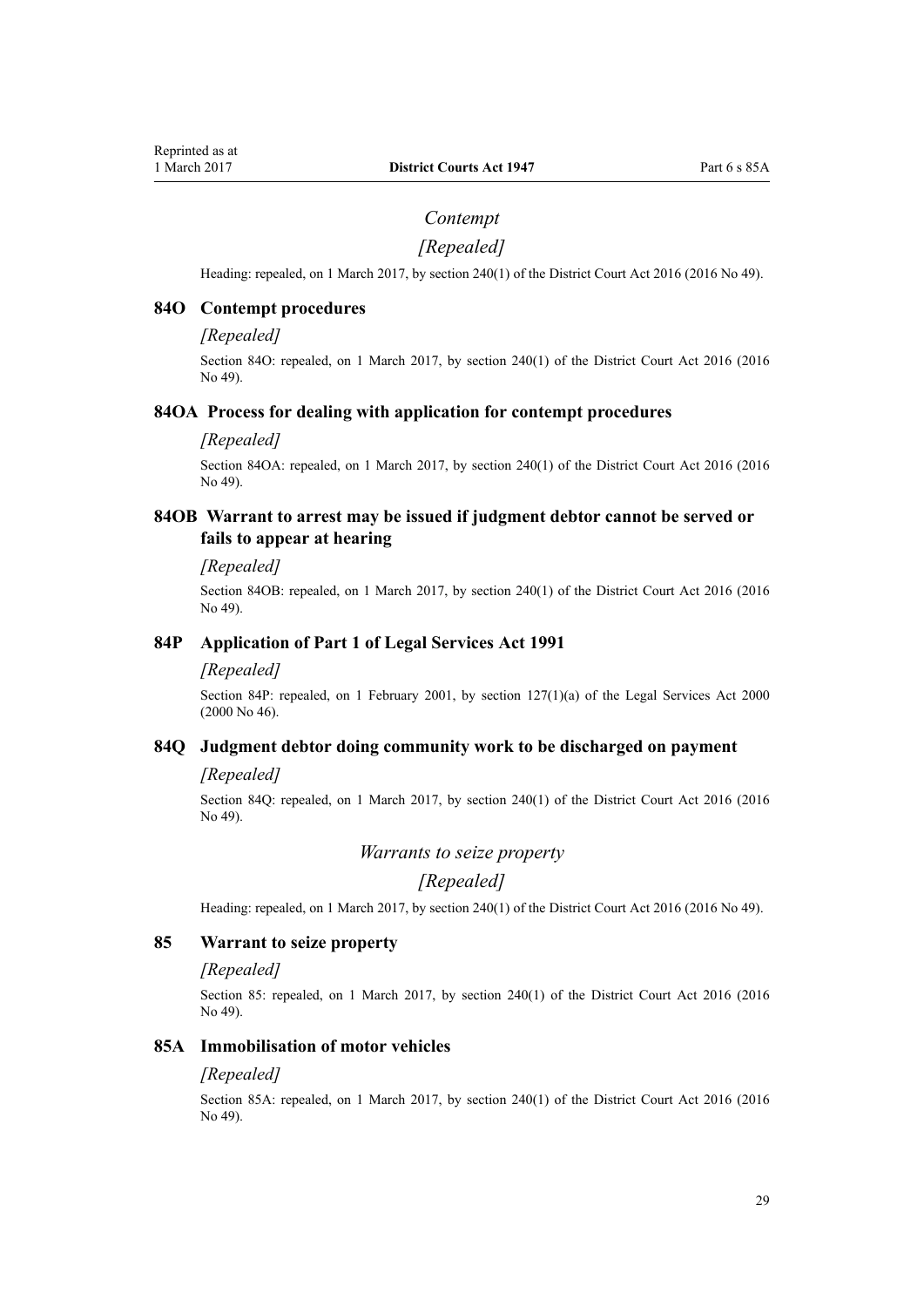## <span id="page-29-0"></span>**86 Disposal of bills of exchange, etc, seized**

### *[Repealed]*

Section 86: repealed, on 1 March 2017, by [section 240\(1\)](http://prd-lgnz-nlb.prd.pco.net.nz/pdflink.aspx?id=DLM6942646) of the District Court Act 2016 (2016 No 49).

## **87 Penalty for rescue of goods seized**

#### *[Repealed]*

Section 87: repealed, on 1 March 2017, by [section 240\(1\)](http://prd-lgnz-nlb.prd.pco.net.nz/pdflink.aspx?id=DLM6942646) of the District Court Act 2016 (2016 No 49).

## *Sale of goods seized*

## *[Repealed]*

Heading: repealed, on 1 March 2017, by [section 240\(1\)](http://prd-lgnz-nlb.prd.pco.net.nz/pdflink.aspx?id=DLM6942646) of the District Court Act 2016 (2016 No 49).

## **88 Period to elapse before sale**

#### *[Repealed]*

Section 88: repealed, on 1 March 2017, by [section 240\(1\)](http://prd-lgnz-nlb.prd.pco.net.nz/pdflink.aspx?id=DLM6942646) of the District Court Act 2016 (2016) No 49).

## **89 Sale of goods by public auction unless otherwise ordered**

#### *[Repealed]*

Section 89: repealed, on 1 March 2017, by [section 240\(1\)](http://prd-lgnz-nlb.prd.pco.net.nz/pdflink.aspx?id=DLM6942646) of the District Court Act 2016 (2016) No 49).

## **90 Protection of bailiff selling goods under execution without notice of claim by third party**

#### *[Repealed]*

Section 90: repealed, on 1 March 2017, by [section 240\(1\)](http://prd-lgnz-nlb.prd.pco.net.nz/pdflink.aspx?id=DLM6942646) of the District Court Act 2016 (2016) No 49).

#### **91 Procedure when goods seized are secured under bill of sale**

### *[Repealed]*

Section 91: repealed, on 1 March 2017, by [section 240\(1\)](http://prd-lgnz-nlb.prd.pco.net.nz/pdflink.aspx?id=DLM6942646) of the District Court Act 2016 (2016 No 49).

#### **91A Personal property securities register to be checked**

#### *[Repealed]*

Section 91A: repealed, on 1 March 2017, by [section 240\(1\)](http://prd-lgnz-nlb.prd.pco.net.nz/pdflink.aspx?id=DLM6942646) of the District Court Act 2016 (2016 No 49).

## *Claims in respect of goods seized*

## *[Repealed]*

Heading: repealed, on 1 March 2017, by [section 240\(1\)](http://prd-lgnz-nlb.prd.pco.net.nz/pdflink.aspx?id=DLM6942646) of the District Court Act 2016 (2016 No 49).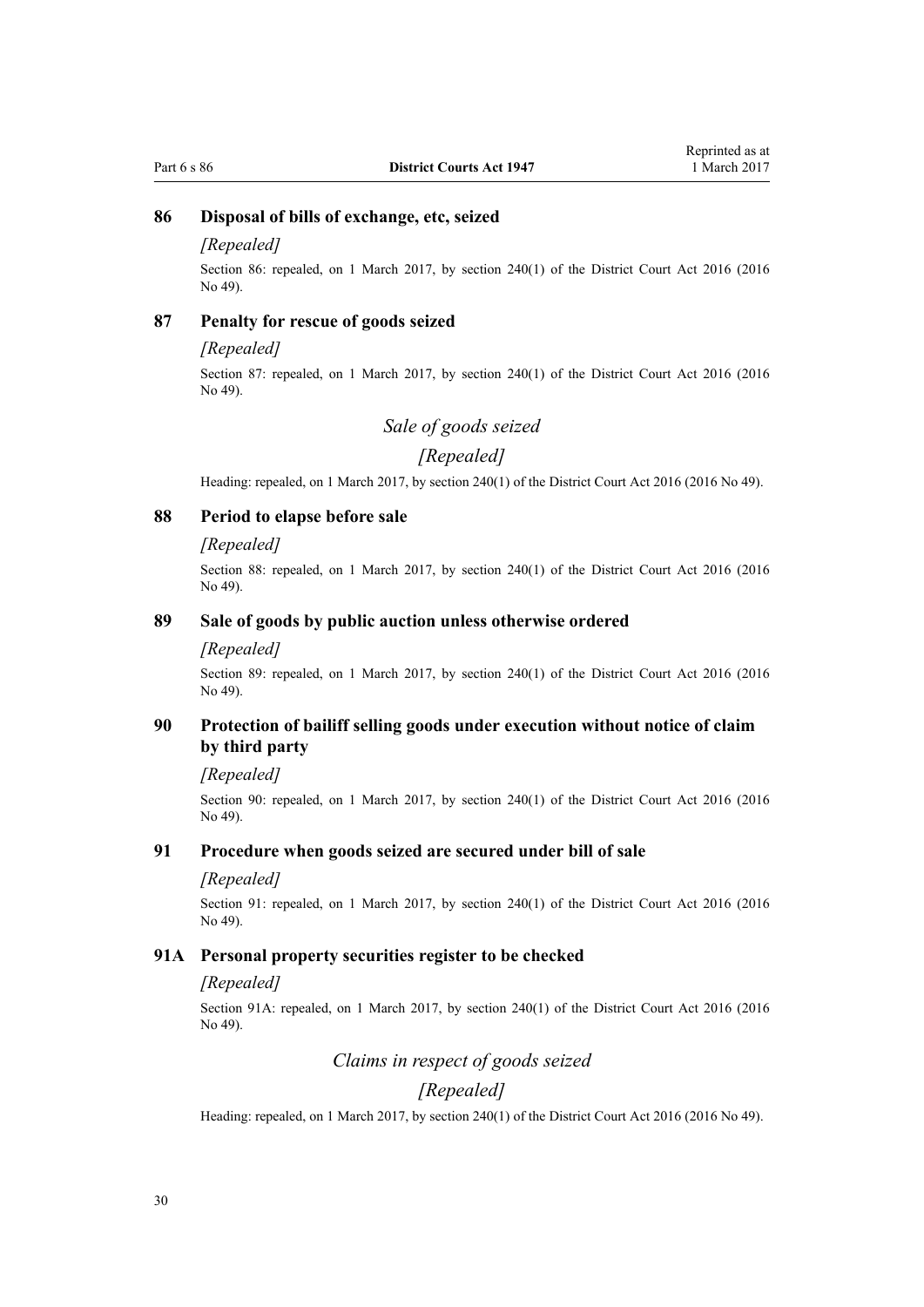## <span id="page-30-0"></span>**92 Priority of High Court and District Court executions**

#### *[Repealed]*

Section 92: repealed, on 1 March 2017, by [section 240\(1\)](http://prd-lgnz-nlb.prd.pco.net.nz/pdflink.aspx?id=DLM6942646) of the District Court Act 2016 (2016 No 49).

## **93 Sale of goods where claim made thereto**

#### *[Repealed]*

Section 93: repealed, on 1 March 2017, by [section 240\(1\)](http://prd-lgnz-nlb.prd.pco.net.nz/pdflink.aspx?id=DLM6942646) of the District Court Act 2016 (2016) No 49).

### **94 Third party claim process**

#### *[Repealed]*

Section 94: repealed, on 1 March 2017, by [section 240\(1\)](http://prd-lgnz-nlb.prd.pco.net.nz/pdflink.aspx?id=DLM6942646) of the District Court Act 2016 (2016 No 49).

## **95 Claims for rent where goods seized under execution**

#### *[Repealed]*

Section 95: repealed, on 1 January 2008, by [section 364\(1\)](http://prd-lgnz-nlb.prd.pco.net.nz/pdflink.aspx?id=DLM969644) of the Property Law Act 2007 (2007 No 91).

## *Garnishee proceedings*

## *[Repealed]*

Heading: repealed, on 1 March 2017, by [section 240\(1\)](http://prd-lgnz-nlb.prd.pco.net.nz/pdflink.aspx?id=DLM6942646) of the District Court Act 2016 (2016 No 49).

## **96 Garnishee proceedings**

#### *[Repealed]*

Section 96: repealed, on 1 January 2008, by [section 364\(1\)](http://prd-lgnz-nlb.prd.pco.net.nz/pdflink.aspx?id=DLM969644) of the Property Law Act 2007 (2007 No 91).

## *Charging orders*

### *[Repealed]*

Heading: repealed, on 1 March 2017, by [section 240\(1\)](http://prd-lgnz-nlb.prd.pco.net.nz/pdflink.aspx?id=DLM6942646) of the District Court Act 2016 (2016 No 49).

## **96A Charging orders**

## *[Repealed]*

Section 96A: repealed, on 1 March 2017, by [section 240\(1\)](http://prd-lgnz-nlb.prd.pco.net.nz/pdflink.aspx?id=DLM6942646) of the District Court Act 2016 (2016 No 49).

## *Committals*

## *[Repealed]*

Heading: repealed, on 1 March 2017, by [section 240\(1\)](http://prd-lgnz-nlb.prd.pco.net.nz/pdflink.aspx?id=DLM6942646) of the District Court Act 2016 (2016 No 49).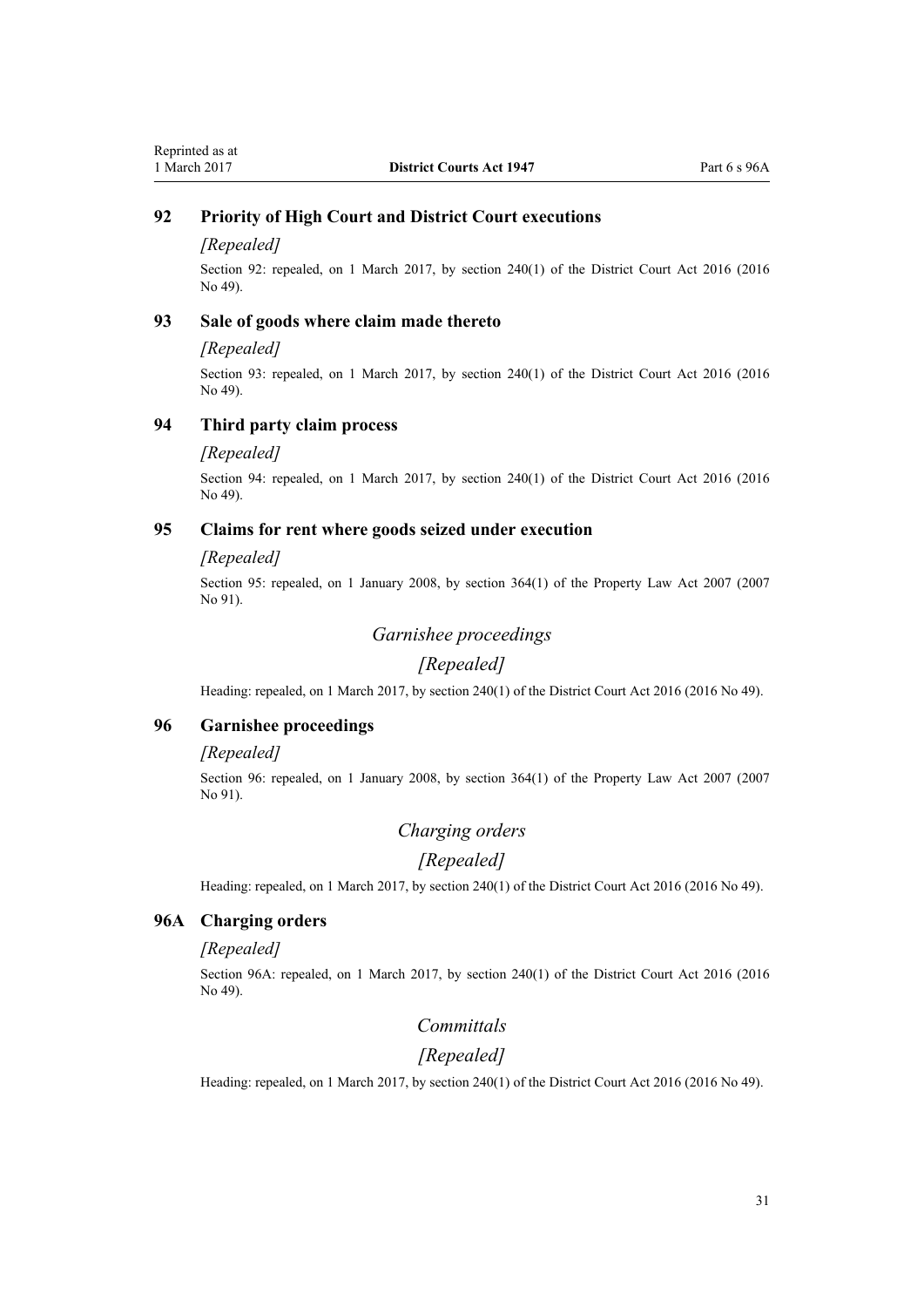## <span id="page-31-0"></span>**97 Issue and execution of orders or warrants of committal**

### *[Repealed]*

Section 97: repealed, on 1 March 2017, by [section 240\(1\)](http://prd-lgnz-nlb.prd.pco.net.nz/pdflink.aspx?id=DLM6942646) of the District Court Act 2016 (2016 No 49).

## **98 Power of Judge to order discharge**

#### *[Repealed]*

Section 98: repealed, on 1 March 2017, by [section 240\(1\)](http://prd-lgnz-nlb.prd.pco.net.nz/pdflink.aspx?id=DLM6942646) of the District Court Act 2016 (2016 No 49).

### *Warrant for the recovery of land*

## *[Repealed]*

Heading: repealed, on 1 March 2017, by [section 240\(1\)](http://prd-lgnz-nlb.prd.pco.net.nz/pdflink.aspx?id=DLM6942646) of the District Court Act 2016 (2016 No 49).

## **99 Warrant for the recovery of land**

#### *[Repealed]*

Section 99: repealed, on 1 March 2017, by [section 240\(1\)](http://prd-lgnz-nlb.prd.pco.net.nz/pdflink.aspx?id=DLM6942646) of the District Court Act 2016 (2016) No 49).

## **100 Irregularity in execution of warrant can only be sued for as special damage**

#### *[Repealed]*

Section 100: repealed, on 1 March 2017, by [section 240\(1\)](http://prd-lgnz-nlb.prd.pco.net.nz/pdflink.aspx?id=DLM6942646) of the District Court Act 2016 (2016 No 49).

## **101 Person illegally obtaining warrant liable for trespass**

#### *[Repealed]*

Section 101: repealed, on 1 March 2017, by [section 240\(1\)](http://prd-lgnz-nlb.prd.pco.net.nz/pdflink.aspx?id=DLM6942646) of the District Court Act 2016 (2016 No 49).

## **102 Execution of warrant may be stayed on giving bond**

#### *[Repealed]*

Section 102: repealed, on 1 March 2017, by [section 240\(1\)](http://prd-lgnz-nlb.prd.pco.net.nz/pdflink.aspx?id=DLM6942646) of the District Court Act 2016 (2016 No 49).

## *Recovery of chattels*

## *[Repealed]*

Heading: repealed, on 1 March 2017, by [section 240\(1\)](http://prd-lgnz-nlb.prd.pco.net.nz/pdflink.aspx?id=DLM6942646) of the District Court Act 2016 (2016 No 49).

## **103 Warrant for the recovery of chattels**

#### *[Repealed]*

Section 103: repealed, on 1 March 2017, by [section 240\(1\)](http://prd-lgnz-nlb.prd.pco.net.nz/pdflink.aspx?id=DLM6942646) of the District Court Act 2016 (2016 No 49).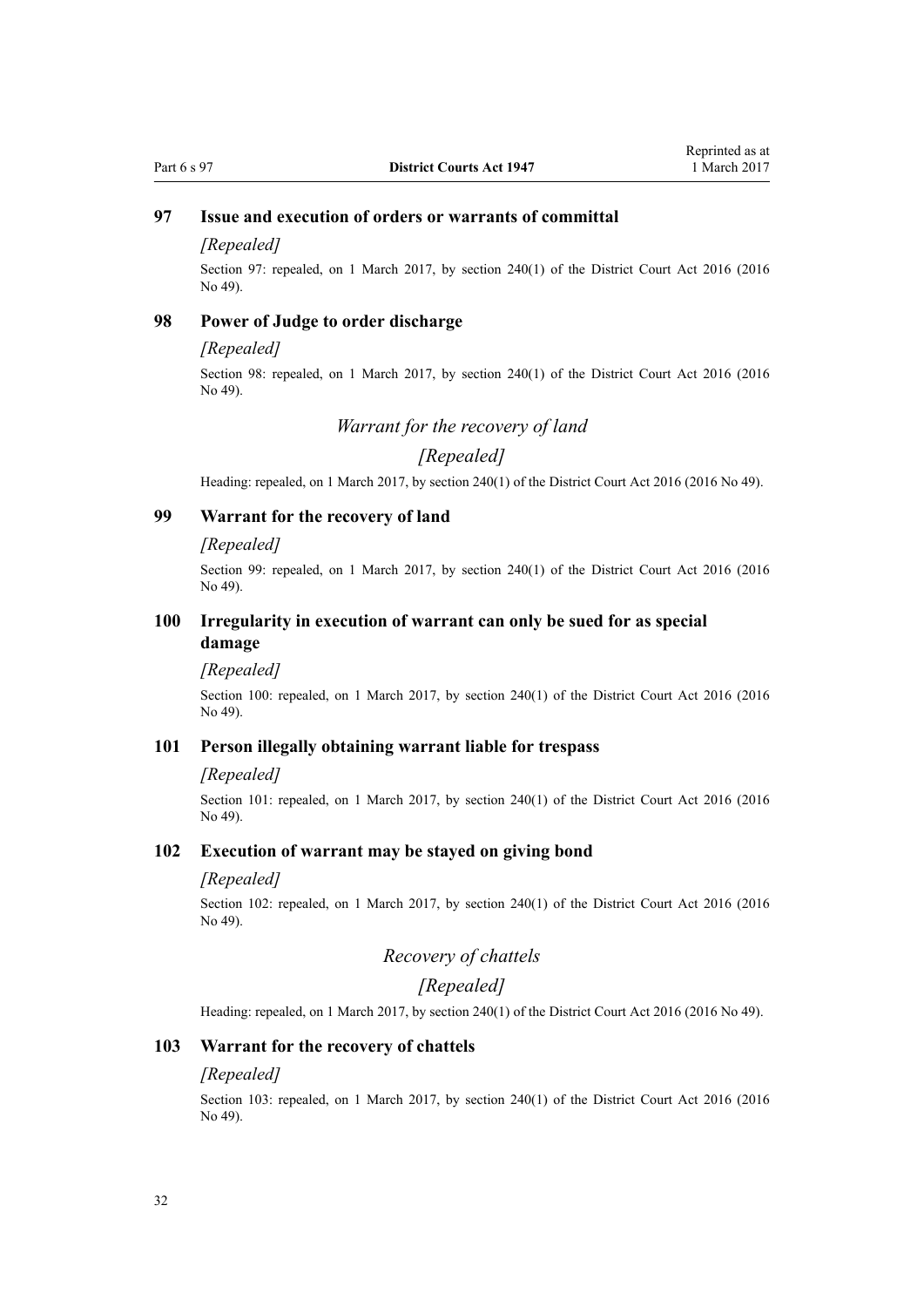## <span id="page-32-0"></span>**104 Further proceedings if chattels not recovered**

### *[Repealed]*

Section 104: repealed, on 1 March 2017, by [section 240\(1\)](http://prd-lgnz-nlb.prd.pco.net.nz/pdflink.aspx?id=DLM6942646) of the District Court Act 2016 (2016 No 49).

## *Liability and protection of officers*

## *[Repealed]*

Heading: repealed, on 1 March 2017, by [section 240\(1\)](http://prd-lgnz-nlb.prd.pco.net.nz/pdflink.aspx?id=DLM6942646) of the District Court Act 2016 (2016 No 49).

## **105 Neglect by bailiffs**

#### *[Repealed]*

Section 105: repealed, on 1 March 2017, by [section 240\(1\)](http://prd-lgnz-nlb.prd.pco.net.nz/pdflink.aspx?id=DLM6942646) of the District Court Act 2016 (2016 No 49).

## **106 Irregularity in executing warrants**

#### *[Repealed]*

Section 106: repealed, on 1 March 2017, by [section 240\(1\)](http://prd-lgnz-nlb.prd.pco.net.nz/pdflink.aspx?id=DLM6942646) of the District Court Act 2016 (2016 No 49).

## **107 Actions against bailiffs acting under warrants**

#### *[Repealed]*

Section 107: repealed, on 1 March 2017, by [section 240\(1\)](http://prd-lgnz-nlb.prd.pco.net.nz/pdflink.aspx?id=DLM6942646) of the District Court Act 2016 (2016 No 49).

### **108 Action to be brought within 6 months, and 1 month's notice to be given**

#### *[Repealed]*

Section 108: repealed, on 1 March 2017, by [section 240\(1\)](http://prd-lgnz-nlb.prd.pco.net.nz/pdflink.aspx?id=DLM6942646) of the District Court Act 2016 (2016 No 49).

## *Service*

### *[Repealed]*

Heading: repealed, on 1 March 2017, by [section 240\(1\)](http://prd-lgnz-nlb.prd.pco.net.nz/pdflink.aspx?id=DLM6942646) of the District Court Act 2016 (2016 No 49).

#### **108A Service of documents under this Part**

## *[Repealed]*

Section 108A: repealed, on 1 March 2017, by [section 240\(1\)](http://prd-lgnz-nlb.prd.pco.net.nz/pdflink.aspx?id=DLM6942646) of the District Court Act 2016 (2016 No 49).

#### **108B Service provisions modified in special cases**

#### *[Repealed]*

Section 108B: repealed, on 1 March 2017, by [section 240\(1\)](http://prd-lgnz-nlb.prd.pco.net.nz/pdflink.aspx?id=DLM6942646) of the District Court Act 2016 (2016 No 49).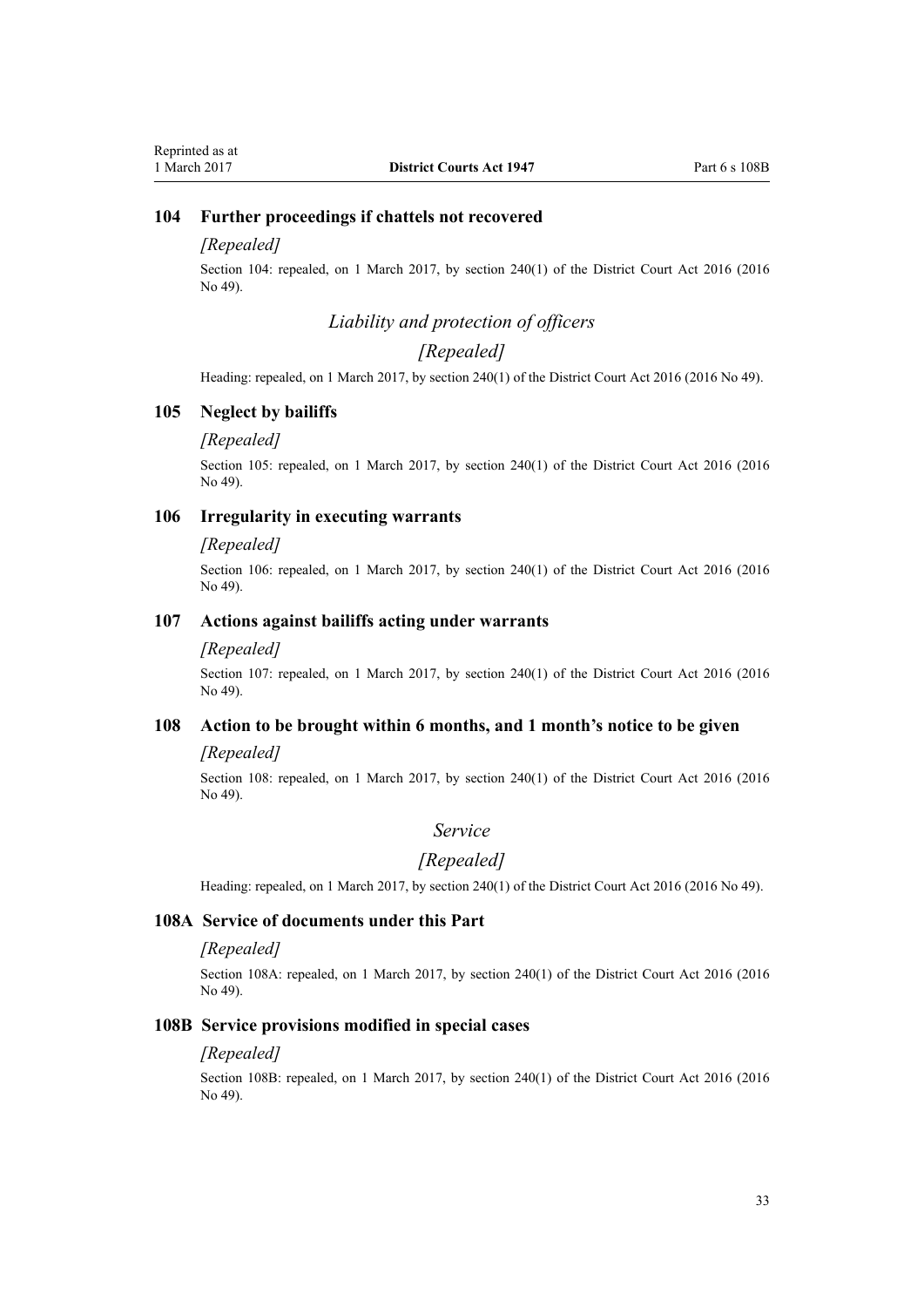## **Miscellaneous and general**

## *[Repealed]*

<span id="page-33-0"></span>Part 7: repealed, on 1 March 2017, by [section 240\(1\)](http://prd-lgnz-nlb.prd.pco.net.nz/pdflink.aspx?id=DLM6942646) of the District Court Act 2016 (2016 No 49).

*Writs of arrest*

## *[Repealed]*

Heading: repealed, on 1 March 2017, by [section 240\(1\)](http://prd-lgnz-nlb.prd.pco.net.nz/pdflink.aspx?id=DLM6942646) of the District Court Act 2016 (2016 No 49).

### **109 Absconding debtors may be held to bail**

### *[Repealed]*

Section 109: repealed, on 1 March 2017, by [section 240\(1\)](http://prd-lgnz-nlb.prd.pco.net.nz/pdflink.aspx?id=DLM6942646) of the District Court Act 2016 (2016 No 49).

## **110 Successful plaintiff entitled to execution, successful defendant entitled to compensation**

#### *[Repealed]*

Section 110: repealed, on 1 March 2017, by [section 240\(1\)](http://prd-lgnz-nlb.prd.pco.net.nz/pdflink.aspx?id=DLM6942646) of the District Court Act 2016 (2016 No 49).

## *Interpleader*

#### *[Repealed]*

Heading: repealed, on 1 March 2017, by [section 240\(1\)](http://prd-lgnz-nlb.prd.pco.net.nz/pdflink.aspx?id=DLM6942646) of the District Court Act 2016 (2016 No 49).

#### **111 Interpleader**

### *[Repealed]*

Section 111: repealed, on 1 March 2017, by [section 240\(1\)](http://prd-lgnz-nlb.prd.pco.net.nz/pdflink.aspx?id=DLM6942646) of the District Court Act 2016 (2016 No 49).

## *Contempt*

## *[Repealed]*

Heading: repealed, on 1 March 2017, by [section 240\(1\)](http://prd-lgnz-nlb.prd.pco.net.nz/pdflink.aspx?id=DLM6942646) of the District Court Act 2016 (2016 No 49).

#### **112 Penalty for contempt of court**

#### *[Repealed]*

Section 112: repealed, on 1 March 2017, by [section 240\(1\)](http://prd-lgnz-nlb.prd.pco.net.nz/pdflink.aspx?id=DLM6942646) of the District Court Act 2016 (2016 No 49).

## *Financial provisions*

#### *[Repealed]*

Heading: repealed, on 1 March 2017, by [section 240\(1\)](http://prd-lgnz-nlb.prd.pco.net.nz/pdflink.aspx?id=DLM6942646) of the District Court Act 2016 (2016 No 49).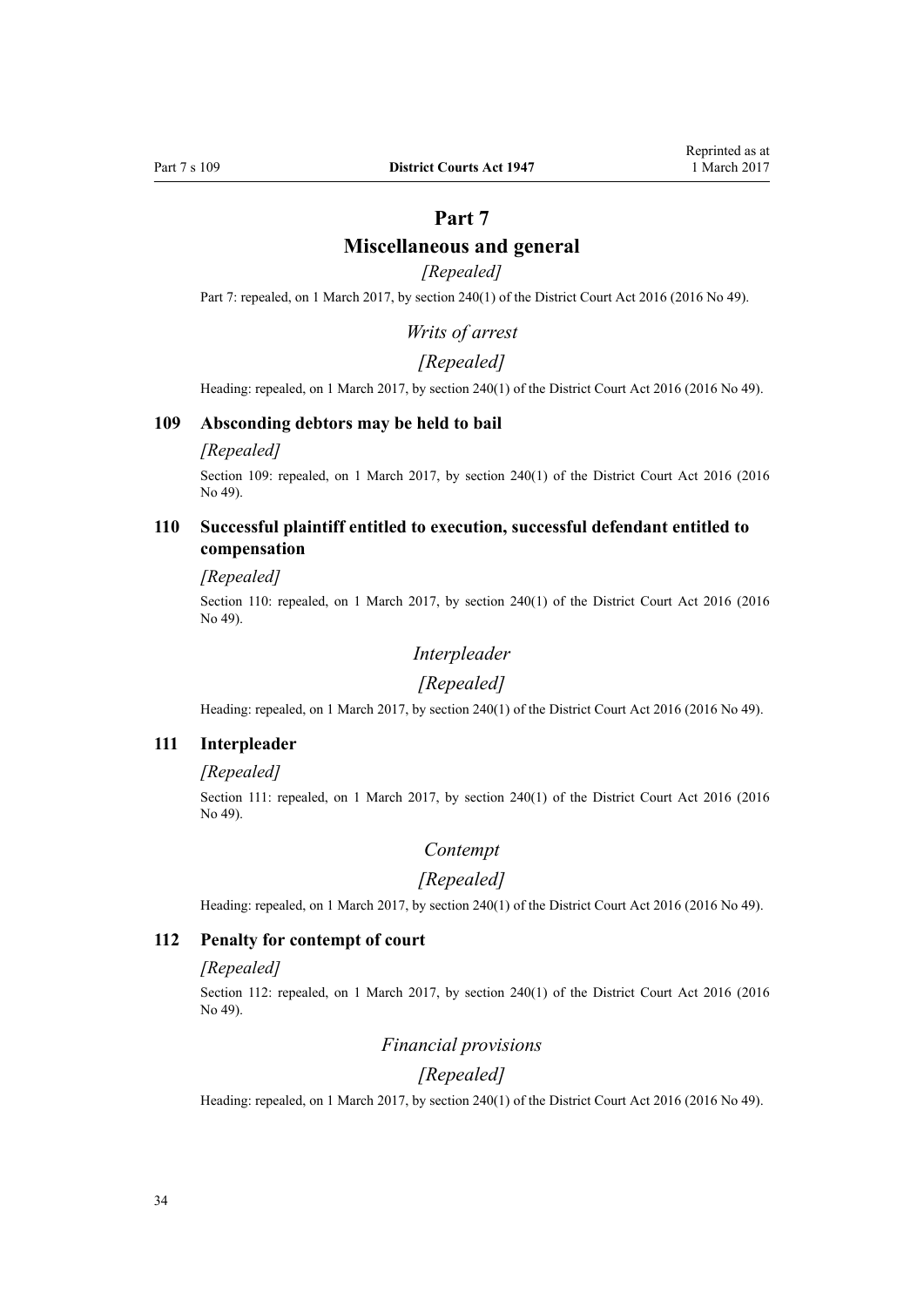## <span id="page-34-0"></span>**113 Payment and recovery of fees**

### *[Repealed]*

Section 113: repealed, on 1 March 2017, by [section 240\(1\)](http://prd-lgnz-nlb.prd.pco.net.nz/pdflink.aspx?id=DLM6942646) of the District Court Act 2016 (2016 No 49).

## **114 Enforcement of fines**

#### *[Repealed]*

Section 114: repealed, on 1 March 2017, by [section 240\(1\)](http://prd-lgnz-nlb.prd.pco.net.nz/pdflink.aspx?id=DLM6942646) of the District Court Act 2016 (2016 No 49).

#### **115 Fines and fees to be paid to Crown Bank Account**

#### *[Repealed]*

Section 115: repealed, on 1 March 2017, by [section 240\(1\)](http://prd-lgnz-nlb.prd.pco.net.nz/pdflink.aspx?id=DLM6942646) of the District Court Act 2016 (2016 No 49).

## *Miscellaneous*

## *[Repealed]*

Heading: repealed, on 1 March 2017, by [section 240\(1\)](http://prd-lgnz-nlb.prd.pco.net.nz/pdflink.aspx?id=DLM6942646) of the District Court Act 2016 (2016 No 49).

## **116 Prescribed documents to be sealed**

#### *[Repealed]*

Section 116: repealed, on 1 March 2017, by [section 240\(1\)](http://prd-lgnz-nlb.prd.pco.net.nz/pdflink.aspx?id=DLM6942646) of the District Court Act 2016 (2016 No 49).

### **116A Proof of service of documents**

#### *[Repealed]*

Section 116A: repealed, on 1 March 2017, by [section 240\(1\)](http://prd-lgnz-nlb.prd.pco.net.nz/pdflink.aspx?id=DLM6942646) of the District Court Act 2016 (2016 No 49).

## **117 Subtenant to give notice of proceeding to subtenant's immediate landlord**

#### *[Repealed]*

Section 117: repealed, on 1 March 2017, by [section 240\(1\)](http://prd-lgnz-nlb.prd.pco.net.nz/pdflink.aspx?id=DLM6942646) of the District Court Act 2016 (2016 No 49).

### **118 Actions on lost instruments**

### *[Repealed]*

Section 118: repealed, on 1 March 2017, by [section 240\(1\)](http://prd-lgnz-nlb.prd.pco.net.nz/pdflink.aspx?id=DLM6942646) of the District Court Act 2016 (2016 No 49).

## **119 Immunity of Judges**

#### *[Repealed]*

Section 119: repealed, on 1 March 2017, by [section 240\(1\)](http://prd-lgnz-nlb.prd.pco.net.nz/pdflink.aspx?id=DLM6942646) of the District Court Act 2016 (2016 No 49).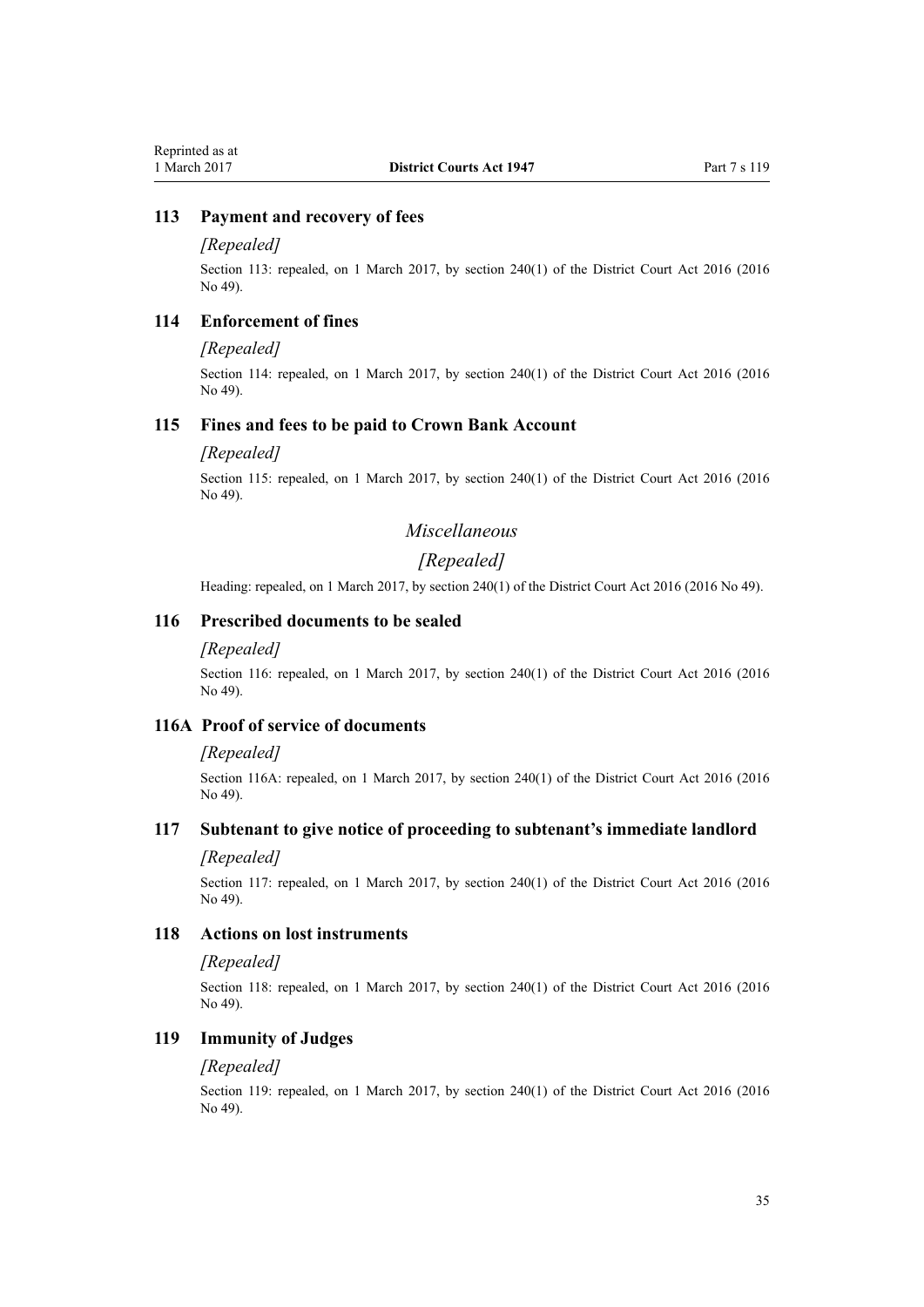## <span id="page-35-0"></span>**120 No privilege to solicitors**

#### *[Repealed]*

Section 120: repealed, on 1 March 2017, by [section 240\(1\)](http://prd-lgnz-nlb.prd.pco.net.nz/pdflink.aspx?id=DLM6942646) of the District Court Act 2016 (2016 No 49).

### **121 Constables, etc, to assist**

#### *[Repealed]*

Section 121: repealed, on 1 March 2017, by [section 240\(1\)](http://prd-lgnz-nlb.prd.pco.net.nz/pdflink.aspx?id=DLM6942646) of the District Court Act 2016 (2016) No 49).

### **122 District Courts Rules**

#### *[Repealed]*

Section 122: repealed, on 1 March 2017, by [section 240\(1\)](http://prd-lgnz-nlb.prd.pco.net.nz/pdflink.aspx?id=DLM6942646) of the District Court Act 2016 (2016 No 49).

### **123 Regulations**

#### *[Repealed]*

Section 123: repealed, on 1 March 2017, by [section 240\(1\)](http://prd-lgnz-nlb.prd.pco.net.nz/pdflink.aspx?id=DLM6942646) of the District Court Act 2016 (2016 No 49).

#### **123AA Chief executive of Ministry of Justice may approve forms**

#### *[Repealed]*

Section 123AA: repealed, on 1 March 2017, by [section 240\(1\)](http://prd-lgnz-nlb.prd.pco.net.nz/pdflink.aspx?id=DLM6942646) of the District Court Act 2016 (2016 No 49).

## **123A Reviews of decisions of Registrars concerning fees**

#### *[Repealed]*

Section 123A: repealed, on 1 March 2017, by [section 240\(1\)](http://prd-lgnz-nlb.prd.pco.net.nz/pdflink.aspx?id=DLM6942646) of the District Court Act 2016 (2016 No 49).

## **124 Application of Act**

#### *[Repealed]*

Section 124: repealed, on 1 March 2017, by [section 240\(1\)](http://prd-lgnz-nlb.prd.pco.net.nz/pdflink.aspx?id=DLM6942646) of the District Court Act 2016 (2016 No 49).

### **125 Repeals and savings**

#### *[Repealed]*

Section 125: repealed, on 1 March 2017, by [section 240\(1\)](http://prd-lgnz-nlb.prd.pco.net.nz/pdflink.aspx?id=DLM6942646) of the District Court Act 2016 (2016 No 49).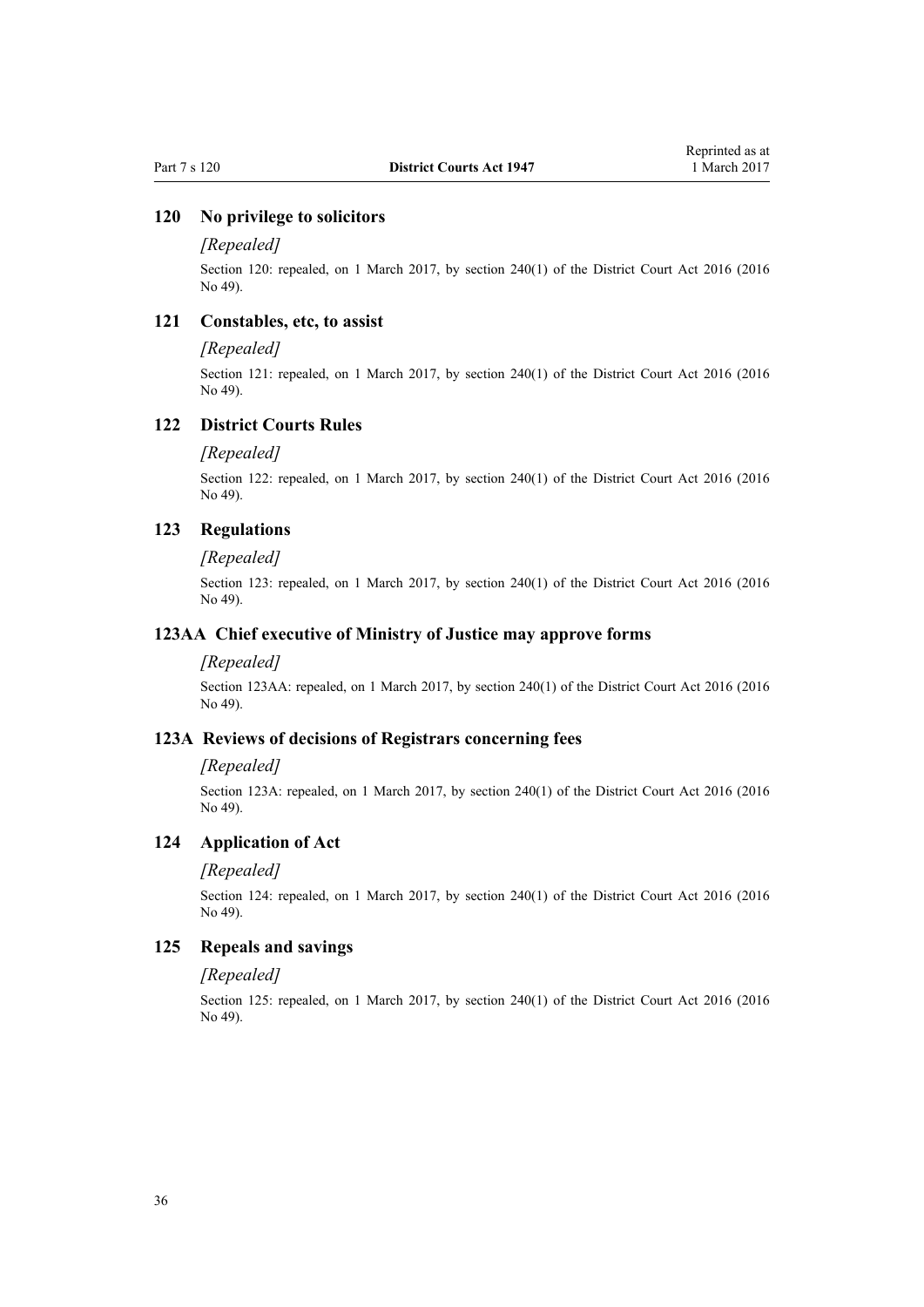## **Schedule 1 Criminal Record Book**

*[Repealed]*

s 28

<span id="page-36-0"></span>Schedule 1: repealed, on 1 April 1958, by [section 214\(1\)](http://prd-lgnz-nlb.prd.pco.net.nz/pdflink.aspx?id=DLM314306) of the Summary Proceedings Act 1957 (1957 No 87).

## **Schedule 1A**

## **Offences triable in either District Court or High Court and offences triable only in High Court**

*[Repealed]*

ss 28A(1), 28F(3)

Schedule 1A: repealed, on 1 July 2013, by [section 12](http://prd-lgnz-nlb.prd.pco.net.nz/pdflink.aspx?id=DLM4058121) of the District Courts Amendment Act (No 2) 2011 (2011 No 88).

## **Schedule 2**

# **Enactments (repealed by this Act) formerly regulating or providing for matters which can be regulated or provided for by rules**

#### *[Repealed]*

[s 122\(3\)\(k\)](#page-35-0)

Schedule 2: repealed, on 1 March 2017, by [section 240\(1\)](http://prd-lgnz-nlb.prd.pco.net.nz/pdflink.aspx?id=DLM6942646) of the District Court Act 2016 (2016 No 49).

# **Schedule 3 Enactments repealed**

## *[Repealed]*

[s 125](#page-35-0)

Schedule 3: repealed, on 1 March 2017, by [section 240\(1\)](http://prd-lgnz-nlb.prd.pco.net.nz/pdflink.aspx?id=DLM6942646) of the District Court Act 2016 (2016) No 49).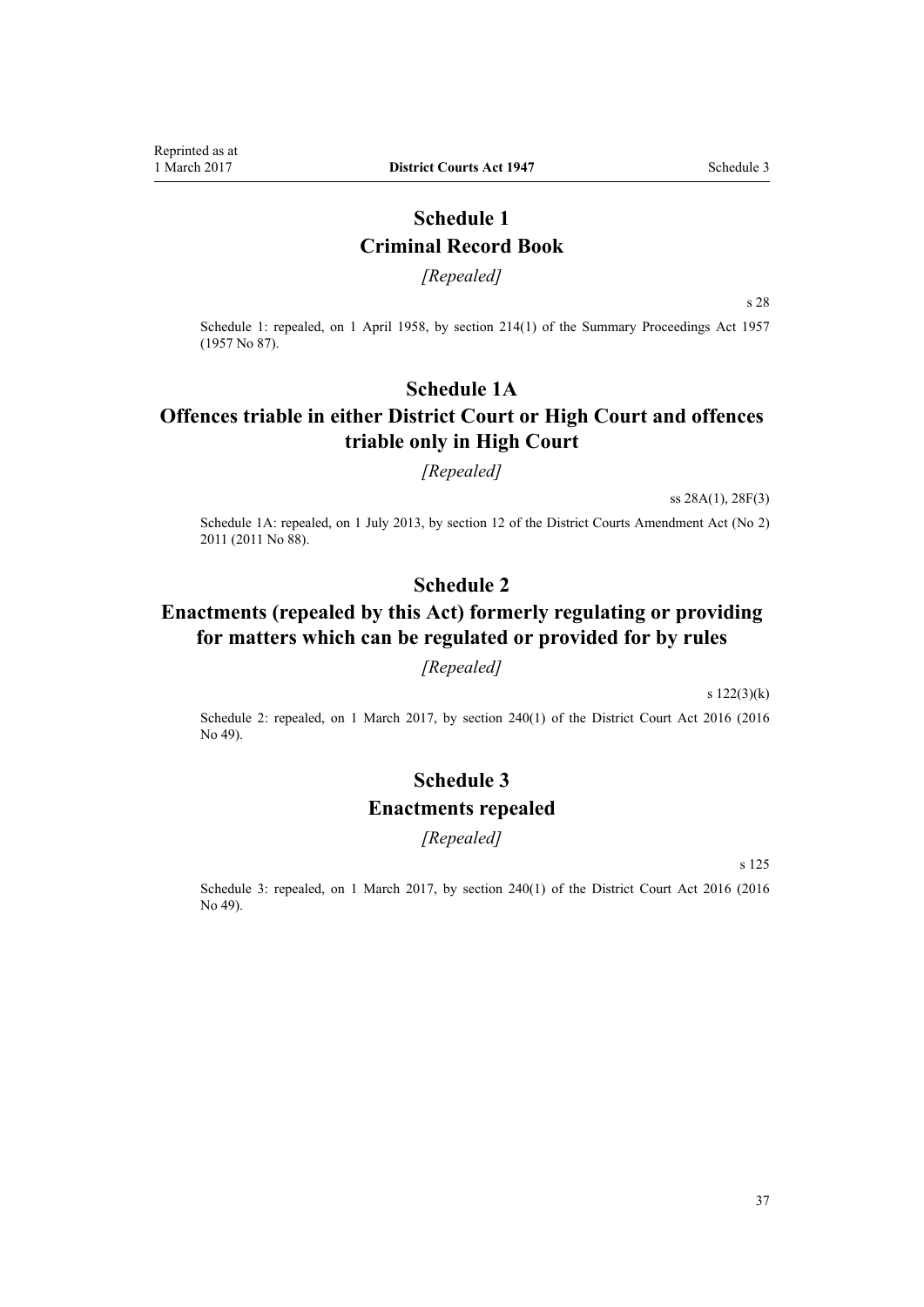# **District Courts Amendment Act (No 2) 2008**

| Public Act     | 2008 No 39    |
|----------------|---------------|
| Date of assent | 25 June 2008  |
| Commencement   | see section 2 |

#### **1 Title**

This Act is the [District Courts Amendment Act \(No 2\) 2008.](http://prd-lgnz-nlb.prd.pco.net.nz/pdflink.aspx?id=DLM1379103)

## **2 Commencement**

This Act comes into force on the day after the date on which it receives the Royal assent.

## **9 Transitional provision**

- (1) Subsection (2) applies to any offence that—
	- (a) before the commencement of the District Courts Amendment Act (No 2) 2008, could be tried by a court presided over by a trial Judge; but
	- (b) after the commencement of the District Courts Amendment Act (No 2) 2008, cannot be tried by a court presided over by a trial Judge or can only be so tried after transfer to the court by the High Court under the Summary Proceedings Act 1957.
- (2) If a defendant is committed for trial before the commencement of the District Courts Amendment Act (No 2) 2008 in respect of an offence to which this subsection applies, and the committal was to the District Court, that court may try the offence, despite that Act.
- (3) This section does not affect the application of the Interpretation Act 1999 in respect of any transitional matter related to the District Courts Amendment Act (No 2) 2008 not provided for in this section.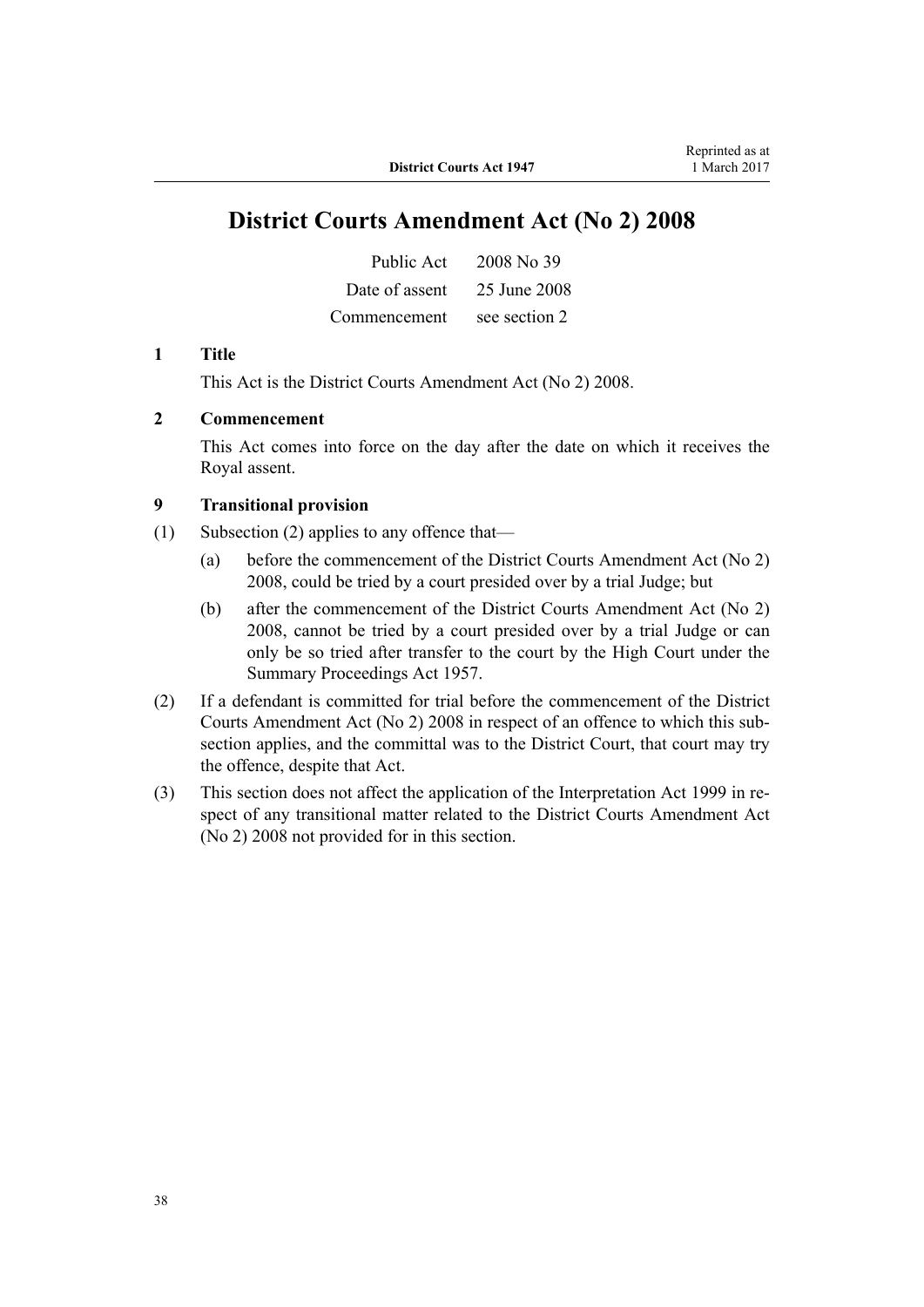# **District Courts (Categorisation of Offences) Regulations 2008**

(SR 2008/211)

Anand Satyanand, Governor-General

## **Order in Council**

At Wellington this 14th day of July 2008

Present:

His Excellency the Governor-General in Council

Pursuant to section 123 of the District Courts Act 1947, His Excellency the Governor-General, acting on the advice and with the consent of the Executive Council, makes the following regulations.

## **Regulations**

## **1 Title**

These regulations are the [District Courts \(Categorisation of Offences\) Regula](http://prd-lgnz-nlb.prd.pco.net.nz/pdflink.aspx?id=DLM1434900)[tions 2008](http://prd-lgnz-nlb.prd.pco.net.nz/pdflink.aspx?id=DLM1434900).

## **2 Commencement**

These regulations come into force on 18 July 2008.

## **4 Transitional provision**

- (1) This regulation applies if a person charged with an offence under section 6(2)(a), 6(2A)(a), 10(1), or 12C(1)(a) of the Misuse of Drugs Act 1975 was, before the commencement of these regulations, committed to the High Court for trial and is awaiting the commencement of that trial.
- (2) Section 168AA(2) (or, when it is in force, section 184Q) of the Summary Proceedings Act 1957 applies in respect of a defendant in the circumstances referred to in subclause (1) as if at all material times the offence for which the defendant was committed for trial was an offence to which that section applied.

Martin Bell, for Clerk of the Executive Council.

Date of notification in *Gazette*: 17 July 2008.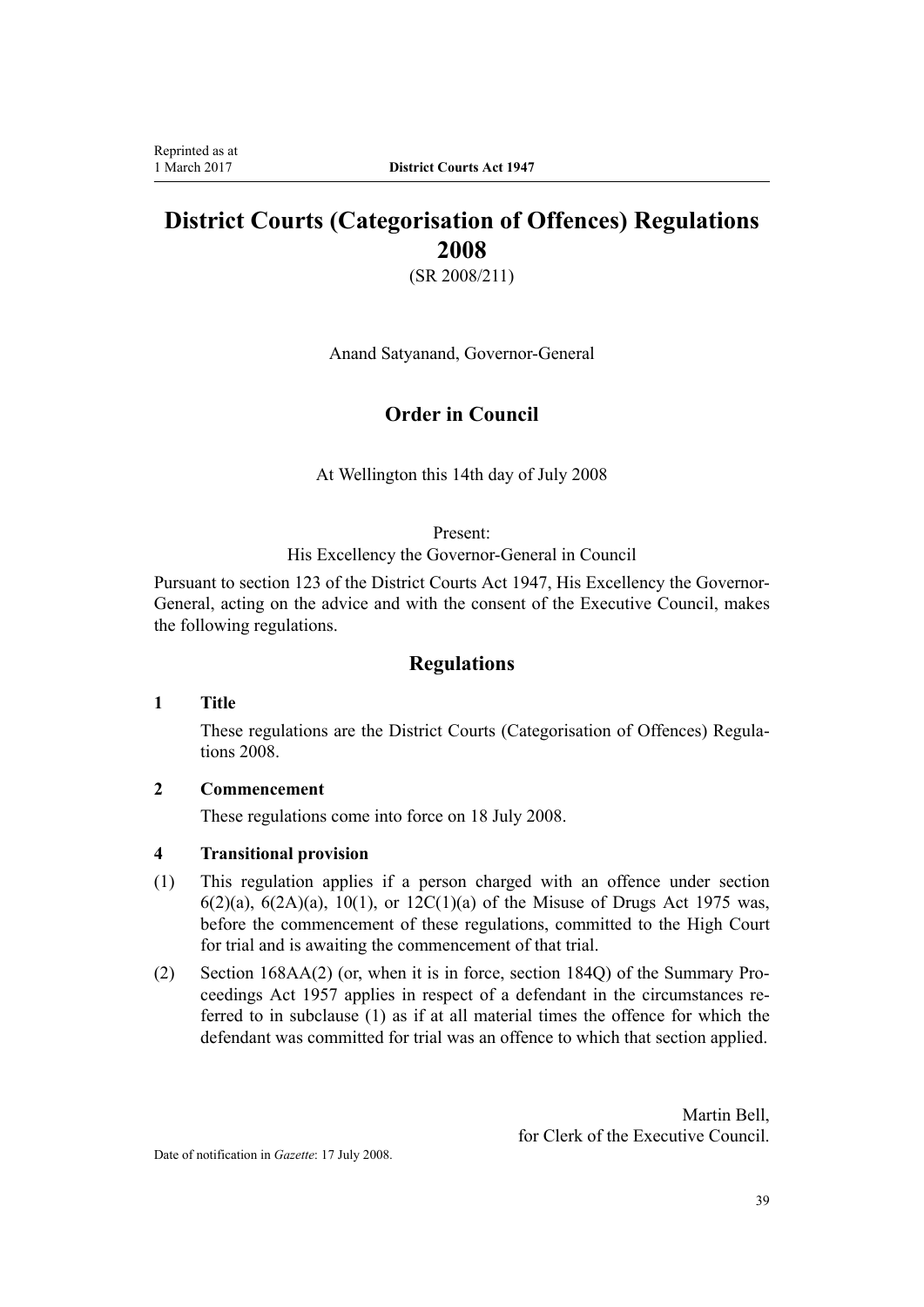# **District Courts Amendment Act 2011**

| Public Act     | 2011 No 30    |
|----------------|---------------|
| Date of assent | 22 July 2011  |
| Commencement   | see section 2 |

#### **1 Title**

This Act is the [District Courts Amendment Act 2011](http://prd-lgnz-nlb.prd.pco.net.nz/pdflink.aspx?id=DLM2929702).

## **2 Commencement**

- (1) Sections 3 and 5 to 8 come into force on the day after the date on which this Act receives the Royal assent.
- (2) The rest of this Act comes into force on a date appointed by the Governor-General by Order in Council, and 1 or more orders may be made bringing different provisions into force on different dates.

Section 2(2): sections 9, 40, 41, and 44(1) brought into force, on 13 February 2012, by the [District](http://prd-lgnz-nlb.prd.pco.net.nz/pdflink.aspx?id=DLM4116400) [Courts Amendment Act 2011 Commencement Order 2011](http://prd-lgnz-nlb.prd.pco.net.nz/pdflink.aspx?id=DLM4116400) (SR 2011/386).

Section 2(2): sections 4, 10–39, 42, 43, 44(2)–(4), and the Schedule brought into force, on 14 April 2014, by the [District Courts Amendment Act 2011 Commencement Order 2013](http://prd-lgnz-nlb.prd.pco.net.nz/pdflink.aspx?id=DLM5637209) (SR 2013/410).

## **3 Principal Act amended**

This Act amends the District Courts Act 1947.

#### **44 Transitional provisions**

- (1) Section 28I of the principal Act, as inserted by section 9 of this Act, does not apply in respect of any fine (as defined in section 79 of the Summary Proceedings Act 1957) that was imposed before the commencement of section 9 by a District Court in the exercise of its jurisdiction under Part 2A of the principal Act.
- (2) A person affected by any order or direction that was made before the commencement of section 22 of this Act by a Registrar under section 84B of the principal Act (as it read immediately before that commencement) may, on and after that commencement, apply to a District Court Judge for a review of the order or direction under section 84N of the principal Act (as it read immediately before that commencement) as if this Act had not been enacted.
- (3) If, before the commencement of section 14 of this Act, the examination of a judgment debtor had commenced under section 84B of the principal Act (as it read immediately before that commencement) as to the judgment debtor's means for satisfying the judgment debt, the District Court may, on and after that commencement, do any 1 or more of the things referred to in section 84E(1) of the principal Act (as it read immediately before that commencement) as if this Act had not been enacted.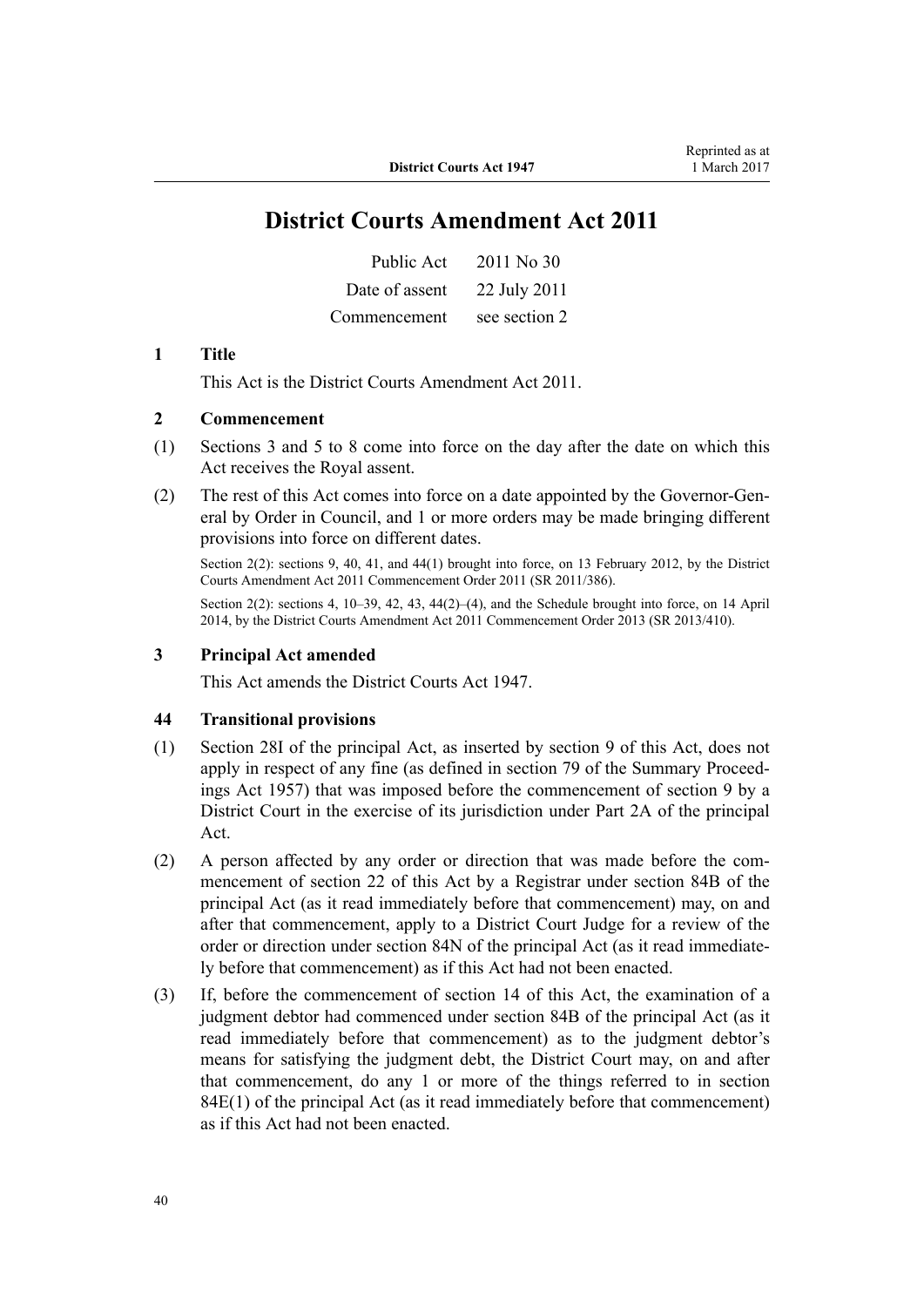| Reprinted as at |                                 |
|-----------------|---------------------------------|
| 1 March 2017    | <b>District Courts Act 1947</b> |
|                 |                                 |

(4) If, before the commencement of section 23 of this Act, a judgment debtor was examined under section 84B of the principal Act (as it read immediately before that commencement) as to the judgment debtor's means for satisfying the judgment debt, a judgment creditor may, on and after that commencement, apply for an order of community work under section 84O(1) of the principal Act (as it read immediately before that commencement) as if this Act had not been enacted.